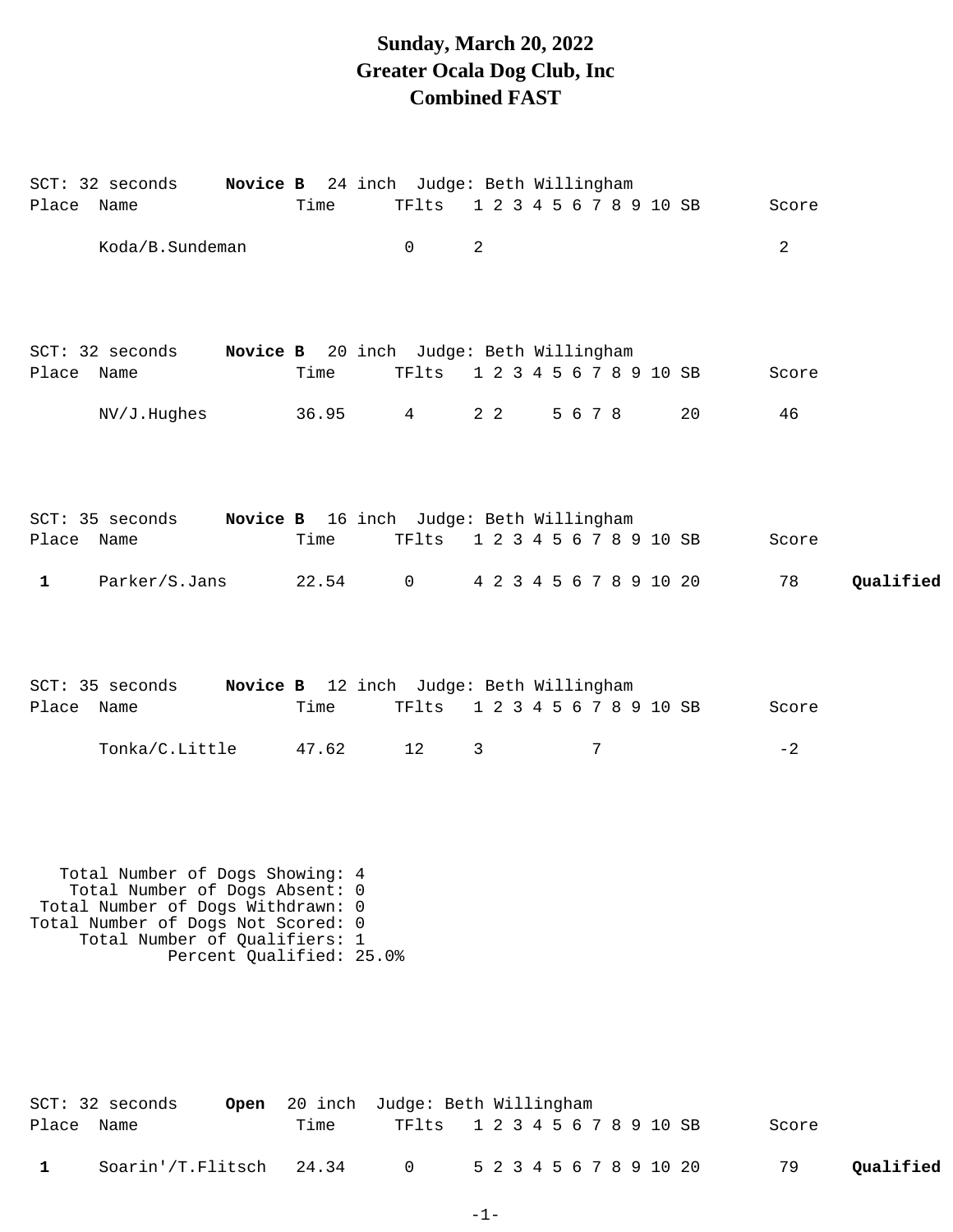| Tony/J.Hughes      | 27.73 | 4 2 3 |         | 5 6 7 8 9 10 20 |       | 74 | Qualified |
|--------------------|-------|-------|---------|-----------------|-------|----|-----------|
| DJ/A.Ziesmer       | 28.81 |       |         | 5 6 7 8 9 10 20 |       | 69 | Qualified |
| Boom Boom/J.Hughes | 31.86 | 4 2 3 | 5 6 7 8 |                 | 10 20 | 65 | Oualified |
| Kira/E.Manubens    | 38.68 | 52    | 5678    |                 | 20    | 47 |           |
| Halo/B.McDonald    | 34.17 |       | 5678    |                 | 10 20 | 59 | Oualified |

|            | SCT: 35 seconds  |       | <b>Open</b> 16 inch Judge: Beth Willingham |       |  |  |  |            |  |       |  |
|------------|------------------|-------|--------------------------------------------|-------|--|--|--|------------|--|-------|--|
| Place Name |                  | Time  | TF1ts 1 2 3 4 5 6 7 8 9 10 SB              |       |  |  |  |            |  | Score |  |
|            | Miku/M.Ouellette | 24.95 | - 0                                        | $5 -$ |  |  |  | 5 7 8 9 10 |  | 44    |  |

|              | SCT: 35 seconds |      | Open 12 inch Judge: Beth Willingham |  |  |  |  |  |       |           |
|--------------|-----------------|------|-------------------------------------|--|--|--|--|--|-------|-----------|
| Place Name   |                 | Time | TF1ts 1 2 3 4 5 6 7 8 9 10 SB       |  |  |  |  |  | Score |           |
| $\mathbf{1}$ | Tia/K.Day       |      | 31.11 0 623 567 91020               |  |  |  |  |  | 68    | Qualified |

 Total Number of Dogs Showing: 8 Total Number of Dogs Absent: 0 Total Number of Dogs Withdrawn: 0 Total Number of Dogs Not Scored: 0 Total Number of Qualifiers: 6 Percent Qualified: 75.0%

| Place | $SCT: 32$ seconds<br>Excellent<br>Name                      | Time           | 24 inch Judge: Beth Willingham<br>TFlts |        |       |  |                    |                       |   | 1 2 3 4 5 6 7 8 9 10 SB |                       | Score          |           |
|-------|-------------------------------------------------------------|----------------|-----------------------------------------|--------|-------|--|--------------------|-----------------------|---|-------------------------|-----------------------|----------------|-----------|
| 1     | Carson/N.Grossman                                           | 27.48          | $\mathbf 0$                             |        |       |  |                    |                       |   |                         | 5 2 3 4 5 6 7 9 10 20 | 71             | Qualified |
|       | SCT: 32 seconds<br>Excellent                                |                | 20 inch Judge: Beth Willingham          |        |       |  |                    |                       |   |                         |                       |                |           |
|       |                                                             |                |                                         |        |       |  |                    |                       |   |                         |                       |                |           |
| Place | Name                                                        | Time           | TFlts                                   |        |       |  |                    |                       |   | 1 2 3 4 5 6 7 8 9 10 SB |                       | Score          |           |
| 1     | Axl Rose/J.O'Neill<br>Kiwi/E.Manubens<br>Ms. Tank/C.Schwick | 35.55<br>29.88 | 3<br>$\Omega$<br>0                      | 6<br>5 | 4 2 3 |  | 5 6 7 8 9<br>$5 -$ | 78<br>$7\overline{ }$ | 9 | 10                      | 20                    | 61<br>36<br>21 | Qualified |
|       | Vesper/L.Lane                                               | Absent         |                                         |        |       |  |                    |                       |   |                         |                       |                |           |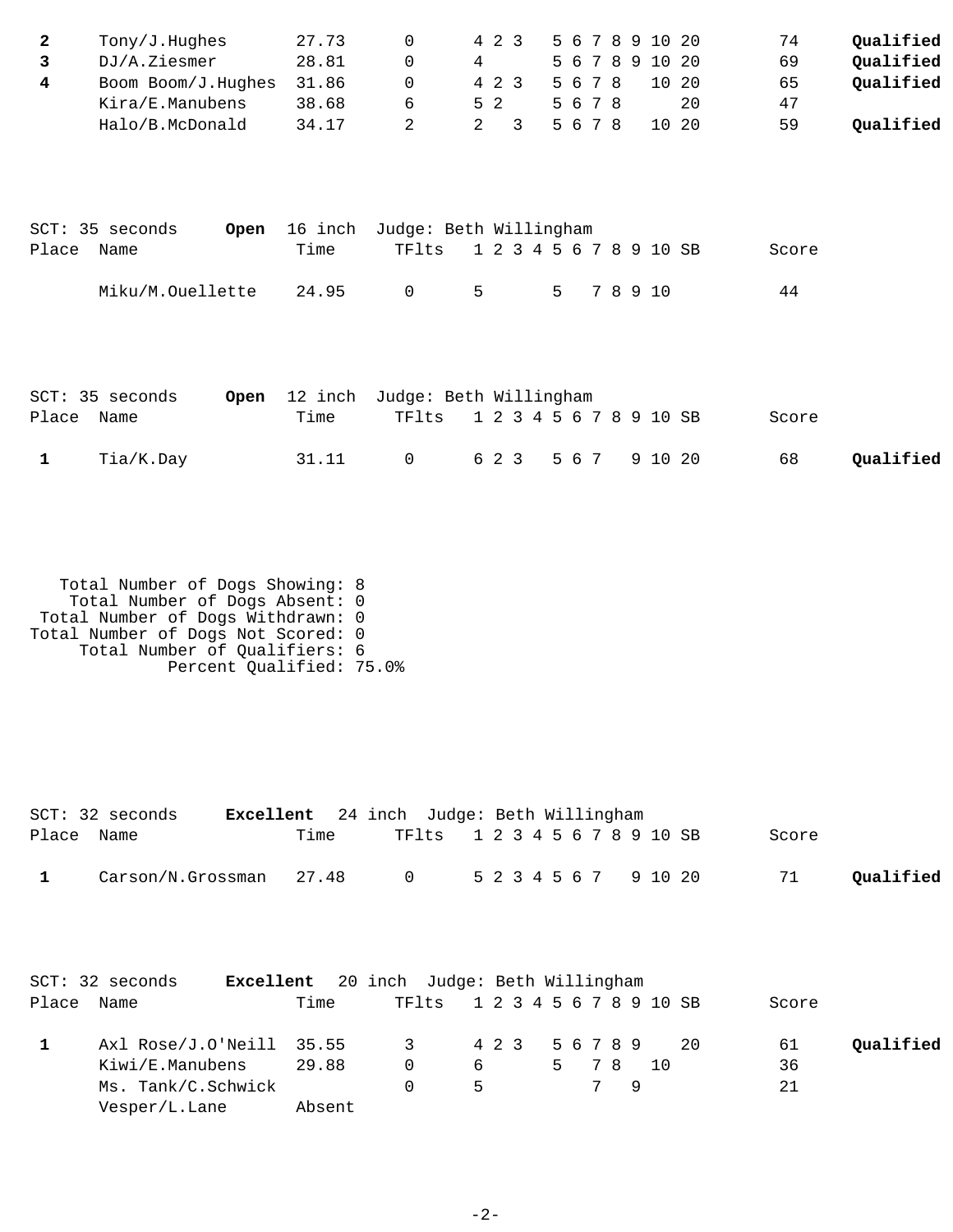|            | SCT: 35 seconds | Excellent 16 inch Judge: Beth Willingham         |              |       |                         |  |  |       |           |
|------------|-----------------|--------------------------------------------------|--------------|-------|-------------------------|--|--|-------|-----------|
| Place      | Name            | Time                                             |              | TFlts | 1 2 3 4 5 6 7 8 9 10 SB |  |  | Score |           |
|            | River/P.Reese   |                                                  | $\mathbf 0$  |       |                         |  |  | 0     |           |
| Place Name | SCT: 35 seconds | Excellent 12 inch Judge: Beth Willingham<br>Time |              | TFlts | 1 2 3 4 5 6 7 8 9 10 SB |  |  | Score |           |
| 1          | Bella/D.Mason   | 36.50                                            | $\mathbf{1}$ |       | 4 2 3 5 6 7 8 9 10 20   |  |  | 73    | Qualified |
|            |                 |                                                  |              |       |                         |  |  |       |           |

|            | $SCT: 38$ seconds           | Excellent |      | 8 inch Judge: Beth Willingham |  |         |  |  |     |       |           |
|------------|-----------------------------|-----------|------|-------------------------------|--|---------|--|--|-----|-------|-----------|
| Place Name |                             |           | Time | TF1ts 1 2 3 4 5 6 7 8 9 10 SB |  |         |  |  |     | Score |           |
|            | Piper/L.Budnick 32.97       |           |      | 0 5 2 3 4 5 6 8 9 10 20       |  |         |  |  |     | 72    | Qualified |
|            | $Chase/C.Schmidt-Owe 43.19$ |           |      | $5 - 5$                       |  | 2 2 3 5 |  |  | 910 | 26    |           |

 Total Number of Dogs Showing: 8 Total Number of Dogs Absent: 1 Total Number of Dogs Withdrawn: 0 Total Number of Dogs Not Scored: 0 Total Number of Qualifiers: 4 Percent Qualified: 50.0%

|       | $SCT: 32$ seconds<br>Master | 24 inch Judge: Beth Willingham |       |                         |  |      |    |  |     |    |       |           |
|-------|-----------------------------|--------------------------------|-------|-------------------------|--|------|----|--|-----|----|-------|-----------|
| Place | Name                        | Time                           | TF1ts | 1 2 3 4 5 6 7 8 9 10 SB |  |      |    |  |     |    | Score |           |
|       | Markus/P.Mueller            | 30.76                          | 0     | 3 2 3 5 6 7 8 9 10 20   |  |      |    |  |     |    | 73    | Qualified |
|       | Slash/J.Bauder-Heid 35.35   |                                | 3     | 4 2                     |  | 5678 |    |  |     | 20 | 49    |           |
|       | Ahron/B.McDonald            | 26.54                          | 0     | 4 3                     |  |      | 67 |  | 1 O |    | 30    |           |
|       | Rex/V.Bridgham              | Absent                         |       |                         |  |      |    |  |     |    |       |           |
|       | Ripaa/V.Corley              | Absent                         |       |                         |  |      |    |  |     |    |       |           |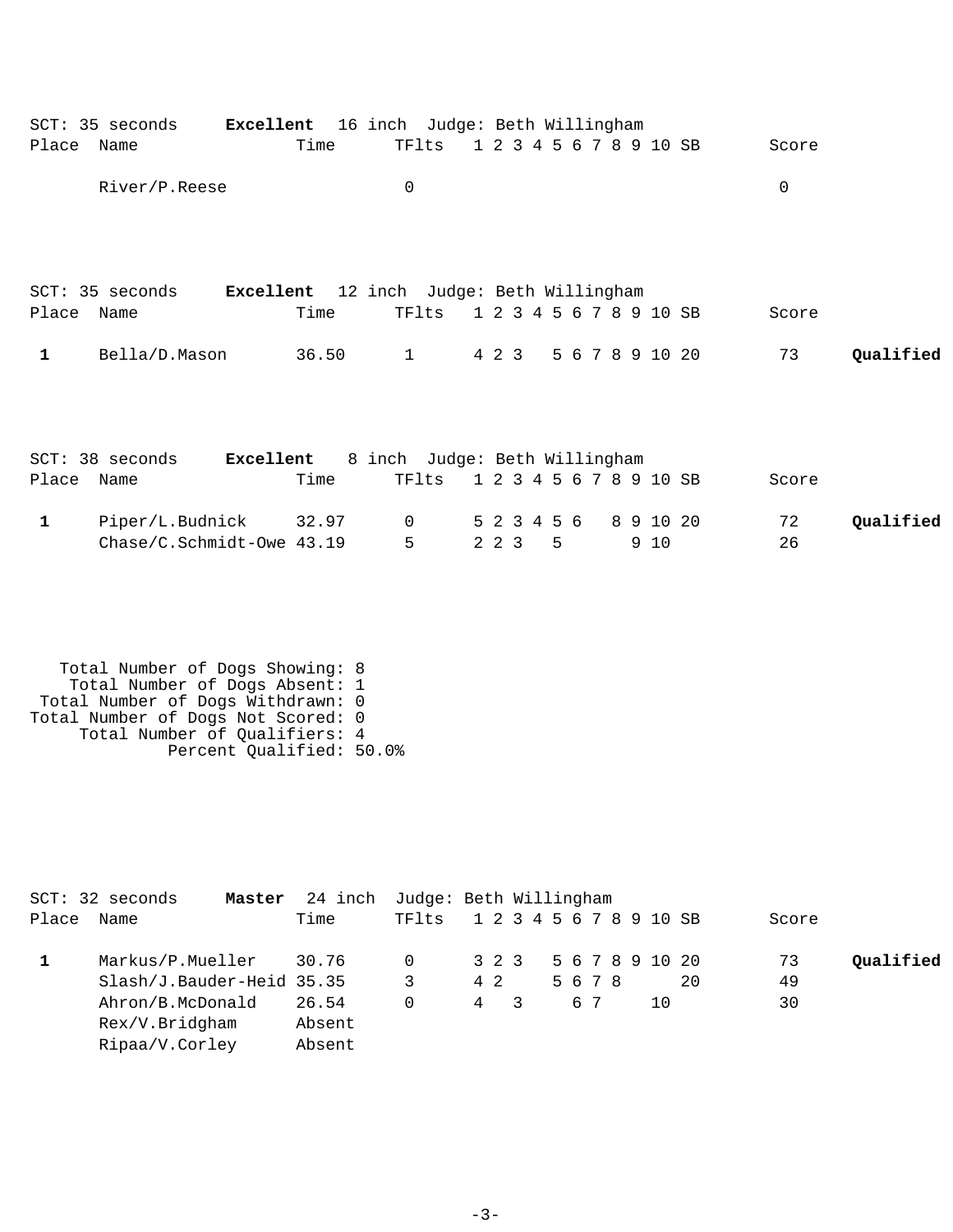| $SCT$ :      | 32 seconds<br>Master       | 20 inch | Judge: Beth Willingham |                     |                |     |     |     |                 |    |    |                     |     |       |           |
|--------------|----------------------------|---------|------------------------|---------------------|----------------|-----|-----|-----|-----------------|----|----|---------------------|-----|-------|-----------|
| Place        | Name                       | Time    | TFlts                  | $1\quad2$           |                |     |     |     |                 |    |    | 3 4 5 6 7 8 9 10 SB |     | Score |           |
| 1            | Brio/A.Park                | 30.89   | $\mathbf 0$            | $\overline{a}$<br>6 | 3              | 4   | 5   | 6   | 7               | 8  | 9  | 10                  | 20  | 80    | Qualified |
| $\mathbf{2}$ | Aspen/N.Young              | 31.81   | $\Omega$               | $5 \t2$             | 3              | 4   | 5   | 6   | 7               | 8  | 9  | 10                  | 20  | 79    | Qualified |
| 3            | $Phoenix/D.$ Lewis         | 29.06   | 0                      | -2<br>6             |                |     | 4 5 | 6   | 7               | 8  | 9  | 10                  | 20  | 77    | Qualified |
| 4            | Nox/K.Short                | 30.41   | 0                      | 2 3<br>6            |                |     |     | 5 6 | 7               | 8  | 9  | 10                  | 20  | 76    | Qualified |
|              | Ava/J.Kern                 | 26.31   | 0                      | 2<br>6              |                |     | 5   | 6   | 7               | 8  | 9  | 10                  |     | 53    |           |
|              | Lacy/I.Dauer               | 25.55   | 0                      | 4                   |                |     |     | 6   | 7               | 8  |    | 9 10                |     | 44    |           |
|              | Mackay/K.Fischer-Ha        | 34.36   | 2                      | 4                   |                |     | 5   |     | 7               | 89 |    |                     |     | 31    |           |
|              | Kali/R.Grinsell            | 29.02   | 0                      | 5<br>$\overline{a}$ |                |     |     | 6   | $7\overline{ }$ | 8  | -9 | 10                  |     | 47    |           |
|              | Hasty/A.Park               | 32.82   | 0                      | 6 2                 |                | 3 4 | 5 6 |     | 7               | -8 |    | 10                  |     | 51    |           |
|              | Echo/F.Jones               | 24.12   | 0                      | 2<br>6              |                |     | 5   | 6   | 7               | 8  | 9  | 10                  | 20  | 73    | Qualified |
|              | Gemma/S.Hyde               | 27.34   | 0                      | -2<br>6             |                |     | 5   | 6   | 7               | 8  | 9  | 10                  | 20  | 73    | Qualified |
|              | Joey/J.Russo               | 26.17   | 0                      | 4                   | 2 <sub>3</sub> |     | 5.  | 6   | 7               | 8  | 9  | 10                  | 20  | 74    | Qualified |
|              | Buoy/J.Correnti            | 25.16   | 0                      | 2<br>6              |                |     |     |     |                 |    |    | 5 6 7 8 9 10        | -20 | 73    | Qualified |
|              | Thor/S.Calcano             | Absent  |                        |                     |                |     |     |     |                 |    |    |                     |     |       |           |
|              | Flick/A.Boyazis-Rod 35.29  |         | 3                      | $5 \t2 \t3$         |                |     | 5   | -6  | 7               | 89 |    |                     | 20  | 62    | Qualified |
|              | Zain/M.Reuss               | 31.18   | 0                      | -2<br>6             |                |     | 5   | 6   | 7               | 8  | 9  | 10                  | 20  | 73    | Qualified |
|              | Petty/J.Bauder-Heid Absent |         |                        |                     |                |     |     |     |                 |    |    |                     |     |       |           |
|              | Ravyn/F.Jones              | 25.39   | 0                      | 2<br>6              |                |     | 5   | 6   | 7               | 8  |    | 9 10                | 20  | 73    | Qualified |

|              | SCT: 35 seconds<br>Master | 16 inch | Judge: Beth Willingham |                         |     |           |      |  |  |                 |       |           |
|--------------|---------------------------|---------|------------------------|-------------------------|-----|-----------|------|--|--|-----------------|-------|-----------|
| Place        | Name                      | Time    | TFlts                  | 1 2 3 4 5 6 7 8 9 10 SB |     |           |      |  |  |                 | Score |           |
|              | Jimmy Choo/N.Stegal 28.15 |         | $\Omega$               |                         | 6 2 |           |      |  |  | 5 6 7 8 9 10 20 | 73    | Oualified |
| $\mathbf{2}$ | Mickey Mantle/N.Ste 37.90 |         | 2                      |                         | 62  |           | 5678 |  |  | 10 20           | 62    | Qualified |
|              | Flyer/A.Goodspeed 40.75   |         | 5                      |                         | 62  | 4 5 6 7 8 |      |  |  |                 | 33    |           |
|              | Patch/A.Okrasinski        | 42.93   |                        |                         | 5 2 |           | 5678 |  |  |                 | 26    |           |
|              | Sara/A.Hartman            |         |                        |                         |     |           |      |  |  |                 |       |           |

|              | SCT: 35 seconds<br>Master | 12 inch | Judge: Beth Willingham |       |  |  |           |  |                         |    |       |           |
|--------------|---------------------------|---------|------------------------|-------|--|--|-----------|--|-------------------------|----|-------|-----------|
| Place        | Name                      | Time    | TFlts                  |       |  |  |           |  | 1 2 3 4 5 6 7 8 9 10 SB |    | Score |           |
|              | Kimber/N.Schanda          | 22.87   | 0                      | 6 2 3 |  |  |           |  | 5 6 7 8 9 10 20         |    | 76    | Qualified |
| $\mathbf{2}$ | Beyda/J.Shelley           | 30.98   | 0                      | 4 2 3 |  |  |           |  | 5 6 7 8 9 10 20         |    | 74    | Qualified |
| $\mathbf{3}$ | Jolie/R.Goudreau          | 34.14   | 0                      | 4 2 3 |  |  |           |  | 5 6 7 8 9 10 20         |    | 74    | Qualified |
| 4            | Ernie/N.Pagan             | 29.80   | 0                      | 62    |  |  | 5 6 7 8 9 |  |                         | 20 | 63    | Qualified |
|              | Spiffy/S.Price            | 34.39   |                        | 6 2   |  |  |           |  | 5 6 7 8 9 10            |    | 53    |           |
|              | Frankie/K.McClunq         | Absent  |                        |       |  |  |           |  |                         |    |       |           |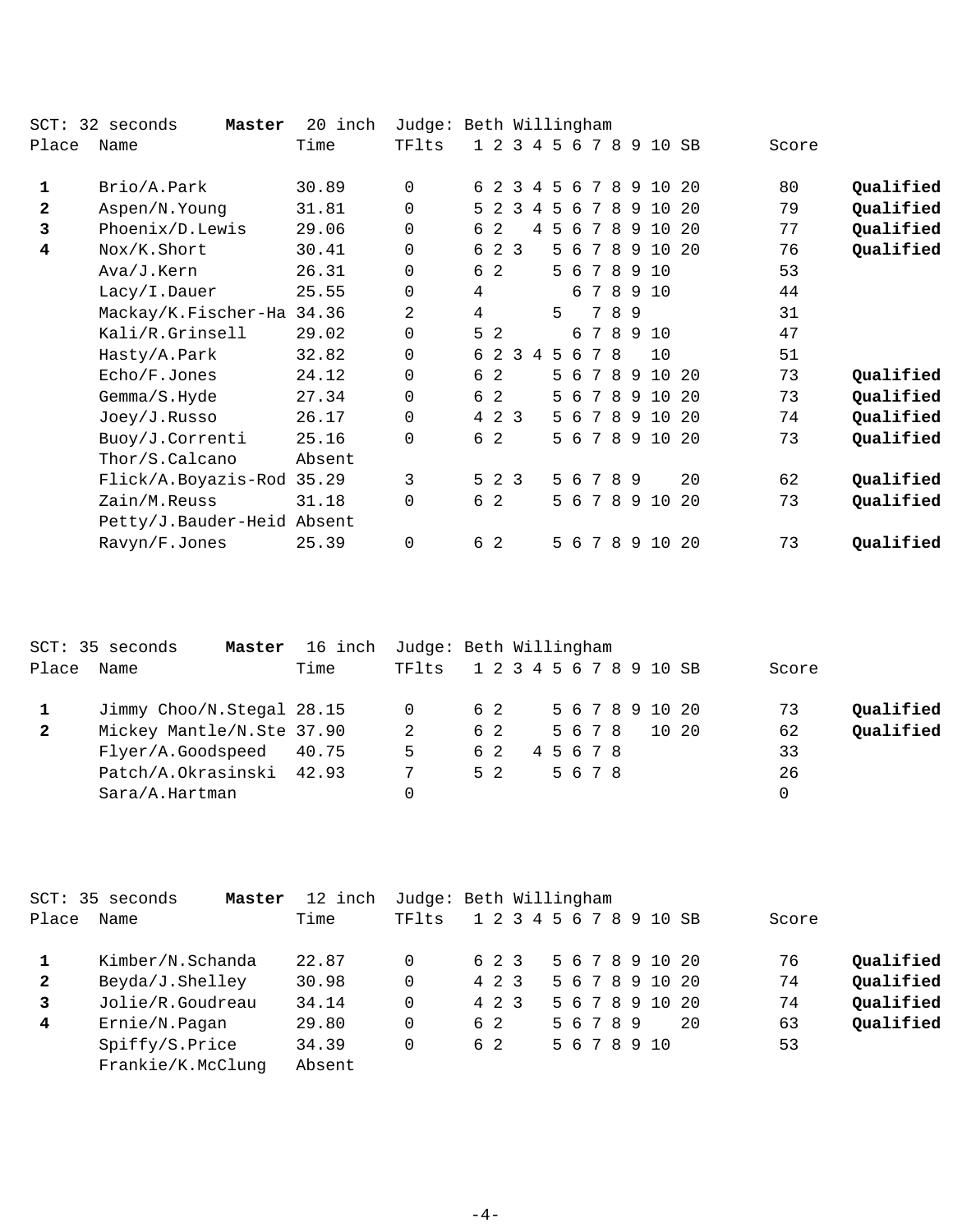|       | $SCT: 38$ seconds | Master 8 inch Judge: Beth Willingham |                               |     |  |  |  |  |       |
|-------|-------------------|--------------------------------------|-------------------------------|-----|--|--|--|--|-------|
| Place | Name              | Time                                 | TF1ts 1 2 3 4 5 6 7 8 9 10 SB |     |  |  |  |  | Score |
|       | Geni/J.Culhane    | 38.04                                | $\Omega$                      | 5 3 |  |  |  |  | 15    |
|       | Lexi/C.Tolson     |                                      |                               |     |  |  |  |  |       |

 Total Number of Dogs Showing: 31 Total Number of Dogs Absent: 5 Total Number of Dogs Withdrawn: 0 Total Number of Dogs Not Scored: 0 Total Number of Qualifiers: 18 Percent Qualified: 58.1%

|            | SCT: 35 seconds         |      | Novice Pref 16 inch Judge: Beth Willingham |  |                               |       |           |
|------------|-------------------------|------|--------------------------------------------|--|-------------------------------|-------|-----------|
| Place Name |                         | Time |                                            |  | TF1ts 1 2 3 4 5 6 7 8 9 10 SB | Score |           |
|            | Brighton/M.Burton 30.73 |      | $\overline{0}$                             |  | 4 2 3 5 6 7 8 9 10 20         | 74    | Oualified |

|            | $SCT: 38$ seconds | Novice Pref 12 inch Judge: Beth Willingham |       |                               |               |  |  |     |  |  |       |
|------------|-------------------|--------------------------------------------|-------|-------------------------------|---------------|--|--|-----|--|--|-------|
| Place Name |                   |                                            | Time  | TF1ts 1 2 3 4 5 6 7 8 9 10 SB |               |  |  |     |  |  | Score |
|            | Oliver/J.Frey     |                                            | 38.42 | n 1                           | $\mathcal{R}$ |  |  | 7 R |  |  | 18    |

 Total Number of Dogs Showing: 2 Total Number of Dogs Absent: 0 Total Number of Dogs Withdrawn: 0 Total Number of Dogs Not Scored: 0 Total Number of Qualifiers: 1 Percent Qualified: 50.0%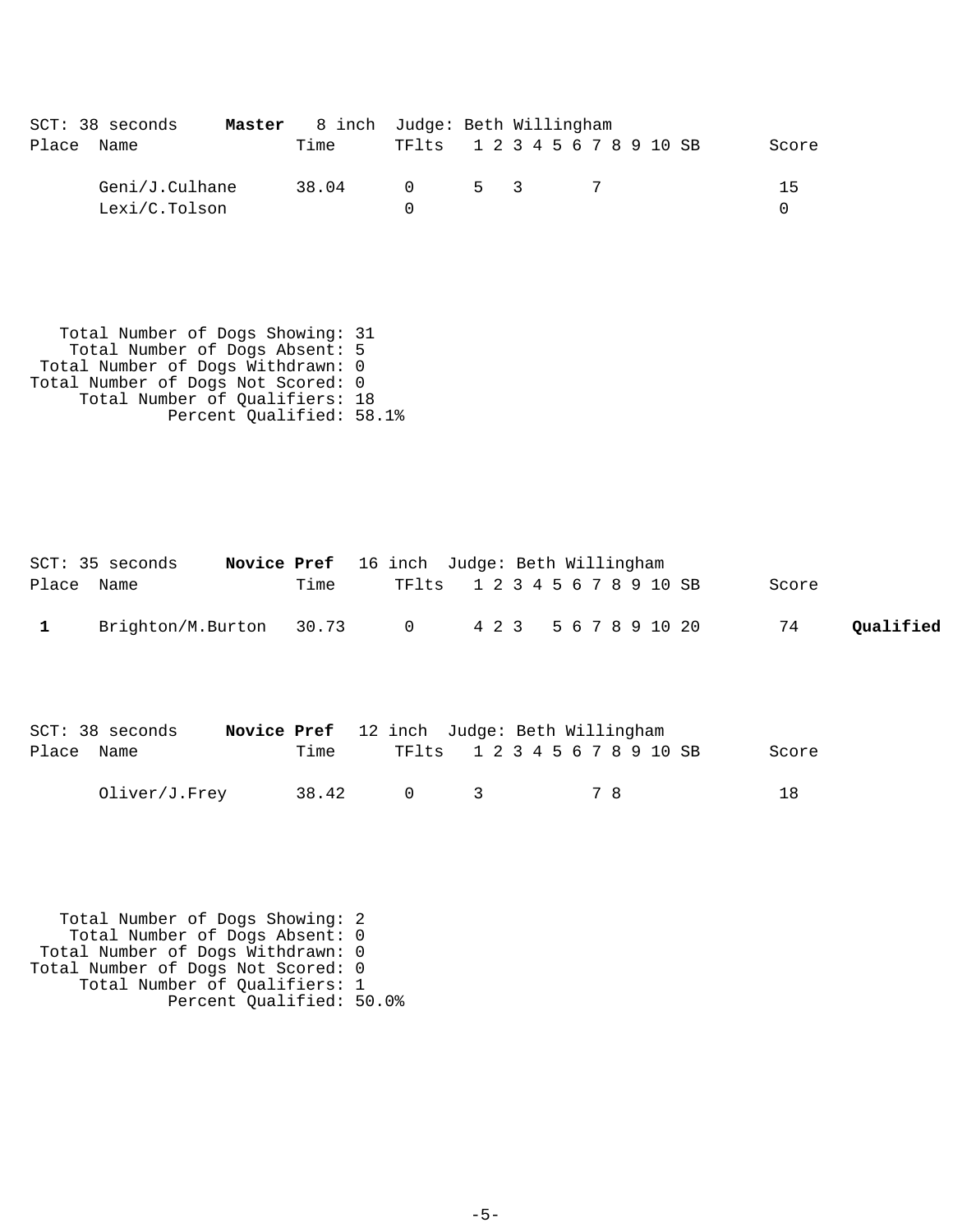| Place Name   | SCT: 35 seconds                                                                                                                                                               | Open Pref 20 inch Judge: Beth Willingham<br>Time | TFlts                                   |   | 1 2 3 4 5 6 7 8 9 10 SB |       |         |                 |    | Score |           |
|--------------|-------------------------------------------------------------------------------------------------------------------------------------------------------------------------------|--------------------------------------------------|-----------------------------------------|---|-------------------------|-------|---------|-----------------|----|-------|-----------|
|              | Catch/L.Wetherell 39.93 4                                                                                                                                                     |                                                  |                                         |   | $3\quad2$               |       | 5 6 7 9 |                 | 20 | 48    |           |
| Place Name   | SCT: 35 seconds                                                                                                                                                               | Open Pref 16 inch Judge: Beth Willingham<br>Time | TFlts                                   |   | 1 2 3 4 5 6 7 8 9 10 SB |       |         |                 |    | Score |           |
| $\mathbf{1}$ | Party/M.Burton                                                                                                                                                                |                                                  | 29.08 0 4 2 3 5 6 7 8 9 10 20           |   |                         |       |         |                 |    | 74    | Qualified |
| Place Name   | SCT: 38 seconds                                                                                                                                                               | Open Pref 12 inch Judge: Beth Willingham<br>Time | TFlts                                   |   | 1 2 3 4 5 6 7 8 9 10 SB |       |         |                 |    | Score |           |
| $\mathbf{1}$ | Crunchy/S.Harris<br>Rebel/J.Gorbas                                                                                                                                            | 30.78 0<br>Absent                                |                                         |   | 4 2                     |       |         | 5 6 7 8 9 10 20 |    | 71    | Qualified |
|              | Total Number of Dogs Showing: 3<br>Total Number of Dogs Absent: 1<br>Total Number of Dogs Withdrawn: 0<br>Total Number of Dogs Not Scored: 0<br>Total Number of Qualifiers: 2 | Percent Qualified: 66.7%                         |                                         |   |                         |       |         |                 |    |       |           |
| Place Name   | $SCT: 38$ seconds                                                                                                                                                             | <b>Excellent Pref</b><br>Time                    | 12 inch Judge: Beth Willingham<br>TFlts |   | 1 2 3 4 5 6 7 8 9 10 SB |       |         |                 |    | Score |           |
| $\mathbf{1}$ | Victoria/M.Hissam                                                                                                                                                             | 26.98                                            | $\overline{0}$                          |   | 4 2                     |       |         | 5 6 7 8 9 10 20 |    | 71    | Qualified |
| Place        | SCT: 41 seconds<br>Name                                                                                                                                                       | Excellent Pref<br>Time                           | 4 inch Judge: Beth Willingham<br>TFlts  |   | 1 2 3 4 5 6 7 8 9 10 SB |       |         |                 |    | Score |           |
|              | Rhiannon/J.Culhane 43.89                                                                                                                                                      |                                                  | 2                                       | 2 |                         | 5 6 7 |         | 9 10            |    | 37    |           |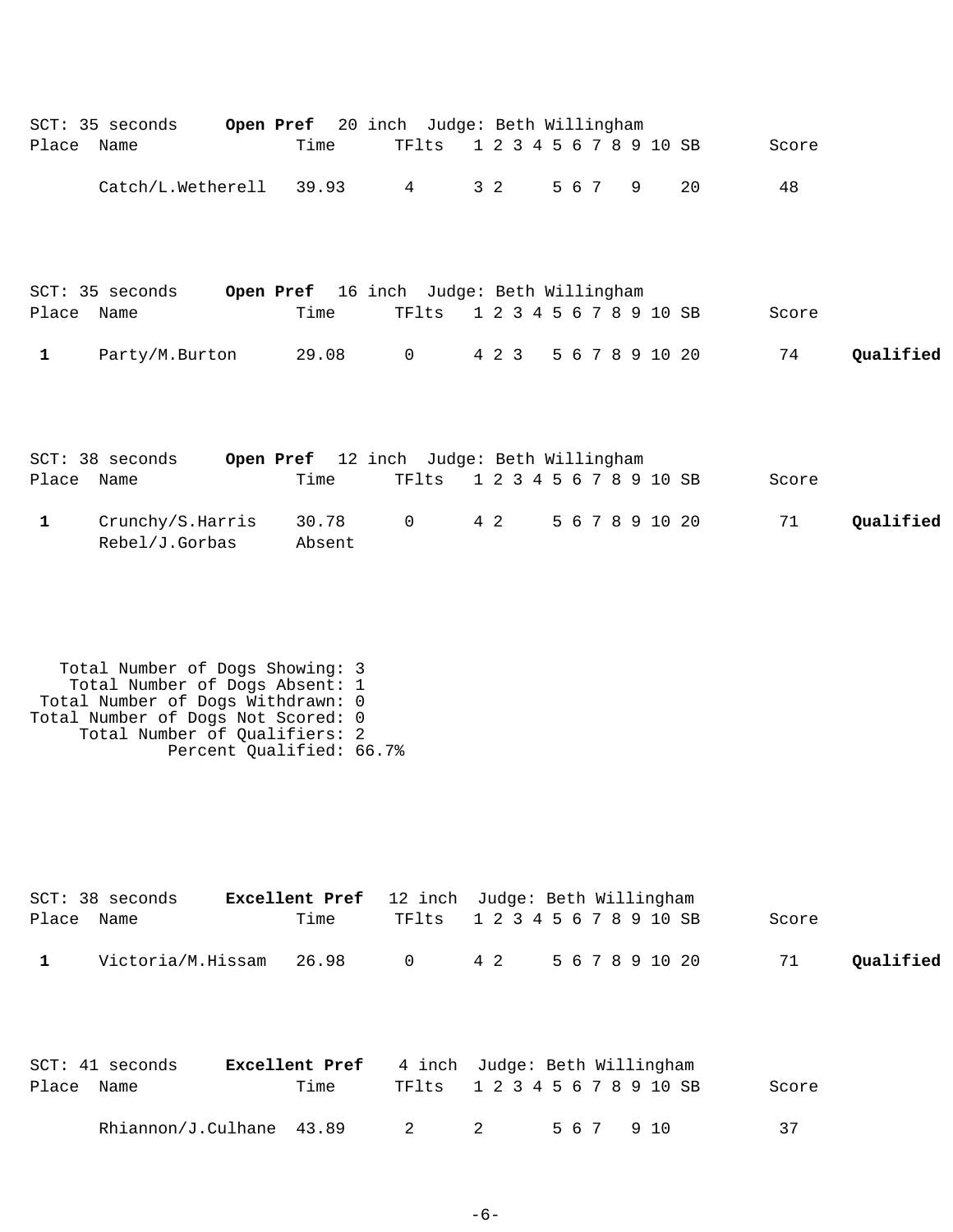Total Number of Dogs Showing: 2 Total Number of Dogs Absent: 0 Total Number of Dogs Withdrawn: 0 Total Number of Dogs Not Scored: 0 Total Number of Qualifiers: 1 Percent Qualified: 50.0%

SCT: 35 seconds **Master Pref** 20 inch Judge: Beth Willingham Place Name Time TFlts 1 2 3 4 5 6 7 8 9 10 SB Score Bond/L.Lane Absent SCT: 35 seconds **Master Pref** 16 inch Judge: Beth Willingham

| Place | Name                      | Time   | TF1ts 1 2 3 4 5 6 7 8 9 10 SB |  |  |  |  |  |                       | Score |           |
|-------|---------------------------|--------|-------------------------------|--|--|--|--|--|-----------------------|-------|-----------|
|       | Garnet/P.Miloglav-R 29.40 |        | $\cap$                        |  |  |  |  |  | 6 2 3 5 6 7 8 9 10 20 | 76    | Oualified |
|       | Corie/D.Brisson           | Absent |                               |  |  |  |  |  |                       |       |           |

|              | SCT: 38 seconds | Master Pref 12 inch Judge: Beth Willingham |                               |                         |  |  |  |  |  |       |           |
|--------------|-----------------|--------------------------------------------|-------------------------------|-------------------------|--|--|--|--|--|-------|-----------|
| Place Name   |                 | Time                                       | TF1ts 1 2 3 4 5 6 7 8 9 10 SB |                         |  |  |  |  |  | Score |           |
| $\mathbf{1}$ | Stella/J.Salemi | 30.04                                      | $\overline{0}$                | 5 2 3 4 5 6 7 8 9 10 20 |  |  |  |  |  | 79    | Qualified |

|              | $SCT: 38$ seconds | Master Pref |          | 8 inch Judge: Beth Willingham |       |  |                       |  |         |       |           |
|--------------|-------------------|-------------|----------|-------------------------------|-------|--|-----------------------|--|---------|-------|-----------|
| Place        | Name              | Time        |          | TF1ts 1 2 3 4 5 6 7 8 9 10 SB |       |  |                       |  |         | Score |           |
|              | Opie/L.Budnick    | 36.43       |          | $\Omega$                      |       |  | 6 2 3 5 6 7 8 9 10 20 |  |         | 76    | Oualified |
| $\mathbf{2}$ | Kermit/S.Murphy   | 31.24       | $\Omega$ |                               |       |  | 6 2 3 4 5 6 7 8       |  | 10 20   | 71    | Oualified |
|              | Pulse/C.Kemper    | 35.29       | $\Omega$ |                               | 5 2 3 |  | 56                    |  | 9 10 20 | 60    | Qualified |

|            | SCT: 41 seconds     | Master Pref |      | 4 inch Judge: Beth Willingham |  |  |  |  |  |  |       |  |
|------------|---------------------|-------------|------|-------------------------------|--|--|--|--|--|--|-------|--|
| Place Name |                     |             | Time | TF1ts 1 2 3 4 5 6 7 8 9 10 SB |  |  |  |  |  |  | Score |  |
|            | Sterling/V.MacVicar |             |      | - 61                          |  |  |  |  |  |  |       |  |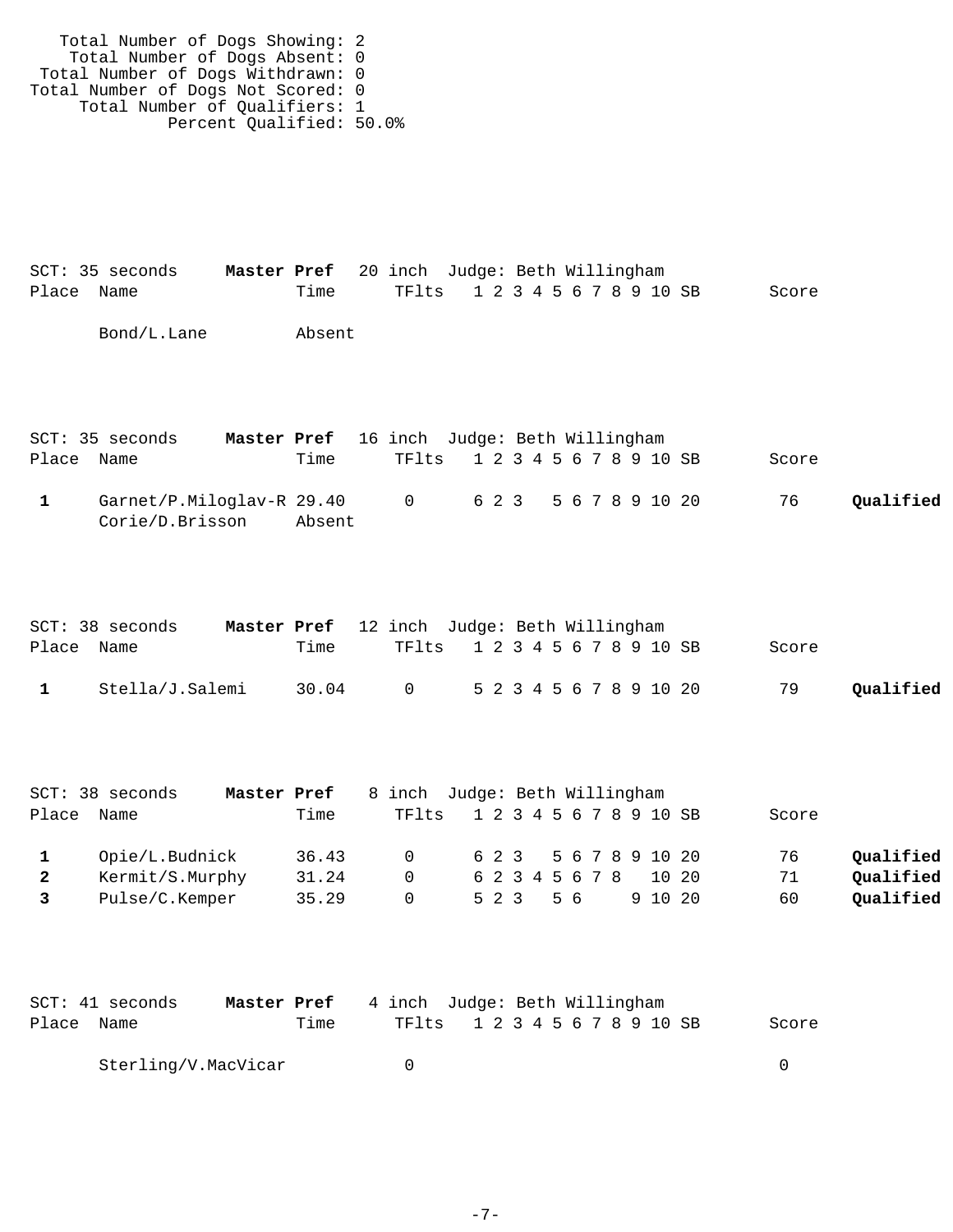Total Number of Dogs Showing: 6 Total Number of Dogs Absent: 2 Total Number of Dogs Withdrawn: 0 Total Number of Dogs Not Scored: 0 Total Number of Qualifiers: 5 Percent Qualified: 83.3%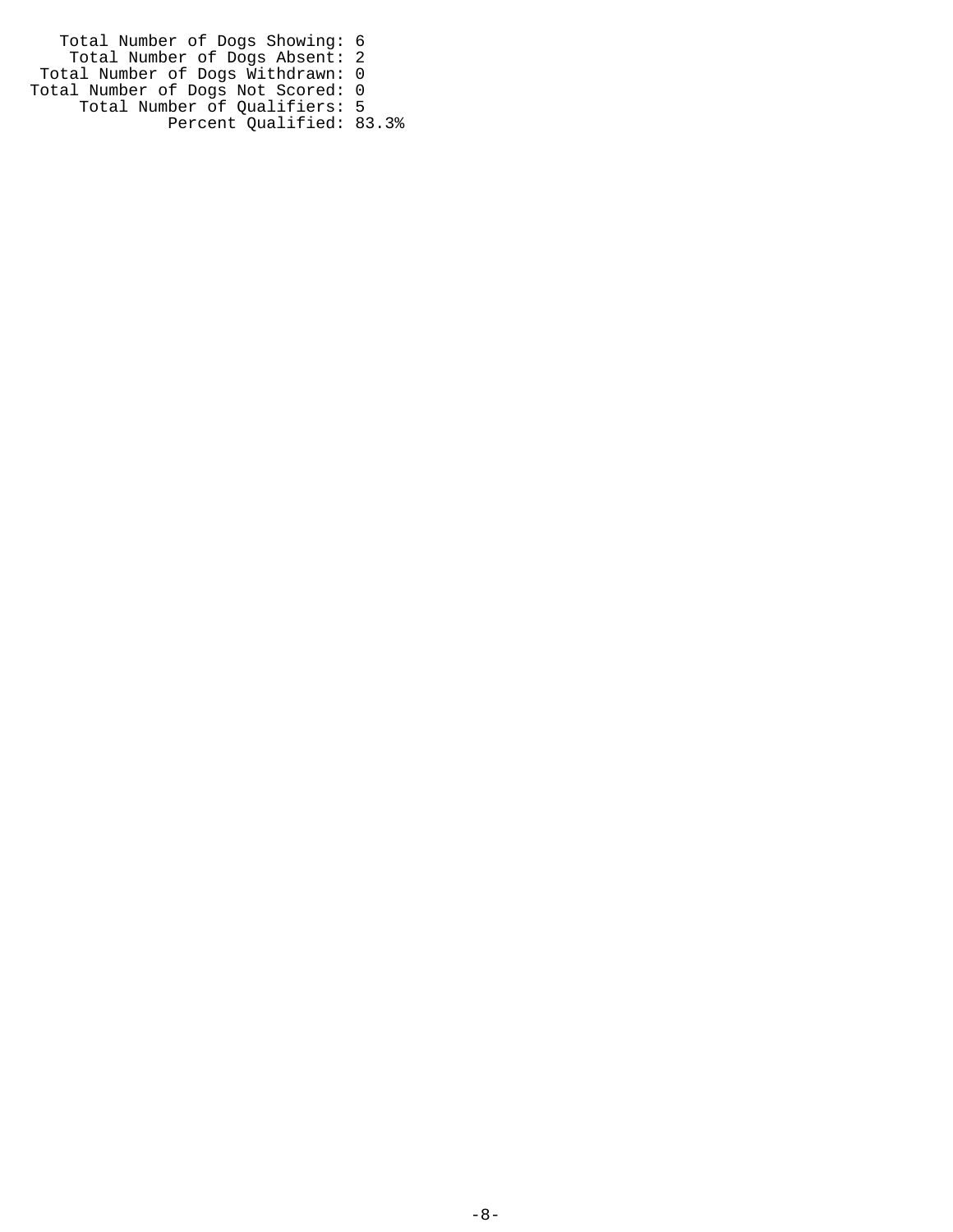#### **Sunday, March 20, 2022 Greater Ocala Dog Club, Inc Novice Standard**

|              | Distance: 137 yards SCT: 67 seconds                                         |                  |                     |              |               |                                |                                | Novice B 24 inch Judge: Beth Willingham |           |
|--------------|-----------------------------------------------------------------------------|------------------|---------------------|--------------|---------------|--------------------------------|--------------------------------|-----------------------------------------|-----------|
| Place Name   |                                                                             | Time             |                     |              |               | TFlts RFlts WCFlts TblFlts E/F |                                | Score                                   |           |
|              | Koda/B.Sundeman                                                             | 80.03            | 13                  | $\mathbf{1}$ | $\mathsf{O}$  | $\mathbf{1}$                   | $\Omega$                       | 77                                      |           |
|              | Distance: 137 yards SCT: 66 seconds Novice B 20 inch Judge: Beth Willingham |                  |                     |              |               |                                |                                |                                         |           |
| Place Name   |                                                                             | Time             |                     |              |               | TFlts RFlts WCFlts TblFlts E/F |                                | Score                                   |           |
| $\mathbf{1}$ | DJ/A.Ziesmer<br>Spur/D.Salerno                                              | 53.15<br>No Time | $\mathsf{O}\xspace$ | 0<br>4       | 0<br>$\Omega$ | 0<br>$\Omega$                  | $\mathsf{O}$<br>$\overline{2}$ | 100<br>Elim                             | Qualified |
| Place Name   | Distance: 134 yards SCT: 67 seconds Novice B 16 inch Judge: Beth Willingham | Time             |                     |              |               | TFlts RFlts WCFlts TblFlts E/F |                                | Score                                   |           |
|              | Miku/M.Ouellette<br>Annie/M.Lewin                                           | 42.36<br>Absent  | $\overline{0}$      | $\mathbf{1}$ | $\mathbf{1}$  | $\mathbf 0$                    | $\mathbf{1}$                   | Elim                                    |           |
| Place Name   | Distance: 131 yards SCT: 71 seconds Novice B 12 inch Judge: Beth Willingham | Time             |                     |              |               | TFlts RFlts WCFlts TblFlts E/F |                                | Score                                   |           |
|              | Tonka/C.Little                                                              | No Time          |                     | $\mathsf{O}$ | $\mathsf{O}$  | 0                              | $\overline{2}$                 | Elim                                    |           |
| Place Name   | Distance: 131 yards SCT: 76 seconds Novice B 8 inch Judge: Beth Willingham  | Time             |                     |              |               | TFlts RFlts WCFlts TblFlts E/F |                                | Score                                   |           |
|              | Piper/L.Budnick                                                             | No Time          |                     | $\mathbf{1}$ | $\mathbf{1}$  | 0                              | 3                              | Elim                                    |           |

 Total Number of Dogs Showing: 6 Total Number of Dogs Absent: 1 Total Number of Dogs Withdrawn: 0 Total Number of Dogs Not Scored: 0 Total Number of Qualifiers: 1 Percent Qualified: 16.7%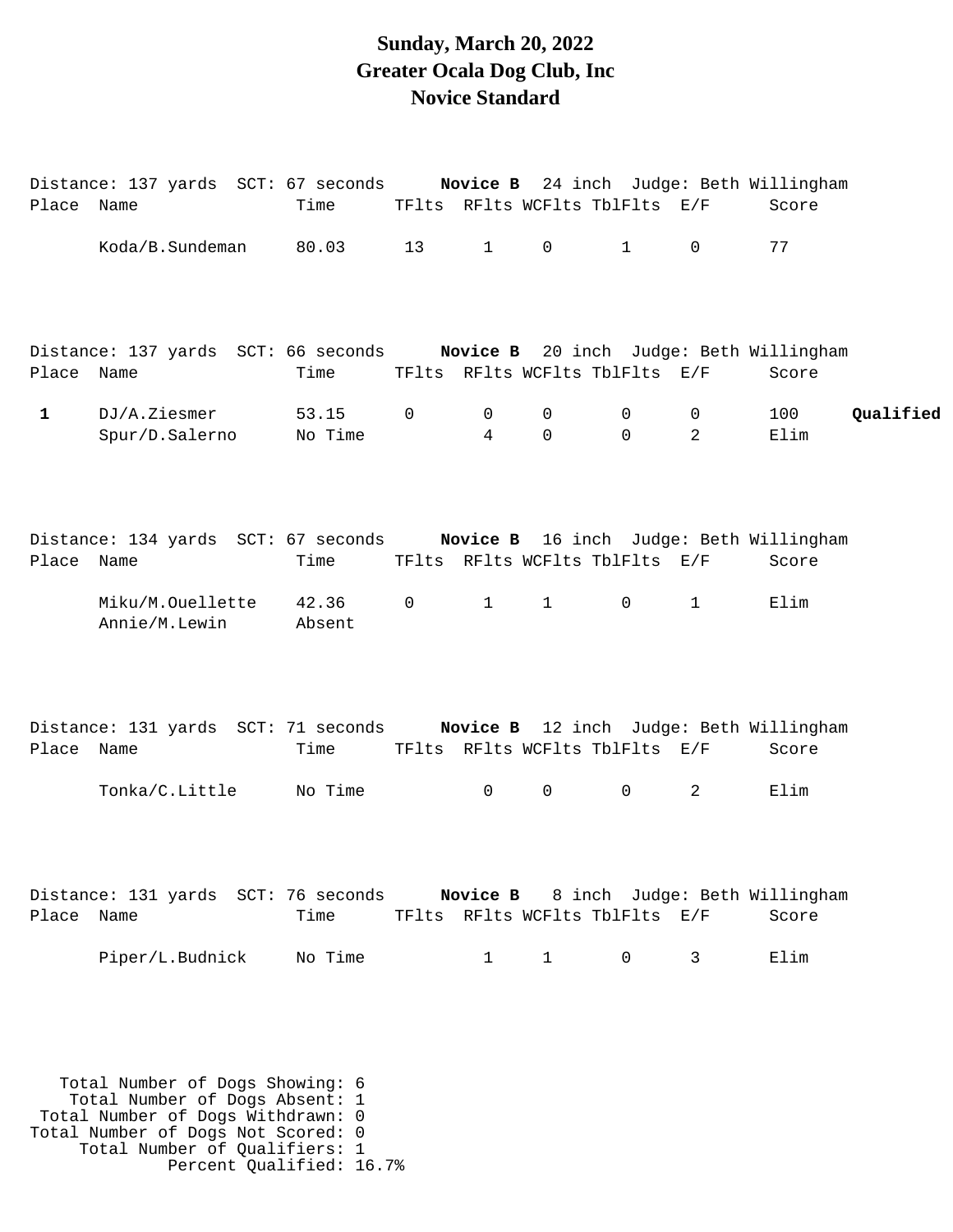| Place Name | Distance: 137 yards SCT: 72 seconds Novice Pref 20 inch Judge: Beth Willingham         | Time  |             |                |              | TFlts RFlts WCFlts TblFlts E/F |              | Score                                      |           |
|------------|----------------------------------------------------------------------------------------|-------|-------------|----------------|--------------|--------------------------------|--------------|--------------------------------------------|-----------|
|            | Rainbow/M.Timken                                                                       | 53.85 | 0           |                | 0            |                                |              | Elim                                       |           |
|            | Catch/L.Wetherell                                                                      | 59.40 | $\mathsf 0$ |                | 1            | 0                              |              | Elim                                       |           |
|            | Link/C.Kelly                                                                           | 61.96 | $\mathbf 0$ | $\overline{2}$ | $\mathbf 0$  | $\Omega$                       | $\mathbf{1}$ | Elim                                       |           |
| Place      | Distance: 137 yards SCT: 71 seconds Novice Pref 16 inch Judge: Beth Willingham<br>Name | Time  |             |                |              | TFlts RFlts WCFlts TblFlts     | E/F          | Score                                      |           |
| 1          | Magic/B.Bond                                                                           | 58.59 | $\mathsf 0$ | $\mathbf 0$    | $\mathbf{1}$ | $\overline{0}$                 | $\mathbf 0$  | 95                                         | Qualified |
|            | Distance: 134 yards SCT: 72 seconds                                                    |       |             |                |              |                                |              | Novice Pref 12 inch Judge: Beth Willingham |           |

| Place Name |                                    | Time |  |  | TFlts RFlts WCFlts TblFlts E/F Score |  |
|------------|------------------------------------|------|--|--|--------------------------------------|--|
|            | Oliver/J.Frey 78.05 6 3 1 1 1 Elim |      |  |  |                                      |  |

 Total Number of Dogs Showing: 5 Total Number of Dogs Absent: 0 Total Number of Dogs Withdrawn: 0 Total Number of Dogs Not Scored: 0 Total Number of Qualifiers: 1 Percent Qualified: 20.0%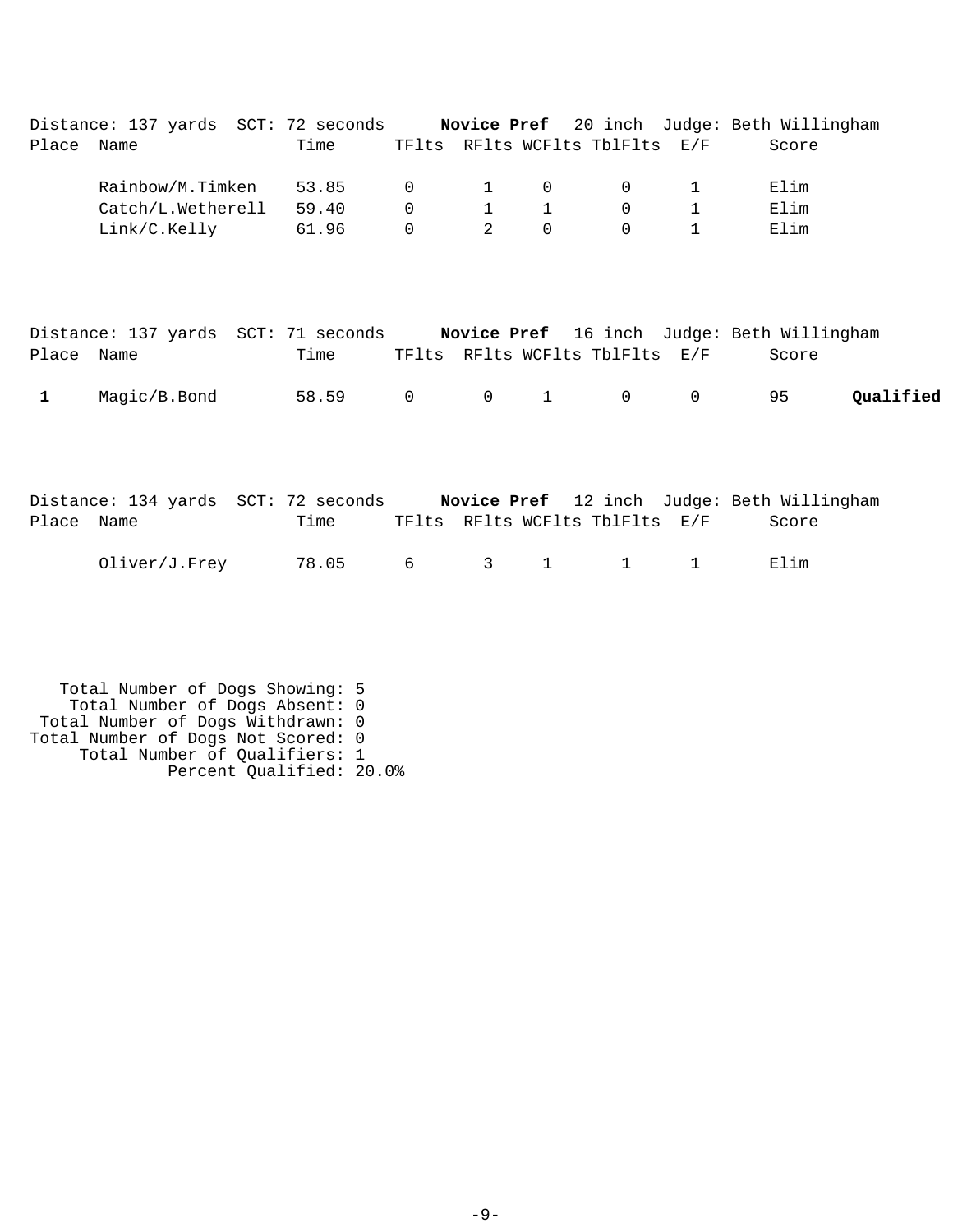# **Sunday, March 20, 2022 Greater Ocala Dog Club, Inc Open Standard**

|              | Distance: 165 yards       | SCT: 67 seconds |       | Open | 20 inch  |                      | Judge: Beth Willingham |       |           |
|--------------|---------------------------|-----------------|-------|------|----------|----------------------|------------------------|-------|-----------|
| Place        | Name                      | Time            | TFlts |      |          | RFlts WCFlts TblFlts | $\rm E$ / $\rm F$      | Score |           |
|              | Scarlett/D.McCarley 43.98 |                 |       | 0    | 0        |                      |                        | 100   | Qualified |
| $\mathbf{2}$ | NV/J.Hughes               | 67.03           | 0     | 0    | 0        |                      |                        | 100   | Qualified |
| 3            | Kira/E.Manubens           | 50.48           | 0     | 0    |          |                      |                        | 95    | Qualified |
|              | Juno/J.Bair               | 63.28           | 0     | 2    |          |                      |                        | Elim  |           |
|              | Hasty/A.Park              | 36.69           | 0     |      |          |                      |                        | Elim  |           |
|              | Halo/B.McDonald           | 98.79           | 62    |      | $\Omega$ |                      |                        | Elim  |           |

|       | Distance: 160 yards        | SCT: 69 seconds |    | Open |             |                                | 16 inch Judge: Beth Willingham |       |           |
|-------|----------------------------|-----------------|----|------|-------------|--------------------------------|--------------------------------|-------|-----------|
| Place | Name                       | Time            |    |      |             | TFlts RFlts WCFlts TblFlts E/F |                                | Score |           |
|       | Betelgeuse/B. Thomas 31.67 |                 | 0  |      | 0           | $\Omega$                       | 0                              | 100   | Qualified |
|       | Abby/B.Bates               | 77.76           | 16 |      | 2           | 0                              |                                | Elim  |           |
|       | Maddie IX/E.Mann           | 70.85           | 2  | 4    | 2           | 0                              |                                | Elim  |           |
|       | Whiskey/S.Richardso 92.21  |                 | 46 | 2    | $\mathbf 0$ | 0                              | 0                              | Elim  |           |
|       | Jitter/K.Flitsch           | 38.82           | 0  |      | $\mathbf 0$ | 0                              |                                | Elim  |           |
|       | Frankie/D.McCarley         | 66.74           | 0  |      | $\mathbf 0$ | 0                              | 2                              | Elim  |           |
|       | Pete/C.Dostal              | No Time         |    |      |             |                                |                                | Elim  |           |

|       | Distance: 155 yards SCT: 71 seconds |         |              |                |                |                          | <b>Open</b> 12 inch Judge: Beth Willingham |       |           |
|-------|-------------------------------------|---------|--------------|----------------|----------------|--------------------------|--------------------------------------------|-------|-----------|
| Place | Name                                | Time    | TFlts        |                |                | RFlts WCFlts TblFlts E/F |                                            | Score |           |
|       | Tia/K.Day                           | 56.71   | $\Omega$     | $\overline{0}$ | $\overline{0}$ | $\Omega$                 |                                            | 100   | Qualified |
|       | Rave/J.Valloze                      | 43.87   | <sup>n</sup> | $\Omega$       |                |                          |                                            | Elim  |           |
|       | Bella/D.Mason                       | No Time |              | $\overline{4}$ | 3              | $\Omega$                 |                                            | Elim  |           |
|       | Lucas/P.Miller                      | Absent  |              |                |                |                          |                                            |       |           |

| Total Number of Dogs Showing: 16   |  |
|------------------------------------|--|
| Total Number of Dogs Absent: 1     |  |
| Total Number of Dogs Withdrawn: 0  |  |
| Total Number of Dogs Not Scored: 0 |  |
| Total Number of Qualifiers: 5      |  |
| Percent Qualified: 31.3%           |  |
|                                    |  |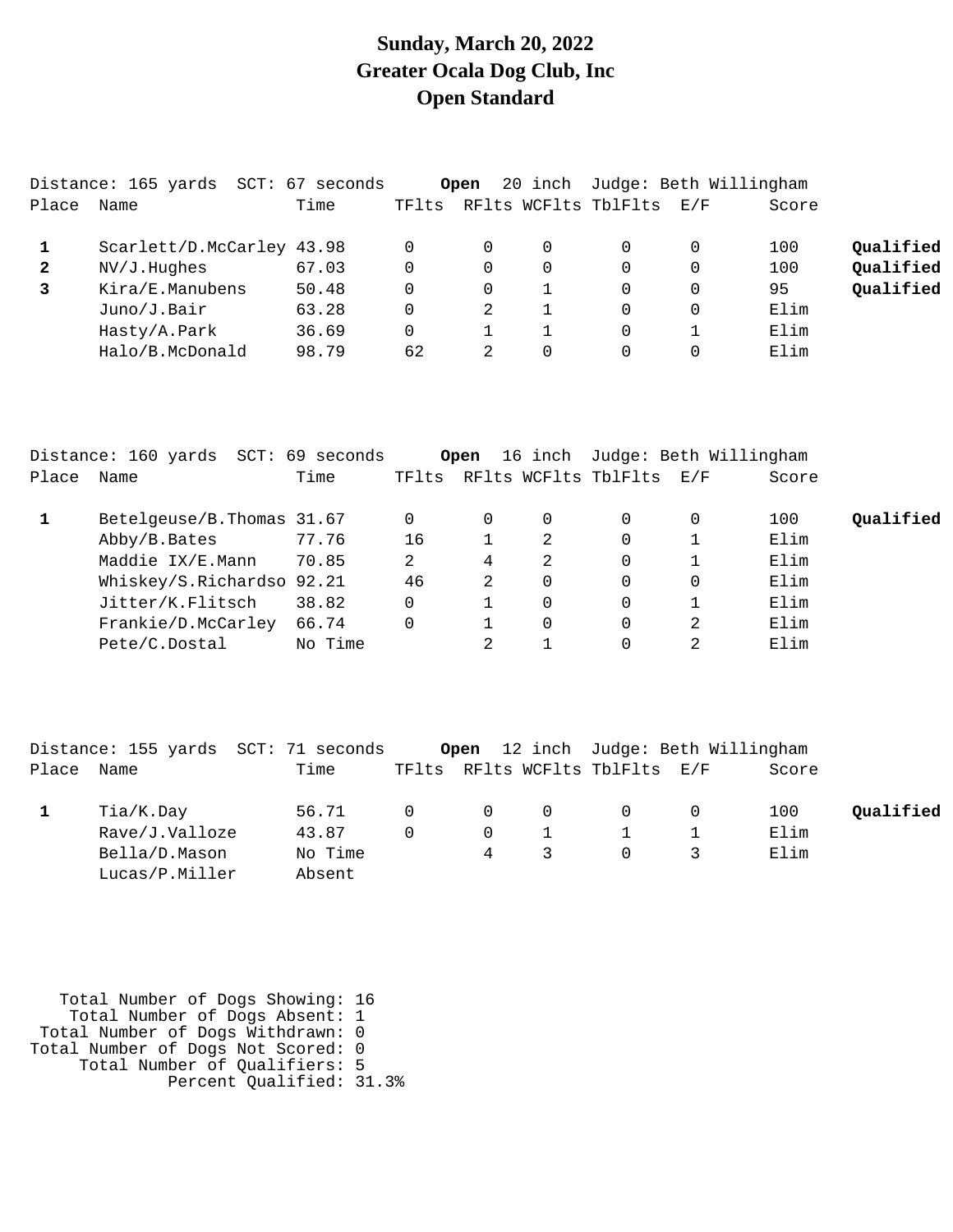|            | Distance: 165 yards SCT: 72 seconds Open Pref 16 inch Judge: Beth Willingham |         |    |                                |              |                                |                |                                                 |           |
|------------|------------------------------------------------------------------------------|---------|----|--------------------------------|--------------|--------------------------------|----------------|-------------------------------------------------|-----------|
| Place Name |                                                                              | Time    |    |                                |              | TFlts RFlts WCFlts TblFlts E/F |                | Score                                           |           |
|            | Libby/T.Hawks                                                                | 81.27   | 18 | $3 \left( \frac{1}{2} \right)$ | $\mathsf{O}$ | $\overline{0}$                 | $\mathbf{1}$   | Elim                                            |           |
|            |                                                                              |         |    |                                |              |                                |                |                                                 |           |
|            | Distance: 160 yards SCT: 74 seconds                                          |         |    |                                |              |                                |                | <b>Open Pref</b> 12 inch Judge: Beth Willingham |           |
| Place Name |                                                                              | Time    |    |                                |              | TFlts RFlts WCFlts TblFlts E/F |                | Score                                           |           |
| 1          | Crunchy/S.Harris                                                             | 63.18 0 |    | $\overline{0}$                 | $\mathsf{O}$ | $0 \qquad \qquad$              | $\overline{0}$ | 100                                             | Qualified |
|            | Beauty/J.Gryck No Time                                                       |         |    | $\mathbf{1}$                   | $\mathbf 0$  | $\overline{0}$                 | $\mathbf{1}$   | Elim                                            |           |
|            |                                                                              |         |    |                                |              |                                |                |                                                 |           |
|            |                                                                              |         |    |                                |              |                                |                |                                                 |           |

|            | Distance: 155 yards SCT: 79 seconds       |         |  |          |                                          | <b>Open Pref</b> 4 inch Judge: Beth Willingham |
|------------|-------------------------------------------|---------|--|----------|------------------------------------------|------------------------------------------------|
| Place Name |                                           | Time    |  |          | TFlts RFlts WCFlts TblFlts E/F           | Score                                          |
|            | Ace/M.Reuss<br>Monroe/K.Seltzer, D Absent | No Time |  | 2 $\cap$ | $\begin{array}{ccc} & & & 1 \end{array}$ | Flim                                           |

 Total Number of Dogs Showing: 4 Total Number of Dogs Absent: 1 Total Number of Dogs Withdrawn: 0 Total Number of Dogs Not Scored: 0 Total Number of Qualifiers: 1 Percent Qualified: 25.0%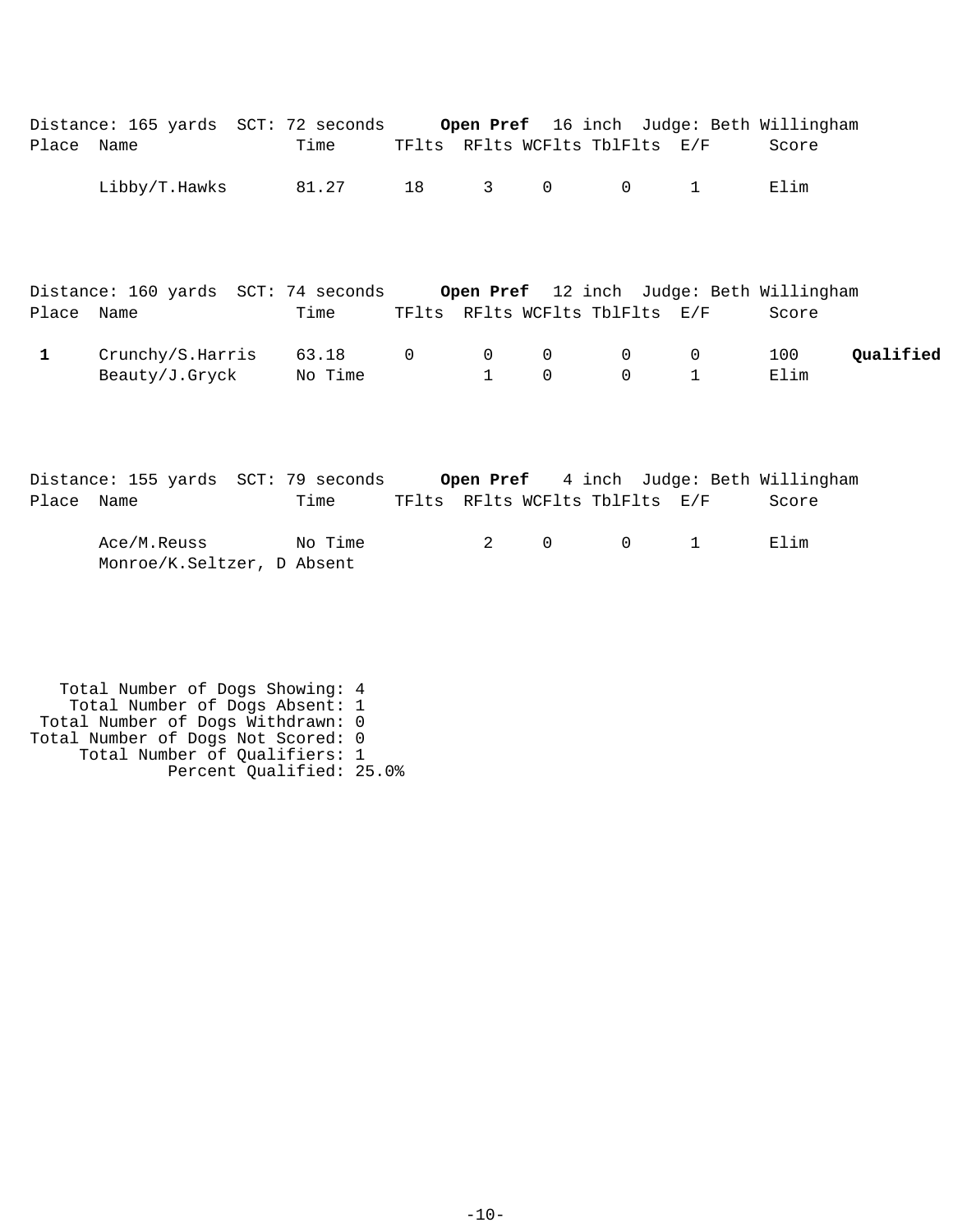## **Sunday, March 20, 2022 Greater Ocala Dog Club, Inc Master/Excellent Standard**

|       | Distance: 187 yards SCT: 69 seconds |         |                |                |          |                                | <b>Excellent</b> 24 inch Judge: Beth Willingham |
|-------|-------------------------------------|---------|----------------|----------------|----------|--------------------------------|-------------------------------------------------|
| Place | Name                                | Time    |                |                |          | TFlts RFlts WCFlts TblFlts E/F | Score                                           |
|       | Cami/M.Lewin                        | 56.69   | $\overline{0}$ | $\overline{1}$ | - 0      |                                | Elim                                            |
|       | Belle/M.Briant                      | No Time |                | $\Omega$       | 0        | $\Omega$                       | Elim                                            |
|       | Carson/N.Grossman                   | No Time |                |                | $\Omega$ | $\Omega$                       | Elim                                            |
|       | Ripaa/V.Corley                      | Absent  |                |                |          |                                |                                                 |

|       | Distance: 187 yards SCT: 65 seconds |         |          | Excellent |              |                          |          | 20 inch Judge: Beth Willingham |           |
|-------|-------------------------------------|---------|----------|-----------|--------------|--------------------------|----------|--------------------------------|-----------|
| Place | Name                                | Time    | TFlts    |           |              | RFlts WCFlts TblFlts E/F |          | Score                          |           |
| 1     | Della/C.Pelz                        | 48.76   | 0        | 0         | $\Omega$     | $\Omega$                 | $\Omega$ | 100                            | Qualified |
|       | Axl Rose/J.O'Neill                  | 77.73   | 36       | 3         | $\Omega$     | $\Omega$                 | $\Omega$ | Elim                           |           |
|       | Pippa/N.DePetris                    | 59.47   | $\Omega$ |           | $\Omega$     |                          | $\Omega$ | Elim                           |           |
|       | Tommy/E.Trueman                     | 82.98   | 51       | 0         |              | $\Omega$                 | $\Omega$ | Elim                           |           |
|       | Looxx/J.Hamilton                    | 60.60   | 0        |           | $\Omega$     | $\Omega$                 | 0        | Elim                           |           |
|       | Flick/A.Boyazis-Rod 57.52           |         | $\Omega$ |           | $\Omega$     | $\Omega$                 | $\Omega$ | Elim                           |           |
|       | Zain/M.Reuss                        | 42.48   | $\Omega$ |           | $\mathbf{1}$ | $\Omega$                 | 2        | Elim                           |           |
|       | Kiwi/E.Manubens                     | 47.64   | $\Omega$ |           | $\Omega$     | $\Omega$                 | $\Omega$ | Elim                           |           |
|       | Ms. Tank/C.Schwick                  | No Time |          | 3         | 2            | $\Omega$                 | 3        | Elim                           |           |
|       | Boom Boom/J.Hughes                  | 50.00   | 0        | 0         | $\mathbf 0$  | $\Omega$                 | 1        | Elim                           |           |
|       | Vesper/L.Lane                       | Absent  |          |           |              |                          |          |                                |           |
|       | Petty/J.Bauder-Heid Absent          |         |          |           |              |                          |          |                                |           |

|            | Distance: 180 yards SCT: 68 seconds                    |        |  |                                | <b>Excellent</b> 16 inch Judge: Beth Willingham |           |
|------------|--------------------------------------------------------|--------|--|--------------------------------|-------------------------------------------------|-----------|
| Place Name |                                                        | Time   |  | TFlts RFlts WCFlts TblFlts E/F | Score                                           |           |
|            | Megan/D.Hengsteler 57.01 0 0 0 0 0 0<br>Sara/A.Hartman | Absent |  |                                | 100                                             | Qualified |

|            | Distance: 173 yards SCT: 69 seconds |       |                                            |                                | <b>Excellent</b> 12 inch Judge: Beth Willingham |
|------------|-------------------------------------|-------|--------------------------------------------|--------------------------------|-------------------------------------------------|
| Place Name |                                     | Time  |                                            | TFlts RFlts WCFlts TblFlts E/F | Score                                           |
|            | Jet/D.Aheimer                       | 79.12 | 30 $\begin{matrix} 0 & 0 & 0 \end{matrix}$ |                                | 70.                                             |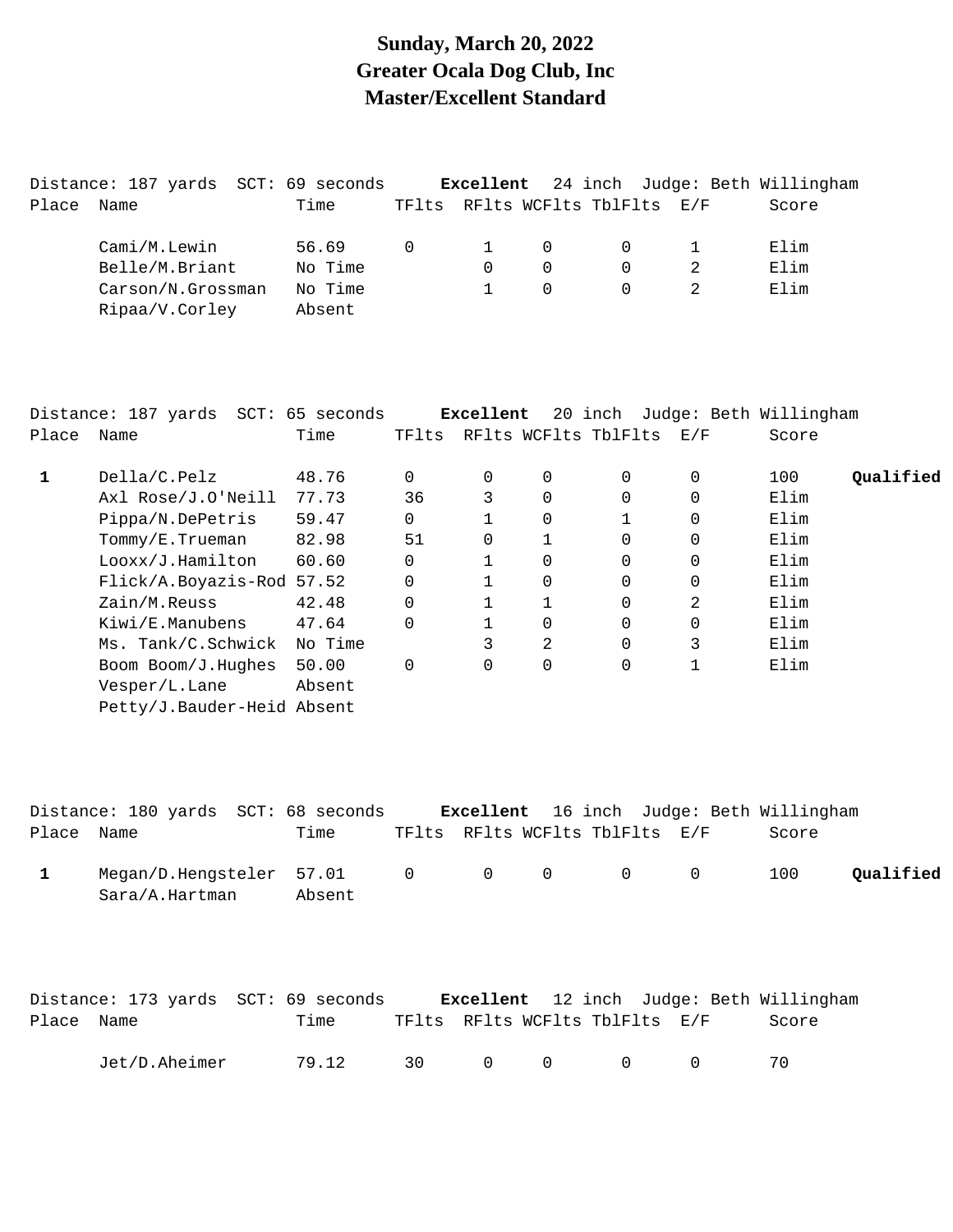|            | Distance: 173 yards SCT: 74 seconds |         |                     |                                |          | <b>Excellent</b> 8 inch Judge: Beth Willingham |           |
|------------|-------------------------------------|---------|---------------------|--------------------------------|----------|------------------------------------------------|-----------|
| Place Name |                                     | Time    |                     | TFlts RFlts WCFlts TblFlts E/F |          | Score                                          |           |
|            | Ranger/E.Hurley                     | 72.61   | $0\qquad 0\qquad 0$ |                                | $\Omega$ | 100                                            | Oualified |
|            | Geni/J.Culhane                      | No Time |                     |                                | $\cap$   | Elim                                           |           |
|            | $Chase/C.Schmidt-Owe 66.43$         |         | $\overline{0}$      |                                |          | Elim                                           |           |

 Total Number of Dogs Showing: 18 Total Number of Dogs Absent: 4 Total Number of Dogs Withdrawn: 0 Total Number of Dogs Not Scored: 0 Total Number of Qualifiers: 3 Percent Qualified: 16.7%

|              | Distance: 187 yards<br>$SCT$ : | 69 seconds |          | Master   | 24 inch  |                      |              | Judge: Beth Willingham |           |
|--------------|--------------------------------|------------|----------|----------|----------|----------------------|--------------|------------------------|-----------|
| Place        | Name                           | Time       | TFlts    |          |          | RFlts WCFlts TblFlts | E/F          | Score                  |           |
|              | Rip/H.Horn                     | 39.29      | $\Omega$ | $\Omega$ | $\Omega$ | $\Omega$             | 0            | 100                    | Qualified |
| $\mathbf{2}$ | Slash/J.Bauder-Heid 39.32      |            |          |          | 0        | $\Omega$             | 0            | 100                    | Qualified |
| 3            | Ocean/J.Valentovich 40.96      |            | $\Omega$ |          | 0        | $\Omega$             | $\Omega$     | 100                    | Qualified |
| 4            | $Text/N.$ Innes                | 43.50      | $\Omega$ | 0        | $\Omega$ | $\Omega$             | $\Omega$     | 100                    | Qualified |
|              | Reagan/N.DiGiuseppe            | 41.00      | $\Omega$ |          |          | $\Omega$             |              | Elim                   |           |
|              | Ahron/B.McDonald               | No Time    |          |          | 0        | $\Omega$             | $\mathbf{1}$ | Elim                   |           |
|              | Tripoli/M.Briant               | 47.35      | $\Omega$ |          | $\Omega$ | $\Omega$             | $\Omega$     | 100                    | Oualified |
|              | Glory/S.Gonchar                | 47.91      | $\Omega$ | $\Omega$ | $\Omega$ | $\Omega$             | $\Omega$     | 100                    | Qualified |
|              | Rex/V.Bridgham                 | 52.08      | $\Omega$ |          | 0        | $\Omega$             | $\mathbf 0$  | 100                    | Qualified |
|              | Vira/J.Brettschneid 50.83      |            |          |          | $\Omega$ | $\Omega$             | $\Omega$     | 100                    | Qualified |
|              | Markus/P.Mueller               | 48.50      |          |          | $\Omega$ | $\Omega$             | $\Omega$     | 100                    | Qualified |

|              | Distance: 187 yards<br>SCT: | 65 seconds |       | Master   |          |                      |          | 20 inch Judge: Beth Willingham |           |
|--------------|-----------------------------|------------|-------|----------|----------|----------------------|----------|--------------------------------|-----------|
| Place        | Name                        | Time       | TFlts |          |          | RFlts WCFlts TblFlts | E/F      | Score                          |           |
|              | Brio/A.Park                 | 36.70      |       | $\Omega$ | 0        |                      | $\Omega$ | 100                            | Qualified |
| $\mathbf{2}$ | Nox/K.Short                 | 37.02      |       | 0        | $\Omega$ |                      | 0        | 100                            | Qualified |
|              | Jet/P.Campbell              | 39.34      | 0     | $\Omega$ | $\Omega$ |                      | 0        | 100                            | Qualified |
| 4            | Mackay/K.Fischer-Ha 41.38   |            |       | 0        | 0        |                      | 0        | 100                            | Qualified |
|              | Tony/J.Hughes               | 48.50      |       |          | 0        |                      |          | Elim                           |           |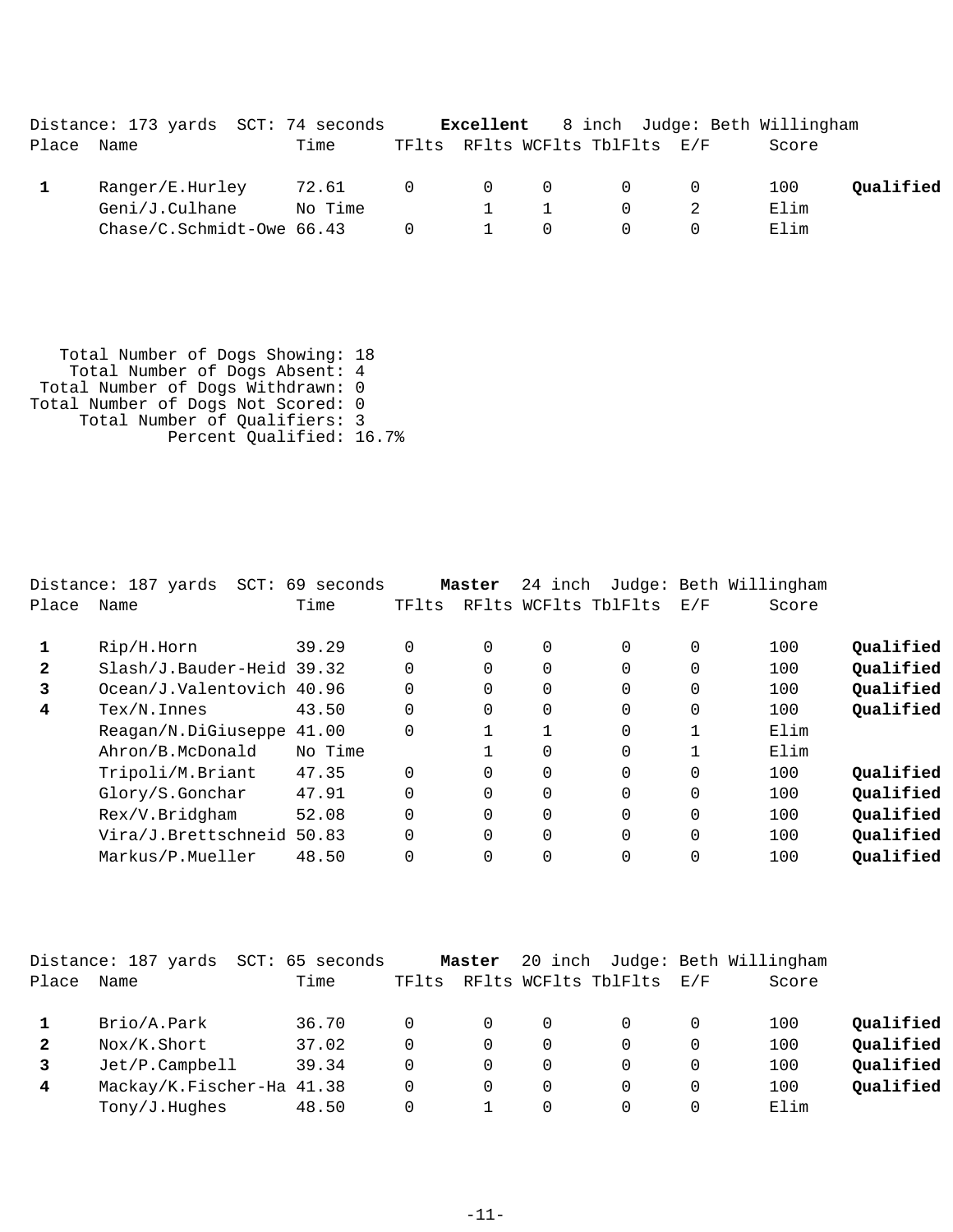| Ruffin/J.Harris           | 40.81   | $\mathbf 0$ | 0           | 1           | 0           | $\mathbf 0$ | Elim |           |
|---------------------------|---------|-------------|-------------|-------------|-------------|-------------|------|-----------|
| Lacy/I.Dauer              | 49.20   | 0           | 0           | 1           | 0           | $\mathbf 0$ | Elim |           |
| She-Ra/M.Backstrom        | No Time |             | 0           | $\mathbf 0$ | 0           | 2           | Elim |           |
| Kaden/C.Kaiser            | 42.27   | $\mathbf 0$ | $\Omega$    | $\mathbf 0$ | 0           | 1           | Elim |           |
| Buoy/J.Correnti           | 41.19   | $\Omega$    | $\Omega$    | 1           | 0           | $\mathbf 0$ | Elim |           |
| Rayce/S.Gonchar           | 47.30   | $\Omega$    | $\Omega$    | 1           | 0           | $\mathbf 0$ | Elim |           |
| Sailor/S.Shaw             | 60.17   | $\mathbf 0$ | 1           | 0           | 0           | 0           | Elim |           |
| Kali/R.Grinsell           | 51.48   | $\mathbf 0$ | $\mathbf 1$ | 0           | 0           | 0           | Elim |           |
| Phoenix/D.Lewis           | No Time |             | $\mathbf 1$ | 0           | 0           | 2           | Elim |           |
| Bluebell/C.Pertz          | 46.57   | $\Omega$    | $\Omega$    | 1           | 0           | $\mathbf 0$ | Elim |           |
| Soarin'/T.Flitsch         | 37.54   | 0           | 0           | 1           | 0           | $\mathbf 0$ | Elim |           |
| Gemma/S.Hyde              | 42.79   | $\Omega$    | $\Omega$    | $\mathbf 0$ | 0           | 0           | 100  | Qualified |
| Echo/F.Jones              | 51.46   | 0           | 0           | 0           | 0           | $\mathbf 0$ | 100  | Qualified |
| Magi/M.Monegue Barn 43.62 |         | 0           | $\mathbf 0$ | $\mathbf 0$ | $\mathbf 0$ | $\mathbf 0$ | 100  | Qualified |
| Maverick/J.Messersm 44.91 |         | 0           | 0           | $\mathbf 0$ | 0           | $\mathbf 0$ | 100  | Qualified |
| Ava/J.Kern                | Absent  |             |             |             |             |             |      |           |
| Aspen/N.Young             | 45.07   | $\Omega$    | 0           | $\mathbf 0$ | $\mathbf 0$ | 0           | 100  | Qualified |
| Joey/J.Russo              | 47.52   | $\Omega$    | $\Omega$    | 0           | $\Omega$    | $\mathbf 0$ | 100  | Qualified |
| Zeev/B.Holbrook           | 42.54   | $\Omega$    | $\Omega$    | $\mathbf 0$ | 0           | $\mathbf 0$ | 100  | Qualified |
| Skye/S.Holmes             | Absent  |             |             |             |             |             |      |           |
| Thor/S.Calcano            | Absent  |             |             |             |             |             |      |           |
| Harley/D.Philibert        | Absent  |             |             |             |             |             |      |           |
| Aspen/A.Fluty             | 44.19   | $\Omega$    | $\Omega$    | $\Omega$    | $\Omega$    | $\mathbf 0$ | 100  | Qualified |
| Bali/L.Halpin             | 43.03   | 0           | $\Omega$    | $\mathbf 0$ | $\mathbf 0$ | $\mathbf 0$ | 100  | Qualified |
| Ravyn/F.Jones             | 48.07   | $\Omega$    | 0           | 0           | $\mathbf 0$ | 0           | 100  | Qualified |
| D.O.G./M.Monegue Ba 44.79 |         | 0           | $\Omega$    | $\mathbf 0$ | 0           | 0           | 100  | Qualified |
|                           |         |             |             |             |             |             |      |           |

|              | Distance: 180 yards       | SCT: 68 seconds |          | Master   | 16 inch      |                      |             | Judge: Beth Willingham |           |
|--------------|---------------------------|-----------------|----------|----------|--------------|----------------------|-------------|------------------------|-----------|
| Place        | Name                      | Time            | TFlts    |          |              | RFlts WCFlts TblFlts | E/F         | Score                  |           |
| 1            | Raven/M.Reese             | 32.97           | $\Omega$ | 0        | 0            | 0                    | $\mathbf 0$ | 100                    | Qualified |
| $\mathbf{z}$ | Spy/B.Disney              | 33.04           | $\Omega$ | $\Omega$ | $\Omega$     | 0                    | $\mathbf 0$ | 100                    | Qualified |
| 3            | River/P.Reese             | 34.55           | $\Omega$ | $\Omega$ | $\Omega$     | 0                    | $\mathbf 0$ | 100                    | Qualified |
| 4            | Autumn/J.Barber           | 35.20           | $\Omega$ | $\Omega$ | 0            | 0                    | 0           | 100                    | Qualified |
|              | Flame/P.Hanna             | No Time         |          | $\Omega$ | $\mathbf{1}$ | 0                    | 1           | Elim                   |           |
|              | Parker/S.Jans             | No Time         |          | 0        | 1            | 0                    | 2           | Elim                   |           |
|              | Max/M.Mosher              | No Time         |          |          | 0            | 0                    | 2           | Elim                   |           |
|              | Nala/S.Richardson         | No Time         |          | 4        | $\mathbf 0$  | 0                    | 3           | Elim                   |           |
|              | Amber/V.MacVicar          | 51.91           | $\Omega$ |          | 2            | 0                    | 1           | Elim                   |           |
|              | Mickey Mantle/N.Ste 40.19 |                 | $\Omega$ |          | 0            | 0                    | 2           | Elim                   |           |
|              | Sterling/V.MacVicar 39.43 |                 | 0        | 0        | 0            | 0                    | 0           | 100                    | Qualified |
|              | Surf/C.Glover             | 36.11           | 0        | $\Omega$ | $\Omega$     | 0                    | $\mathbf 0$ | 100                    | Qualified |
|              | Jimmy Choo/N.Stegal       | 43.30           | 0        | $\Omega$ | $\Omega$     | 0                    | $\mathbf 0$ | 100                    | Qualified |
|              | Flyer/A.Goodspeed         | 36.59           | 0        | 0        | 0            | 0                    | 0           | 100                    | Qualified |
|              | Patch/A.Okrasinski        | 43.01           | 0        | $\Omega$ | $\Omega$     | 0                    | $\mathbf 0$ | 100                    | Qualified |
|              | Charlie Bear/M.Hans       | 43.88           | 0        | 0        | $\Omega$     | 0                    | $\mathbf 0$ | 100                    | Qualified |
|              | Kyze/D.Shevitski          | 45.01           | $\Omega$ | $\Omega$ | 0            | 0                    | 0           | 100                    | Qualified |
|              | Sal/S.Jans                | 53.44           | 0        | $\Omega$ | $\mathbf 0$  | 0                    | $\mathbf 0$ | 100                    | Qualified |
|              | Cooper/L.Clark            | 47.20           | 0        | 0        | 0            | 0                    | 0           | 100                    | Qualified |
|              |                           |                 |          |          |              |                      |             |                        |           |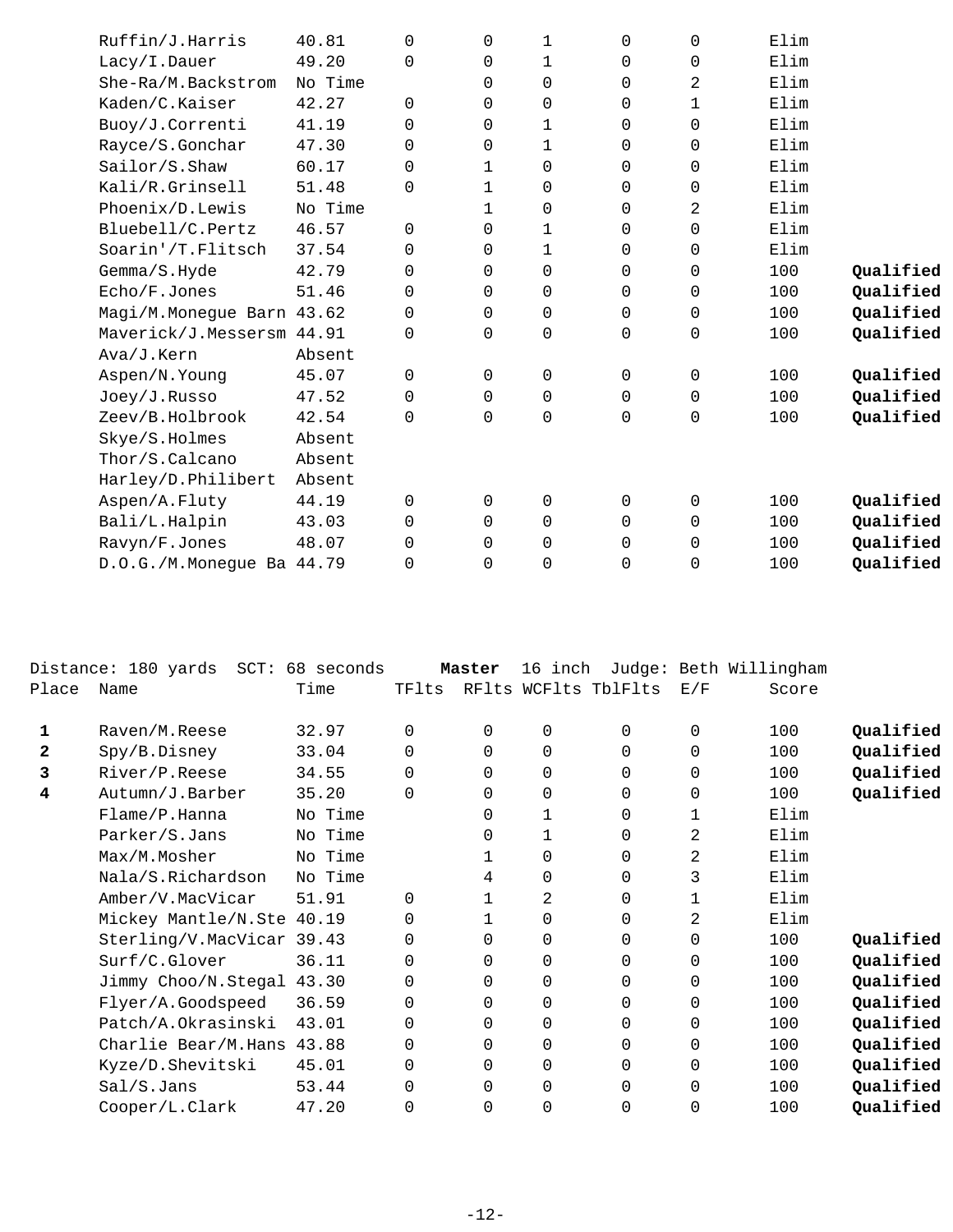| Genevieve/P.Vojtas 39.50 |       |  |  | 100. | Qualified |
|--------------------------|-------|--|--|------|-----------|
| Lyric/C.Glover           | 35.51 |  |  | ⊥00  | Oualified |
| Kindle/P.Hanna           | 54.49 |  |  | 100. | Qualified |

|       | Distance: 173 yards SCT: 69 seconds |       |          | Master   | 12 inch  |                      |          | Judge: Beth Willingham |           |
|-------|-------------------------------------|-------|----------|----------|----------|----------------------|----------|------------------------|-----------|
| Place | Name                                | Time  | TFlts    |          |          | RFlts WCFlts TblFlts | E/F      | Score                  |           |
| 1     | Dylan/M.Mosher                      | 34.27 | 0        | 0        | 0        | $\Omega$             | 0        | 100                    | Qualified |
| 2     | Kimber/N.Schanda                    | 36.59 | $\Omega$ | $\Omega$ | $\Omega$ | $\Omega$             | $\Omega$ | 100                    | Qualified |
|       |                                     |       |          |          |          |                      |          |                        |           |
| 3     | Regan/C.Tarantino                   | 39.11 | 0        | 0        | 0        | $\Omega$             | $\Omega$ | 100                    | Qualified |
| 4     | True/C.Tarantino                    | 41.29 | 0        | $\Omega$ | 0        | $\Omega$             | $\Omega$ | 100                    | Qualified |
|       | Rikki/S.Jans                        | 54.57 | 0        |          | 0        | $\Omega$             | 0        | Elim                   |           |
|       | Frankie/K.McClung                   | 53.60 | 0        |          | 0        | $\Omega$             | $\Omega$ | Elim                   |           |
|       | Madeleine/P.Vojtas                  | 43.11 | 0        | 0        | 2        |                      | 2        | Elim                   |           |
|       | Ernie/N.Pagan                       | 55.68 | 0        | 2        | $\Omega$ | $\Omega$             | $\Omega$ | Elim                   |           |
|       | Spiffy/S.Price                      | 41.59 | 0        | 0        | 0        | $\Omega$             | $\Omega$ | 100                    | Qualified |
|       | Captain Jack/J.Baud                 | 41.86 | 0        | $\Omega$ | 0        | $\Omega$             | $\Omega$ | 100                    | Qualified |
|       | Beyda/J.Shelley                     | 46.82 | $\Omega$ | $\Omega$ | $\Omega$ | $\Omega$             | $\Omega$ | 100                    | Qualified |
|       | Jolie/R.Goudreau                    | 54.39 | 0        | $\Omega$ | $\Omega$ | $\Omega$             | $\Omega$ | 100                    | Qualified |

|              | Distance: 173 yards<br>SCT: | 74<br>seconds |       | Master   | 8 inch   |                      |     | Judge: Beth Willingham |           |
|--------------|-----------------------------|---------------|-------|----------|----------|----------------------|-----|------------------------|-----------|
| Place        | Name                        | Time          | TFlts |          |          | RFlts WCFlts TblFlts | E/F | Score                  |           |
|              | Buzz/B.Dumbaugh             | 37.79         |       | 0        | 0        | 0                    | 0   | 100                    | Qualified |
| $\mathbf{2}$ | Lexi/C.Tolson               | 48.04         |       | $\Omega$ | $\Omega$ | 0                    | 0   | 100                    | Qualified |
| 3            | Jeli/S.Jackson              | 48.64         |       | $\Omega$ | 0        | 0                    | 0   | 100                    | Qualified |
| 4            | Taysee/M.Backstrom          | 56.38         |       | $\Omega$ | 0        | 0                    | 0   | 100                    | Qualified |
|              | Ember/C.Froman              | 64.33         |       |          |          | 0                    |     | Elim                   |           |
|              | Diva/L.Saputo               | 47.20         |       | 0        | 0        | 0                    | 1   | Elim                   |           |
|              | Libby/L.Clark               | Absent        |       |          |          |                      |     |                        |           |
|              |                             |               |       |          |          |                      |     |                        |           |

 Total Number of Dogs Showing: 78 Total Number of Dogs Absent: 5 Total Number of Dogs Withdrawn: 0 Total Number of Dogs Not Scored: 0 Total Number of Qualifiers: 52 Percent Qualified: 66.7%

|            | Distance: 187 yards SCT: 74 seconds |  |                                | <b>Excellent Pref</b> 20 inch Judge: Beth Willingham |
|------------|-------------------------------------|--|--------------------------------|------------------------------------------------------|
| Place Name | Time                                |  | TFlts RFlts WCFlts TblFlts E/F | Score                                                |
|            |                                     |  |                                |                                                      |

| Scorch/J.Jordan | .00<br>70 |  |  |  |  |  | ım |
|-----------------|-----------|--|--|--|--|--|----|
|-----------------|-----------|--|--|--|--|--|----|

-13-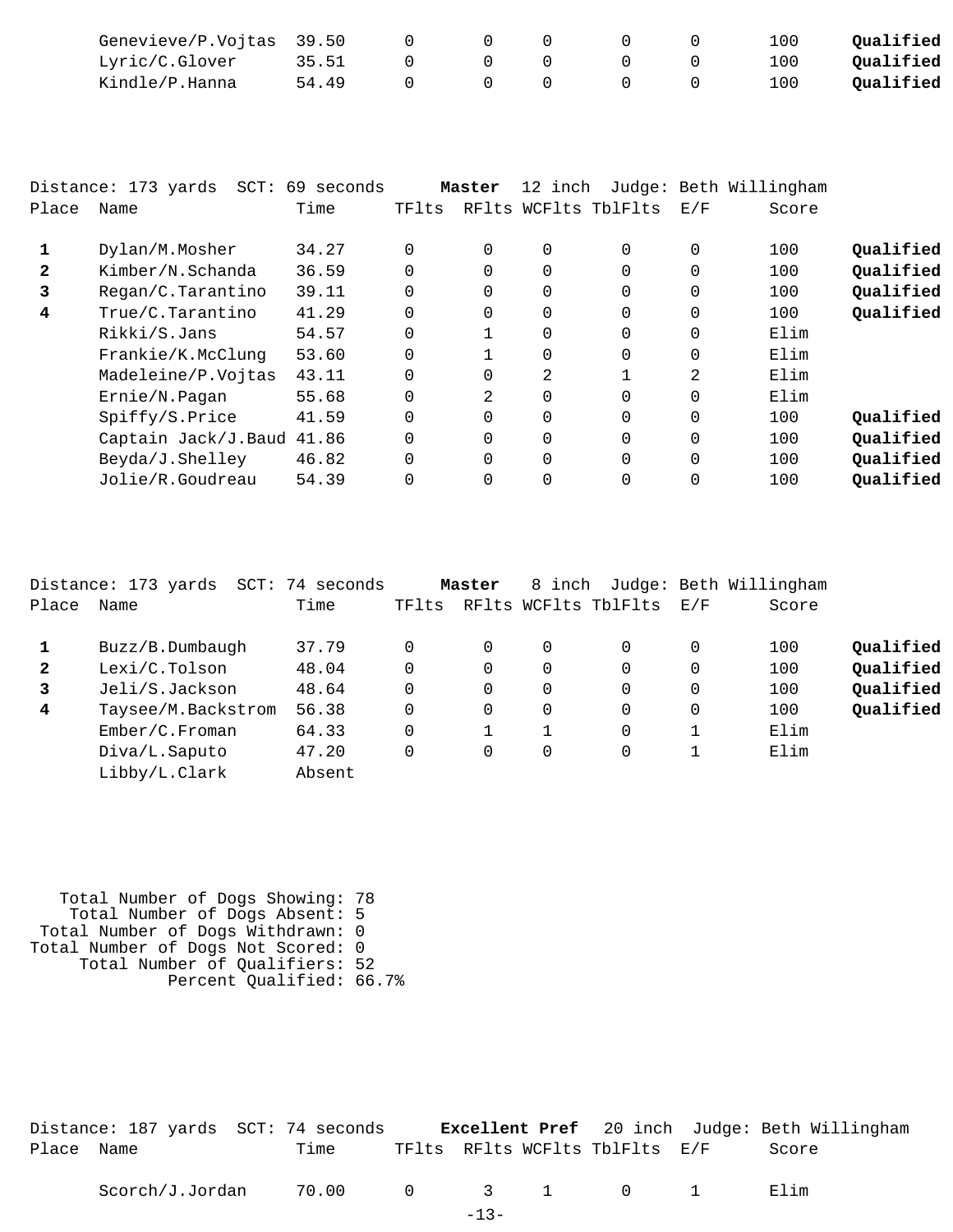Jolly/K.Ednie Absent Bond/L.Lane Absent

Distance: 187 yards SCT: 70 seconds **Excellent Pref** 16 inch Judge: Beth Willingham Place Name Time TFlts RFlts WCFlts TblFlts E/F Score

Corie/D.Brisson Absent

|              | Distance: 180 yards SCT: 73 seconds |                     |  | <b>Excellent Pref</b> 12 inch Judge: Beth Willingham |       |           |
|--------------|-------------------------------------|---------------------|--|------------------------------------------------------|-------|-----------|
| Place Name   |                                     | Time                |  | TFlts RFlts WCFlts TblFlts E/F                       | Score |           |
| $\mathbf{1}$ | Breeze/J.Barber                     | $42.88$ 0 0 0 0 0 0 |  |                                                      | 100   | Qualified |

|            | Distance: 173 yards SCT: 79 seconds |      |  |                                | <b>Excellent Pref</b> 4 inch Judge: Beth Willingham |
|------------|-------------------------------------|------|--|--------------------------------|-----------------------------------------------------|
| Place Name |                                     | Time |  | TFlts RFlts WCFlts TblFlts E/F | Score                                               |
|            | Rhiannon/J.Culhane 92.85 39 1 1 0 1 |      |  |                                | Elim                                                |

 Total Number of Dogs Showing: 3 Total Number of Dogs Absent: 3 Total Number of Dogs Withdrawn: 0 Total Number of Dogs Not Scored: 0 Total Number of Qualifiers: 1 Percent Qualified: 33.3%

|              | Distance: 187 yards | SCT: 74 seconds |       | Master Pref |          |                      |          | 20 inch Judge: Beth Willingham |           |
|--------------|---------------------|-----------------|-------|-------------|----------|----------------------|----------|--------------------------------|-----------|
| Place        | Name                | Time            | TFlts |             |          | RFlts WCFlts TblFlts | F. / F   | Score                          |           |
|              | Mojo/L.Wetherell    | 48.50           |       | $\Omega$    | $\Omega$ |                      | $\Omega$ | 100                            | Qualified |
| $\mathbf{2}$ | Change/J.Bair       | 50.96           | 0     | $\Omega$    | $\Omega$ |                      | 0        | 100                            | Qualified |
|              | Zema/C.Schwick      | 57.51           | 0     | 0           | $\Omega$ |                      | 0        | 100                            | Qualified |
|              | Electra/J.Marco     | 48.52           | 0     |             | 0        |                      | 0        | Elim                           |           |
|              | BOSS429/M.Timken    | 37.79           | 0     | 0           | 0        |                      |          | Elim                           |           |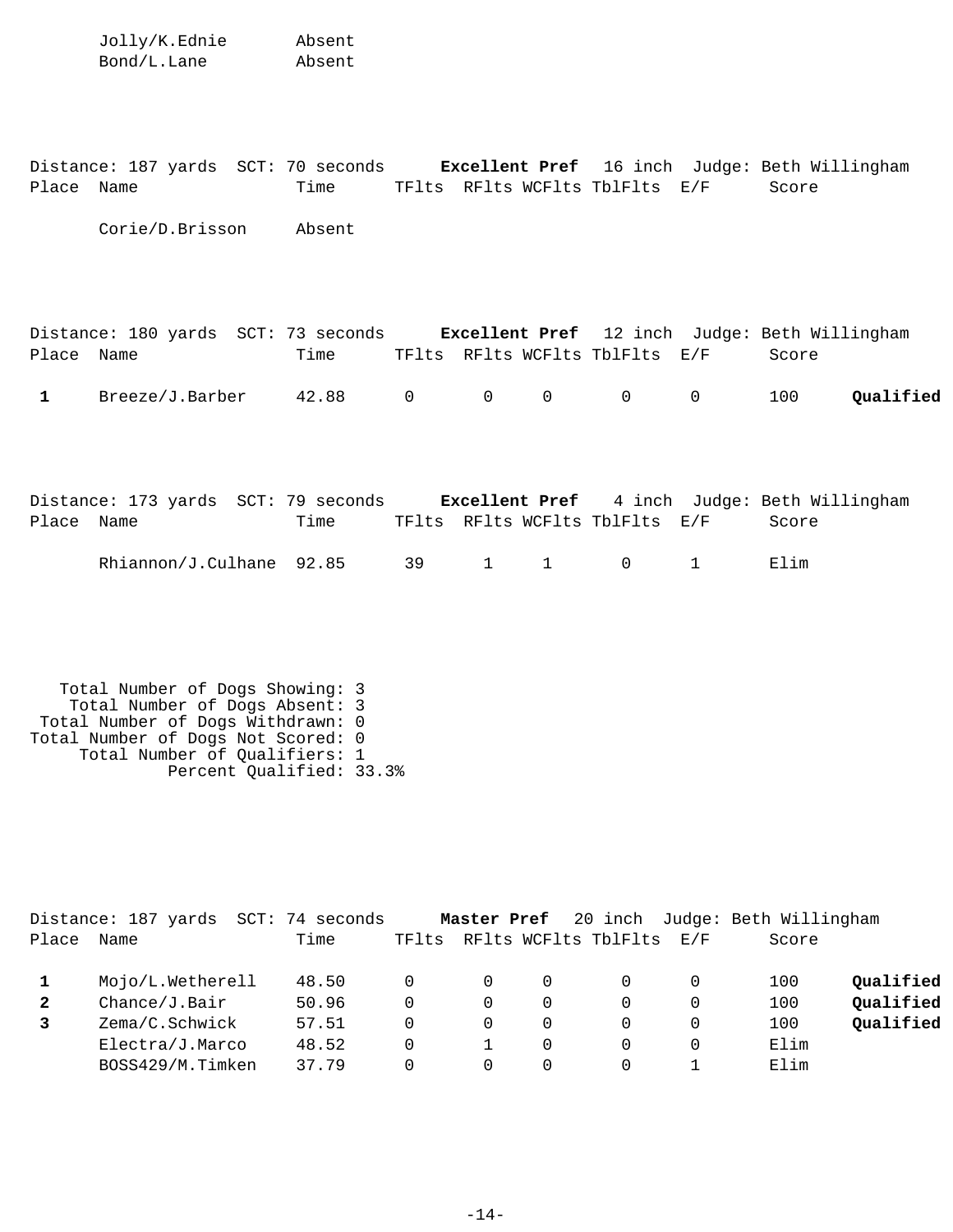|              | Distance: 187 yards SCT: 70 seconds |         |          | Master Pref    |                | 16 inch              |                | Judge: Beth Willingham |           |
|--------------|-------------------------------------|---------|----------|----------------|----------------|----------------------|----------------|------------------------|-----------|
| Place        | Name                                | Time    | TFlts    |                |                | RFlts WCFlts TblFlts | E/F            | Score                  |           |
| $\mathbf{1}$ | Dazzle/J.Valloze                    | 37.33   | $\Omega$ | $\Omega$       | $\overline{0}$ | $\Omega$             | 0              | 100                    | Qualified |
| $\mathbf{2}$ | Peaches/N.DePetris                  | 48.46   | $\Omega$ | 0              | 0              | $\Omega$             | 0              | 100                    | Qualified |
| 3            | Garnet/P.Miloglav-R 48.53           |         | $\Omega$ | 0              | 0              | 0                    | 0              | 100                    | Qualified |
| 4            | Journey/D.Calivas                   | 49.89   | $\Omega$ | 0              | $\overline{0}$ | $\Omega$             | $\Omega$       | 100                    | Qualified |
|              | Party/M.Burton                      | 46.59   | $\Omega$ | 0              | 0              | 0                    |                | Elim                   |           |
|              | Hope/S.Rosensteel                   | No Time |          |                | $\overline{0}$ | 0                    | $\overline{2}$ | Elim                   |           |
|              | Taze/N.Young                        | 56.07   | $\Omega$ | $\mathfrak{D}$ | $\overline{0}$ | $\Omega$             |                | Elim                   |           |
|              | Reach/B.Disney                      | No Time |          | 0              |                | $\Omega$             |                | Elim                   |           |
|              | Brighton/M.Burton                   | 56.12   | 0        | 2              |                | 0                    | 2              | Elim                   |           |
|              | Kick/J.Ednie                        | Absent  |          |                |                |                      |                |                        |           |
|              | Max/S.Horwitz                       | Absent  |          |                |                |                      |                |                        |           |

|              | Distance: 180 yards<br>SCT: | 73 seconds |       | Master Pref |   | 12 inch              |                   | Judge: Beth Willingham |           |
|--------------|-----------------------------|------------|-------|-------------|---|----------------------|-------------------|------------------------|-----------|
| Place        | Name                        | Time       | TFlts |             |   | RFlts WCFlts TblFlts | $\rm E$ / $\rm F$ | Score                  |           |
|              | Diamond/V.MacVicar          | 41.37      | 0     |             | 0 |                      | 0                 | 100                    | Qualified |
| $\mathbf{2}$ | Frankie/M.Hansen            | 44.95      | 0     |             | 0 | 0                    | 0                 | 100                    | Qualified |
|              | Jinx/B.Anderson             | 54.12      | 0     |             | 0 | 0                    | $\Omega$          | 100                    | Qualified |
| 4            | Dallas/J.Gorbas             | 58.74      | 0     |             | 0 | 0                    | 0                 | 100                    | Qualified |
|              | Victoria/M.Hissam           | 54.60      |       |             |   |                      |                   | Elim                   |           |
|              | Stella/J.Salemi             | 46.19      |       |             | 0 |                      |                   | Elim                   |           |
|              |                             |            |       |             |   |                      |                   |                        |           |

|              | Distance: 173 yards | SCT: 74 seconds |       | Master Pref |   | 8 inch               |            | Judge: Beth Willingham |           |
|--------------|---------------------|-----------------|-------|-------------|---|----------------------|------------|------------------------|-----------|
| Place        | Name                | Time            | TFlts |             |   | RFlts WCFlts TblFlts | <b>E/F</b> | Score                  |           |
|              | Opie/L.Budnick      | 41.57           |       | 0           | 0 |                      | $\Omega$   | 100                    | Oualified |
| $\mathbf{2}$ | Banner/D.Aheimer    | 45.93           |       | 0           | 0 |                      | $\Omega$   | 100                    | Qualified |
|              | Gauge/L.Glick       | 46.48           |       | 0           | 0 |                      | $\Omega$   | 100                    | Qualified |
|              | Ditty/D.McFarlane   | 53.07           |       |             | 0 |                      |            | Elim                   |           |
|              | Kermit/S.Murphy     | No Time         |       |             |   |                      |            | Elim                   |           |
|              |                     |                 |       |             |   |                      |            |                        |           |

|              | Distance: 173 yards SCT: 79 seconds |                           |  |                                | <b>Master Pref</b> 4 inch Judge: Beth Willingham |           |
|--------------|-------------------------------------|---------------------------|--|--------------------------------|--------------------------------------------------|-----------|
| Place Name   |                                     | Time                      |  | TFlts RFlts WCFlts TblFlts E/F | Score                                            |           |
| $\mathbf{1}$ | Jaxx/S.Jackson<br>Maddie/M.Rulli    | 55.76 0 0 0 0 0<br>Absent |  |                                | 100                                              | Oualified |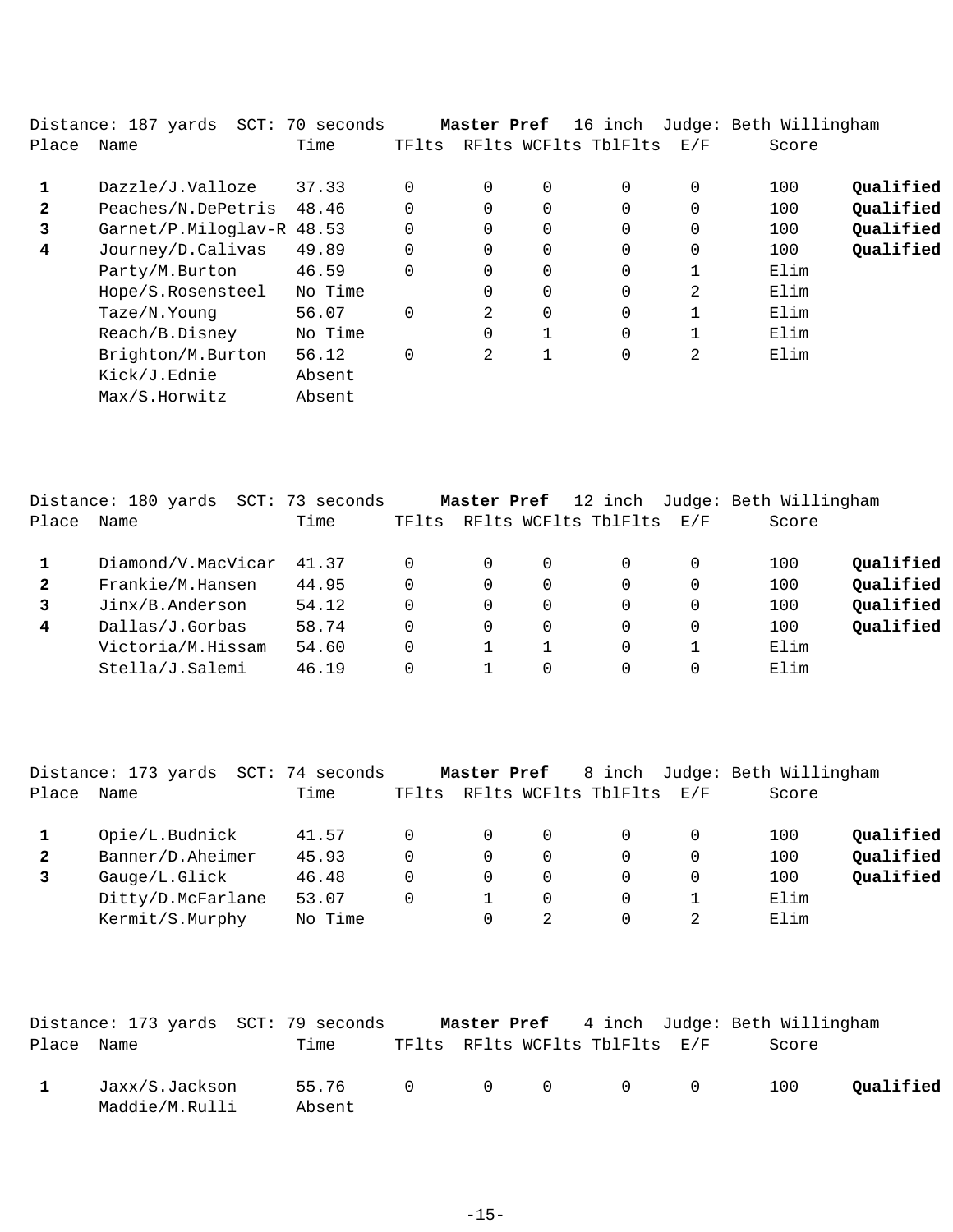Total Number of Dogs Showing: 26 Total Number of Dogs Absent: 4 Total Number of Dogs Withdrawn: 0 Total Number of Dogs Not Scored: 0 Total Number of Qualifiers: 15 Percent Qualified: 57.7%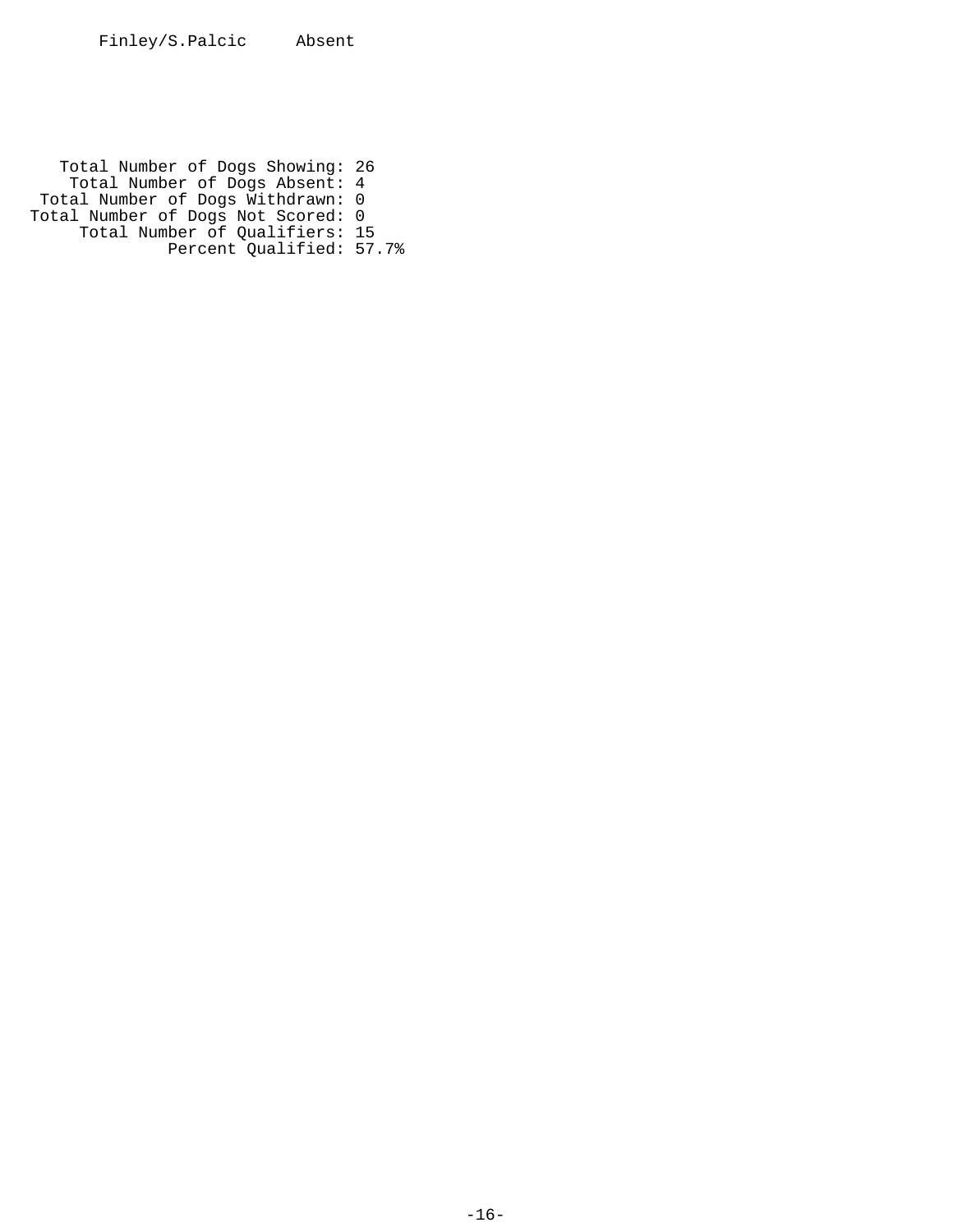## **Sunday, March 20, 2022 Greater Ocala Dog Club, Inc Time 2 Beat**

|       | MCT: 50 seconds<br>Time 2 Beat | 24 inch | Judge: Dan Faulkner |          |        |           |
|-------|--------------------------------|---------|---------------------|----------|--------|-----------|
| Place | Name                           | Time    | WCFlts              | E/F      | Points |           |
|       | Glory/S.Gonchar                | 33.36   | 0                   | 0        | 10     | Qualified |
|       | Ocean/J.Valentovich 33.76      |         | 0                   | $\Omega$ | 9      | Qualified |
|       | Markus/P.Mueller               | 38.94   | 0                   | 0        | 8      | Qualified |
|       | Ahron/B.McDonald               | 39.20   | 0                   | 0        | 8      | Qualified |
|       | Rex/V.Bridgham                 | Absent  |                     |          |        |           |
|       | Ripaa/V.Corley                 | Absent  |                     |          |        |           |
|       |                                |         |                     |          |        |           |

| $MCT$ : | 50 seconds<br>Time 2 Beat   | 20 inch | Judge: Dan Faulkner |             |        |           |
|---------|-----------------------------|---------|---------------------|-------------|--------|-----------|
| Place   | Name                        | Time    | WCFlts              | E/F         | Points |           |
| 1       | Phoenix/D.Lewis             | 26.34   | 0                   | $\mathbf 0$ | 10     | Qualified |
|         | Soarin'/T.Flitsch           | 27.36   | $\Omega$            | $\mathbf 0$ | 9      | Qualified |
|         | Nox/K.Short                 | 30.64   | $\Omega$            | $\Omega$    | 8      | Qualified |
|         | Ravyn/F.Jones               | 30.73   | $\Omega$            | $\mathbf 0$ | 8      | Qualified |
|         | Kiwi/E.Manubens             | 34.00   | $\Omega$            | 1           | Elim   |           |
|         | NV/J.Hughes                 | No Time | $\Omega$            | 1           | Elim   |           |
|         | Flick/A.Boyazis-Rod 47.32   |         | 1                   | $\Omega$    | Elim   |           |
|         | Zain/M.Reuss                | 32.59   | $\Omega$            | 2           | Elim   |           |
|         | Scarlett/D.McCarley No Time |         | $\Omega$            | 1           | Elim   |           |
|         | DJ/A.Ziesmer                | No Time | 1                   | 2           | Elim   |           |
|         | Dodger/L.Glick              | No Time | $\Omega$            | 1           | Elim   |           |
|         | Kira/E.Manubens             | 49.61   | 1                   | 1           | Elim   |           |
|         | Boom Boom/J.Hughes          | No Time | $\Omega$            | 5           | Elim   |           |
|         | Tony/J.Hughes               | 35.19   | $\Omega$            | $\mathbf 0$ | б.     | Qualified |
|         | Echo/F.Jones                | 37.03   | 0                   | 0           | 5      | Qualified |
|         | Aspen/N.Young               | 37.09   | $\Omega$            | $\mathbf 0$ | 5      | Qualified |
|         | Skye/S.Holmes               | Absent  |                     |             |        |           |
|         | Kali/R.Grinsell             | 31.83   | $\mathbf 0$         | $\Omega$    | 8      | Qualified |
|         | Axl Rose/J.O'Neill          | 47.07   | $\Omega$            | $\mathbf 0$ | 2      | Qualified |
|         | Vesper/L.Lane               | Absent  |                     |             |        |           |
|         | Rayce/S.Gonchar             | 35.41   | $\Omega$            | $\Omega$    | 6      | Qualified |

| Place Name   | MCT: 55 seconds | Time  | <b>Time 2 Beat</b> 16 inch Judge: Dan Faulkner<br>WCFlts | <b>E</b> /F | Points |           |
|--------------|-----------------|-------|----------------------------------------------------------|-------------|--------|-----------|
| $\mathbf{1}$ | Spy/B.Disney    | 25.22 | $^{\circ}$                                               | $\cap$      | 10     | Qualified |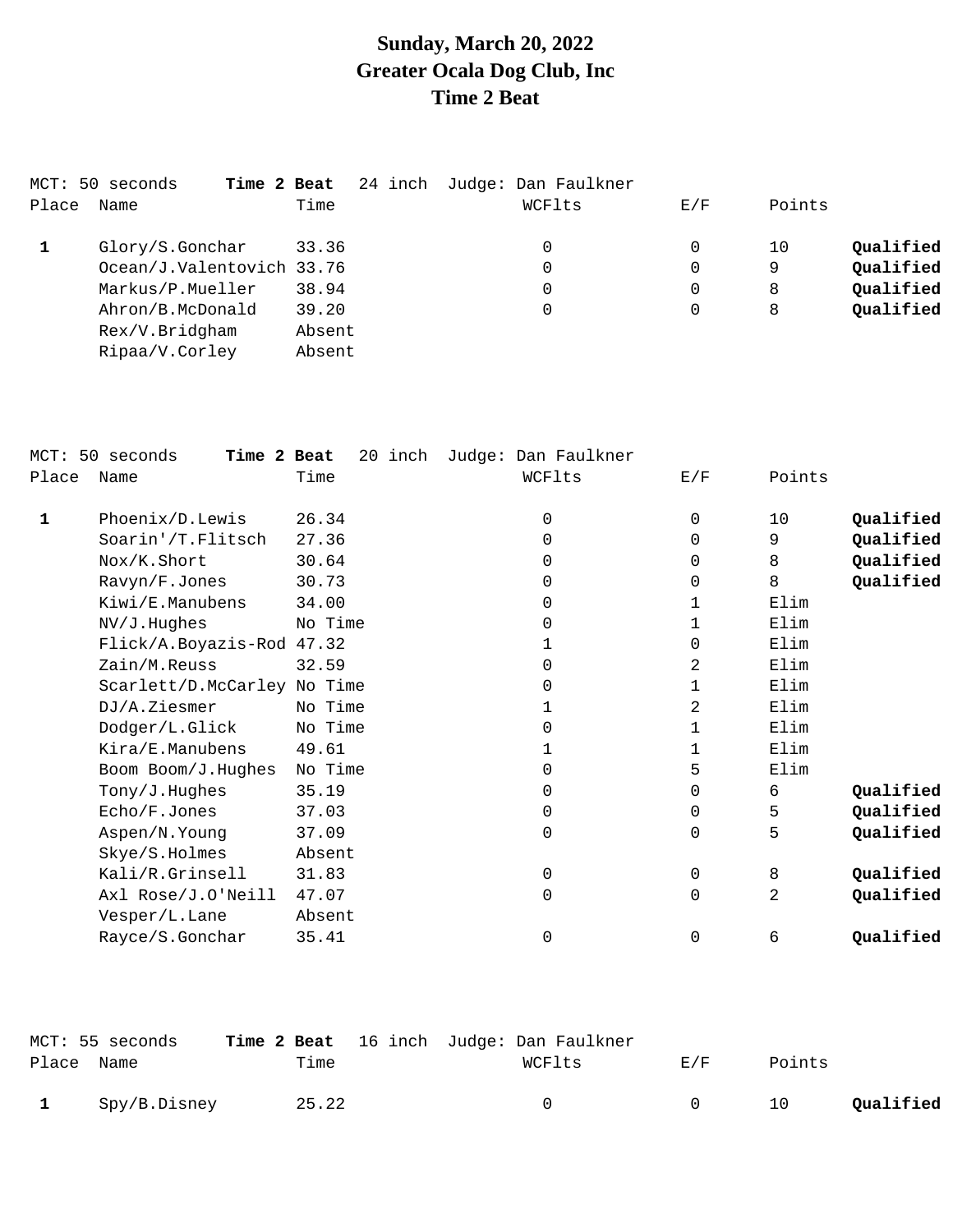| Flyer/A.Goodspeed 29.77   |         | 0 | 8    | Qualified |
|---------------------------|---------|---|------|-----------|
| Charlie Bear/M.Hans 31.37 |         | 0 |      | Qualified |
| Patch/A.Okrasinski        | 40.79   | 0 | 4    | Qualified |
| Max/M.Mosher              | No Time | 0 | Elim |           |
| River/P.Reese             | No Time | 0 | Elim |           |
| Jackson/D.Hamm            | No Time | 2 | Elim |           |
| Maddie IX/E.Mann          | 44.52   |   | Elim |           |
| Jitter/K.Flitsch          | 38.53   | 2 | Elim |           |
| Frankie/D.McCarley        | No Time | 0 | Elim |           |
|                           |         |   |      |           |

| MCT: 60 | Time 2 Beat<br>seconds | 12 inch | Judge: Dan Faulkner |     |                 |
|---------|------------------------|---------|---------------------|-----|-----------------|
| Place   | Name                   | Time    | WCFlts              | E/F | Points          |
| 1       | Madeleine/P.Vojtas     | 28.44   | 0                   | 0   | Qualified<br>10 |
|         | Kimber/N.Schanda       | 30.73   | 0                   | 0   | Qualified<br>9  |
|         | Ernie/N.Pagan          | 32.31   | 0                   | 0   | Qualified<br>8  |
|         | Jolie/R.Goudreau       | 52.10   | 0                   | 0   | Qualified       |
|         | Rave/J.Valloze         | 50.65   |                     |     | Elim            |
|         | Tia/K.Day              | No Time | 0                   | 2   | Elim            |
|         | Dylan/M.Mosher         | No Time | 0                   |     | Elim            |
|         | Spiffy/S.Price         | Absent  |                     |     |                 |
|         |                        |         |                     |     |                 |

| Name |                          | Time                                               |             | WCFlts                                            | E/F | Points                     |
|------|--------------------------|----------------------------------------------------|-------------|---------------------------------------------------|-----|----------------------------|
|      |                          |                                                    |             | 0                                                 |     | Elim                       |
|      |                          |                                                    |             | 0                                                 | 3   | Elim                       |
|      |                          | 54.48                                              |             |                                                   |     | Elim                       |
|      |                          |                                                    |             |                                                   |     | Elim                       |
|      | MCT: 60 seconds<br>Place | Geni/J.Culhane<br>Jiffry/J.Blum<br>Piper/L.Budnick | Time 2 Beat | No Time<br>Chase/C.Schmidt-Owe No Time<br>No Time |     | 8 inch Judge: Dan Faulkner |

 Total Number of Dogs Showing: 44 Total Number of Dogs Absent: 5 Total Number of Dogs Withdrawn: 0 Total Number of Dogs Not Scored: 0 Total Number of Qualifiers: 22 Percent Qualified: 50.0%

|              | MCT: 50 seconds        |      | Time 2 Beat Pref 20 inch Judge: Dan Faulkner |                |        |           |
|--------------|------------------------|------|----------------------------------------------|----------------|--------|-----------|
| Place Name   |                        | Time | WCFlts                                       | <b>E</b> /F    | Points |           |
| $\mathbf{1}$ | Mojo/L.Wetherell 36.35 |      | $\Omega$                                     | $\overline{0}$ | 10     | Qualified |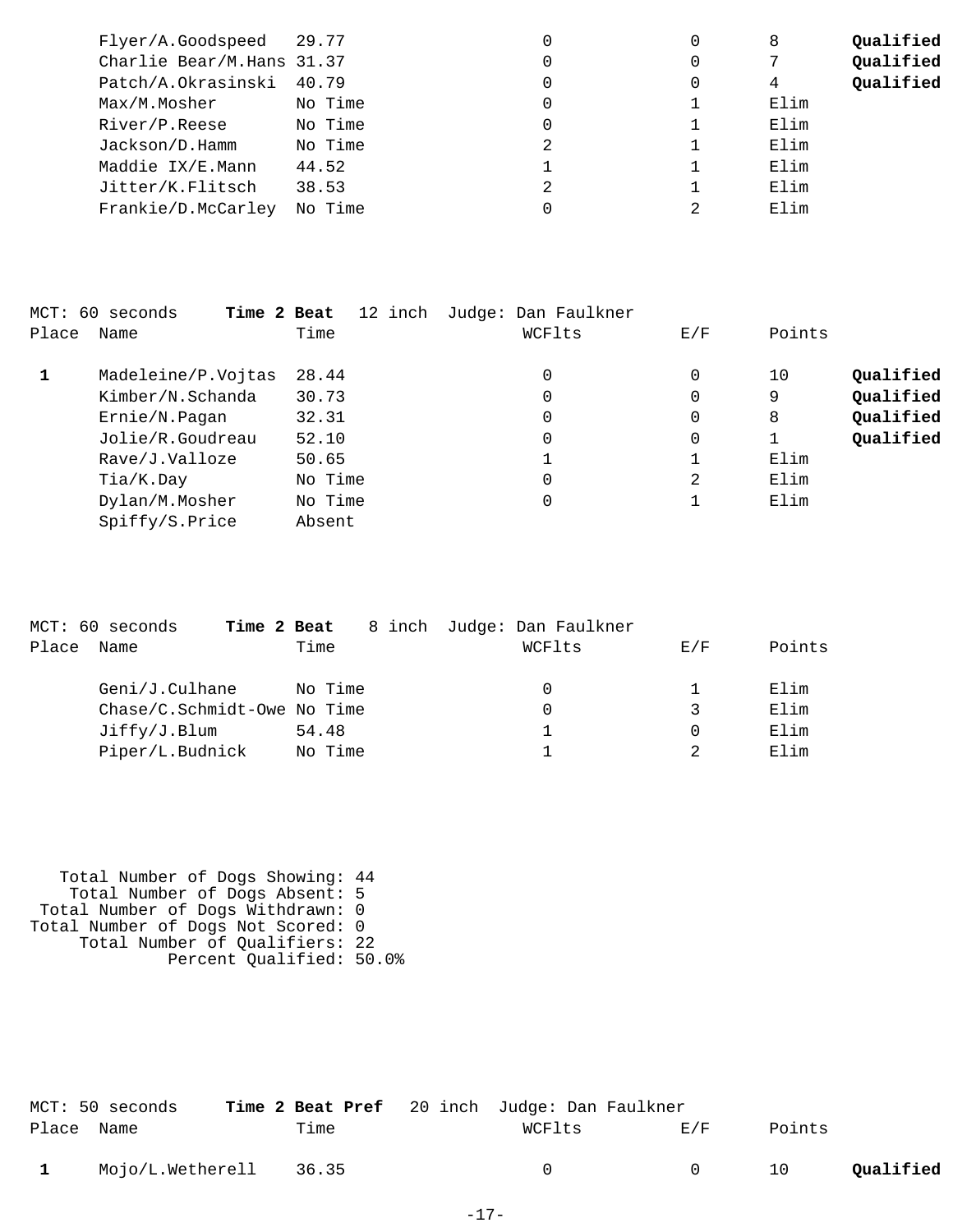|       | MCT: 55 seconds           |         | <b>Time 2 Beat Pref</b> 16 inch Judge: Dan Faulkner |          |        |           |
|-------|---------------------------|---------|-----------------------------------------------------|----------|--------|-----------|
| Place | Name                      | Time    | WCFlts                                              | E/F      | Points |           |
|       | Rocket/J.Jordan           | 37.14   | $\Omega$                                            | $\Omega$ | 10     | Qualified |
|       | Garnet/P.Miloglav-R 38.62 |         | 0                                                   | 0        | Q      | Qualified |
|       | Ember/T.Hawks             | No Time |                                                     |          | Elim   |           |

|            | MCT: 60 seconds  |       | Time 2 Beat Pref 12 inch Judge: Dan Faulkner |        |        |           |
|------------|------------------|-------|----------------------------------------------|--------|--------|-----------|
| Place Name |                  | Time  | WCFlts                                       | F. / F | Points |           |
|            | Frankie/M.Hansen | 37.08 | $^{\circ}$                                   | $\cap$ | 10     | Qualified |

 Total Number of Dogs Showing: 5 Total Number of Dogs Absent: 0 Total Number of Dogs Withdrawn: 0 Total Number of Dogs Not Scored: 0 Total Number of Qualifiers: 4 Percent Qualified: 80.0%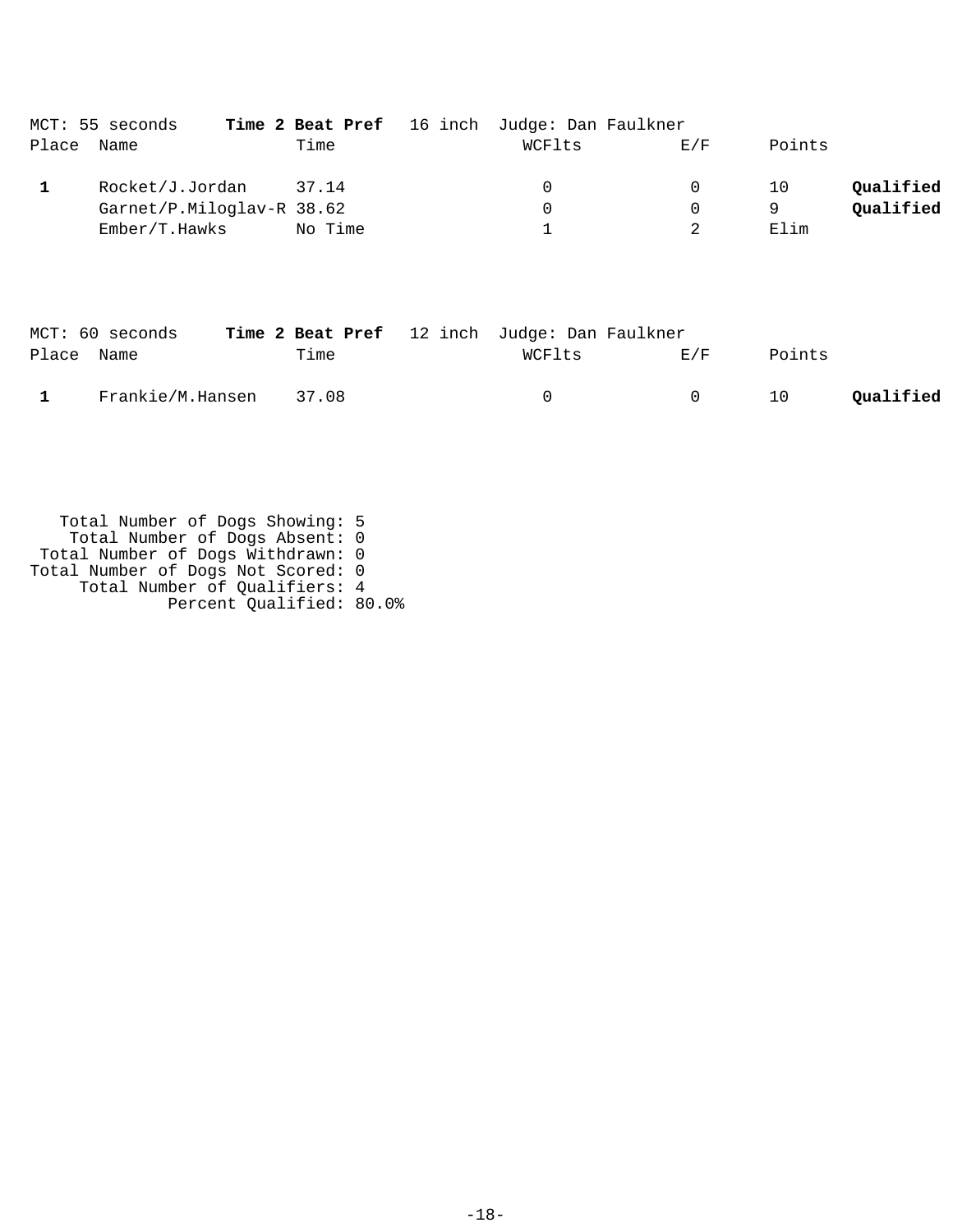#### **Sunday, March 20, 2022 Greater Ocala Dog Club, Inc Master/Excellent JWW**

| Place Name   | Distance: 160 yards SCT: 45 seconds                                       | Time                    |                                 |                               |                                              | TFlts RFlts WCFlts TblFlts E/F   |                                     | Excellent 24 inch Judge: Dan Faulkner<br>Score |           |
|--------------|---------------------------------------------------------------------------|-------------------------|---------------------------------|-------------------------------|----------------------------------------------|----------------------------------|-------------------------------------|------------------------------------------------|-----------|
|              | Carson/N.Grossman<br>Ripaa/V.Corley                                       | 38.20<br>Absent         | $\mathsf{O}\xspace$             | $\overline{2}$                | $\mathbf{1}$                                 | $\mathsf{O}$                     | 2                                   | Elim                                           |           |
|              | Distance: 160 yards SCT: 43 seconds                                       |                         |                                 |                               |                                              |                                  |                                     | Excellent 20 inch Judge: Dan Faulkner          |           |
| Place Name   |                                                                           | Time                    |                                 |                               |                                              | TFlts RFlts WCFlts TblFlts E/F   |                                     | Score                                          |           |
|              | Pippa/N.DePetris<br>Flick/A.Boyazis-Rod No Time<br>Zain/M.Reuss           | 44.71<br>No Time        | 3                               | 2<br>3<br>1                   | $\mathbf{1}$<br>$\mathbf{1}$<br>$\mathbf{1}$ | 0<br>$\mathbf 0$<br>$\mathsf{O}$ | 0<br>$\overline{4}$<br>$\mathbf{1}$ | Elim<br>Elim<br>Elim                           |           |
|              | Della/C.Pelz<br>Kiwi/E.Manubens                                           | 28.95<br>32.12          | $\mathbf 0$<br>$\mathbf 0$      | 0<br>1                        | $\mathsf{O}$<br>$\mathbf 0$                  | $\mathbf 0$<br>$\mathbf 0$       | $\mathbf{1}$<br>$\mathsf{O}$        | Elim<br>Elim                                   |           |
|              | Ms. Tank/C.Schwick<br>Juno/J.Bair<br>NV/J.Hughes                          | 71.80<br>49.60<br>46.18 | 84<br>18<br>9                   | 3<br>4<br>$\mathbf 1$         | $\mathbf{1}$<br>$\mathbf{1}$<br>$\mathbf{1}$ | $\mathbf 0$<br>0<br>0            | $\mathbf 0$<br>2<br>$\mathbf 0$     | Elim<br>Elim<br>Elim                           |           |
|              | Distance: 156 yards SCT: 45 seconds                                       |                         |                                 | Excellent                     |                                              |                                  |                                     | 16 inch Judge: Dan Faulkner                    |           |
| Place        | Name                                                                      | Time                    |                                 |                               |                                              | TFlts RFlts WCFlts TblFlts E/F   |                                     | Score                                          |           |
| $\mathbf{1}$ | Megan/D.Hengsteler<br>Parker/S.Jans<br>Mickey Mantle/N.Ste 25.41          | 38.26<br>22.08          | 0<br>$\mathbf 0$<br>$\mathbf 0$ | 0<br>0<br>$\mathbf{1}$        | $\mathbf 0$<br>0<br>$\mathbf{1}$             | 0<br>$\mathsf{O}$<br>$\Omega$    | 0<br>2<br>$\mathbf{1}$              | 100<br>Elim<br>Elim                            | Qualified |
| Place Name   | Distance: 152 yards SCT: 47 seconds Excellent 12 inch Judge: Dan Faulkner | Time                    |                                 |                               |                                              | TFlts RFlts WCFlts TblFlts E/F   |                                     | Score                                          |           |
|              | Jet/D.Aheimer<br>Rave/J.Valloze                                           | 53.21<br>59.02          | 18<br>36                        | $\mathbf 0$<br>$\overline{4}$ | $\mathbf 0$<br>$\overline{2}$                | 0<br>$\Omega$                    | 0<br>3                              | 82<br>Elim                                     |           |
|              | Distance: 152 yards SCT: 50 seconds Excellent 8 inch Judge: Dan Faulkner  |                         |                                 |                               |                                              |                                  |                                     |                                                |           |
| Place Name   |                                                                           | Time                    |                                 |                               |                                              | TFlts RFlts WCFlts TblFlts E/F   |                                     | Score                                          |           |
| $\mathbf{1}$ | Ranger/E.Hurley                                                           | 51.57                   | 3                               | $\mathsf{O}$                  | 0                                            | 0                                | $\mathsf{O}$                        | 97                                             | Qualified |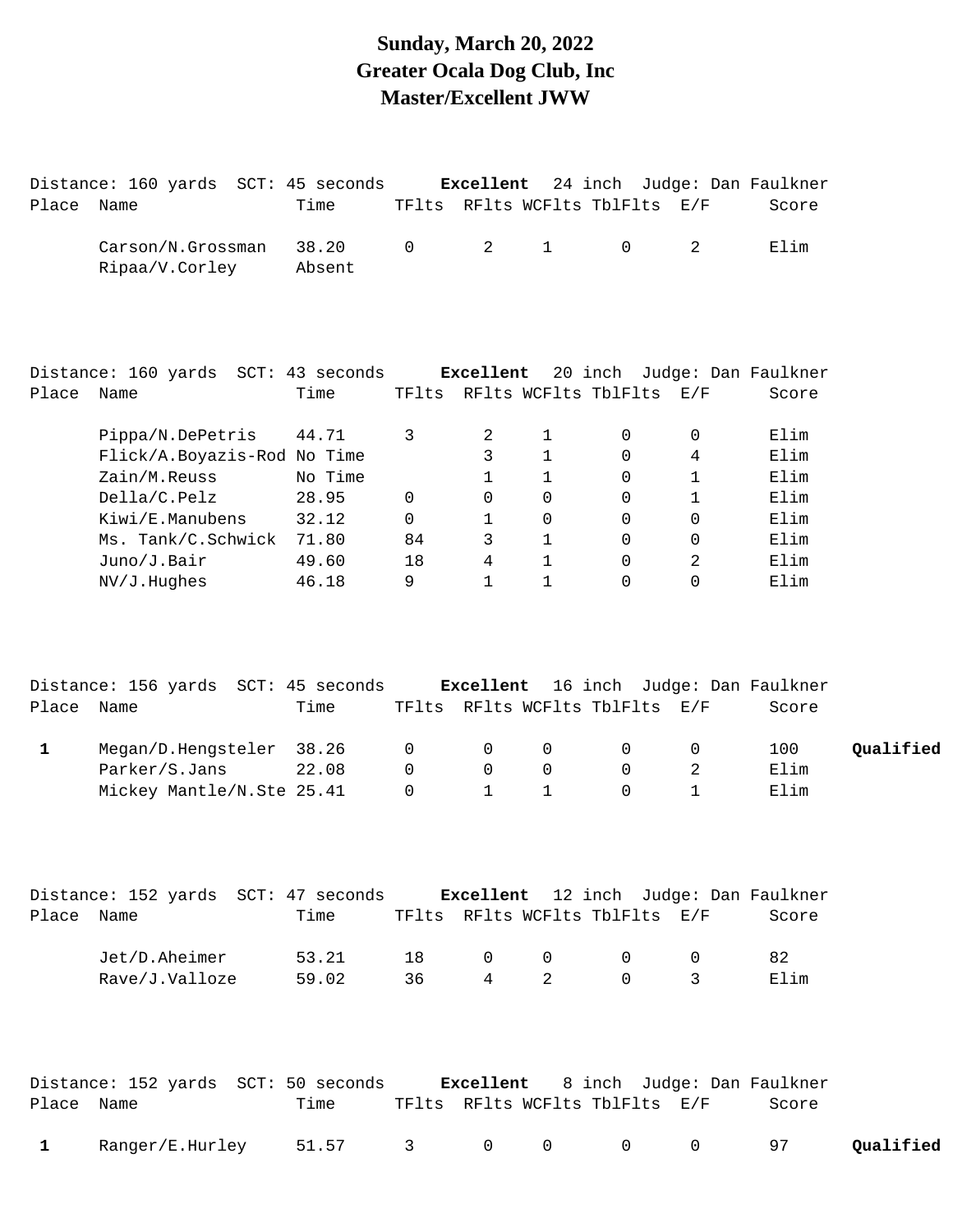Total Number of Dogs Showing: 15 Total Number of Dogs Absent: 1 Total Number of Dogs Withdrawn: 0 Total Number of Dogs Not Scored: 0 Total Number of Qualifiers: 2 Percent Qualified: 13.3%

|       | SCT:<br>Distance: 160 yards | 45 seconds |          | Master   | 24 inch  |                      |                | Judge: Dan Faulkner |           |
|-------|-----------------------------|------------|----------|----------|----------|----------------------|----------------|---------------------|-----------|
| Place | Name                        | Time       | TFlts    |          |          | RFlts WCFlts TblFlts | E/F            | Score               |           |
|       | Reagan/N.DiGiuseppe 27.19   |            | $\Omega$ | $\Omega$ | 0        |                      | $\Omega$       | 100                 | Oualified |
| 2     | $Text/N.$ Innes             | 28.92      | 0        | 0        | $\Omega$ |                      | 0              | 100                 | Qualified |
| 3     | Ocean/J.Valentovich 30.07   |            | 0        | $\Omega$ | $\Omega$ |                      | $\Omega$       | 100                 | Qualified |
| 4     | Vira/J.Brettschneid 30.12   |            | 0        | 0        | 0        |                      | 0              | 100                 | Qualified |
|       | Slash/J.Bauder-Heid No Time |            |          |          | $\Omega$ |                      | $\overline{2}$ | Elim                |           |
|       | Tripoli/M.Briant            | 39.25      | 0        | 2        |          | $\Omega$             |                | Elim                |           |
|       | Rip/H.Horn                  | 25.96      | $\Omega$ | $\Omega$ | $\Omega$ |                      |                | Elim                |           |
|       | Markus/P.Mueller            | 38.65      | $\Omega$ |          | $\Omega$ | $\Omega$             | $\Omega$       | Elim                |           |
|       | Ahron/B.McDonald            | No Time    |          | $\Omega$ |          | $\Omega$             |                | Elim                |           |
|       | Glory/S.Gonchar             | 31.68      | $\Omega$ | $\Omega$ | $\Omega$ | $\Omega$             | $\Omega$       | 100                 | Qualified |
|       | Rex/V.Bridgham              | 35.82      | 0        | $\Omega$ | $\Omega$ | $\Omega$             | $\Omega$       | 100                 | Qualified |
|       | Cami/M.Lewin                | 36.49      | 0        | 0        | $\Omega$ |                      | 0              | 100                 | Qualified |
|       |                             |            |          |          |          |                      |                |                     |           |

|              | Distance: 160 yards SCT: 43 seconds |         |          | Master       | 20 inch        |                      |             | Judge: Dan Faulkner |           |
|--------------|-------------------------------------|---------|----------|--------------|----------------|----------------------|-------------|---------------------|-----------|
| Place        | Name                                | Time    | TFlts    |              |                | RFlts WCFlts TblFlts | E/F         | Score               |           |
| 1            | Jet/P.Campbell                      | 24.19   | 0        | 0            | 0              | 0                    | 0           | 100                 | Qualified |
| $\mathbf{z}$ | Nox/K.Short                         | 25.40   | $\Omega$ | 0            | 0              | 0                    | $\Omega$    | 100                 | Qualified |
| 3            | Kali/R.Grinsell                     | 25.82   | $\Omega$ | $\Omega$     | 0              | 0                    | $\Omega$    | 100                 | Qualified |
| 4            | Brio/A.Park                         | 25.89   | 0        | 0            | 0              | 0                    | $\mathbf 0$ | 100                 | Qualified |
|              | Axl Rose/J.O'Neill                  | 51.04   | 24       | 1            | 0              | 0                    | $\Omega$    | Elim                |           |
|              | Magi/M.Monegue Barn 25.66           |         | $\Omega$ | 0            | 0              | 0                    | 1           | Elim                |           |
|              | Ava/J.Kern                          | No Time |          | 0            | 1              | 0                    | 1           | Elim                |           |
|              | She-Ra/M.Backstrom                  | 29.30   | $\Omega$ | $\Omega$     | 0              | 0                    |             | Elim                |           |
|              | Kaden/C.Kaiser                      | 27.31   | $\Omega$ | 1            | $\overline{a}$ | 0                    | 2           | Elim                |           |
|              | Buoy/J.Correnti                     | 28.13   | 0        |              |                | 0                    | 1           | Elim                |           |
|              | Mackay/K.Fischer-Ha 31.19           |         | $\Omega$ |              | 1              | 0                    | 2           | Elim                |           |
|              | Sailor/S.Shaw                       | 35.81   | $\Omega$ | 1            | 1              | 0                    | 1           | Elim                |           |
|              | Phoenix/D.Lewis                     | 25.93   | 0        | 2            |                | 0                    | 1           | Elim                |           |
|              | Bluebell/C.Pertz                    | 37.70   | 0        |              | 3              | 0                    | 1           | Elim                |           |
|              | Looxx/J.Hamilton                    | 41.40   | 0        | $\mathbf{1}$ | 0              | 0                    | 2           | Elim                |           |
|              | Soarin'/T.Flitsch                   | 22.75   | 0        | 0            | 0              | 0                    | 1           | Elim                |           |
|              | D.O.G./M.Monegue Ba 43.88           |         | $\Omega$ | 2            | 1              | 0                    | 1           | Elim                |           |
|              | Hasty/A.Park                        | 22.34   | 0        | $\Omega$     | 0              | 0                    |             | Elim                |           |
|              | Gemma/S.Hyde                        | 32.60   | $\Omega$ | 0            | 0              | 0                    | $\Omega$    | 100                 | Qualified |
|              |                                     |         |          |              |                |                      |             |                     |           |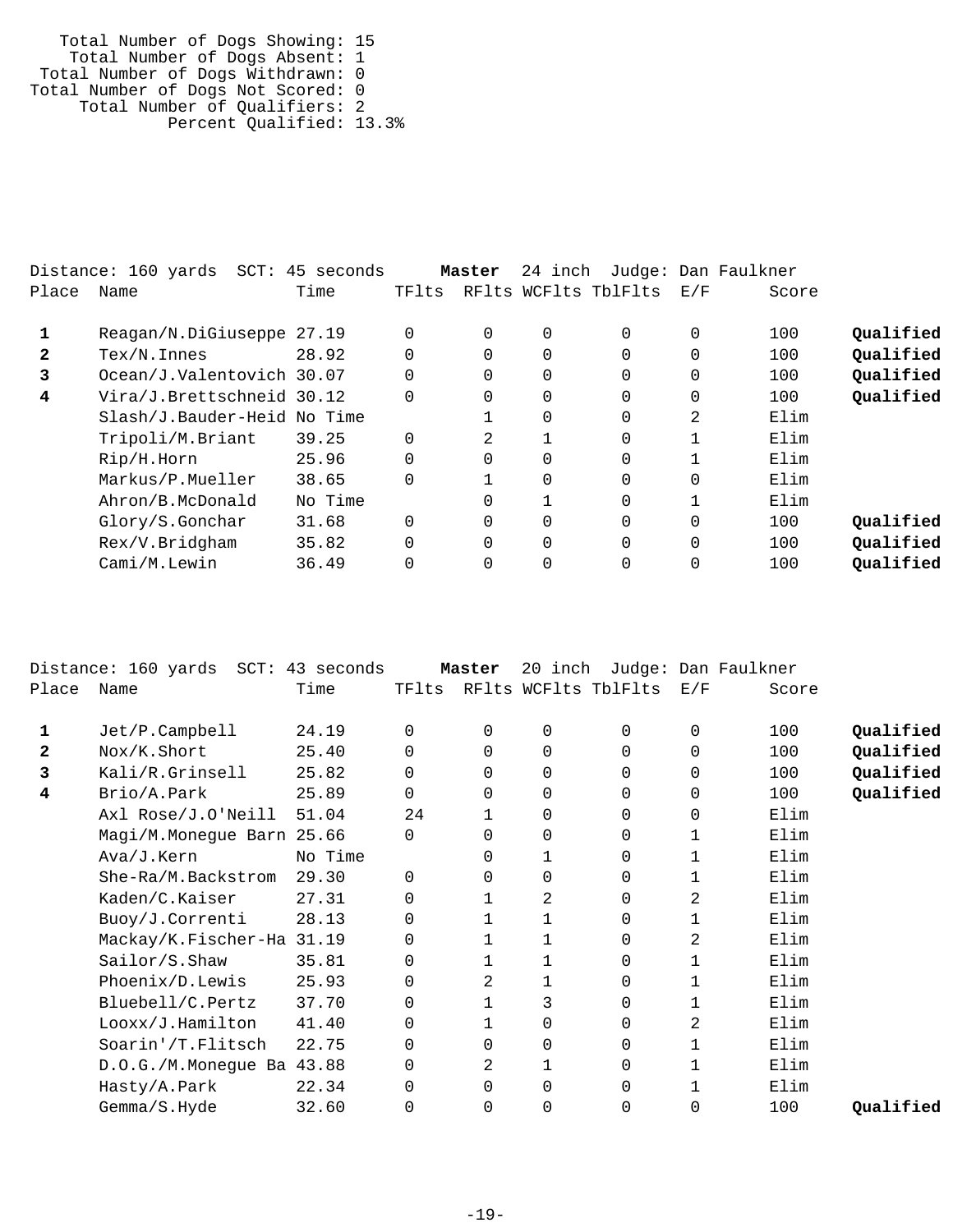| Echo/F.Jones               | 34.01  | $\mathbf 0$ | $\mathbf 0$ | $\mathbf 0$ | 0        | $\mathbf 0$ | 100 | Qualified |
|----------------------------|--------|-------------|-------------|-------------|----------|-------------|-----|-----------|
| Vesper/L.Lane              | Absent |             |             |             |          |             |     |           |
| Ruffin/J.Harris            | 26.16  | $\Omega$    | $\Omega$    | 0           | $\Omega$ | $\mathbf 0$ | 100 | Qualified |
| Maverick/J.Messersm        | 31.52  | $\Omega$    | $\Omega$    | $\Omega$    | $\Omega$ | $\mathbf 0$ | 100 | Qualified |
| Aspen/N.Young              | 31.99  | 0           | 0           | 0           | 0        | $\mathbf 0$ | 100 | Qualified |
| Joey/J.Russo               | 30.13  | 0           | $\Omega$    | 0           | 0        | $\mathbf 0$ | 100 | Qualified |
| Lacy/I.Dauer               | 25.92  | 0           | $\Omega$    | $\mathbf 0$ | $\Omega$ | $\mathbf 0$ | 100 | Qualified |
| Zeev/B.Holbrook            | 28.32  | 0           | $\Omega$    | 0           | $\Omega$ | $\mathbf 0$ | 100 | Qualified |
| Rayce/S.Gonchar            | 32.17  | 0           | $\mathbf 0$ | 0           | 0        | $\mathbf 0$ | 100 | Qualified |
| Skye/S.Holmes              | Absent |             |             |             |          |             |     |           |
| Thor/S.Calcano             | Absent |             |             |             |          |             |     |           |
| Harley/D.Philibert         | Absent |             |             |             |          |             |     |           |
| Aspen/A.Fluty              | 31.25  | $\Omega$    | $\Omega$    | $\mathbf 0$ | $\Omega$ | $\mathbf 0$ | 100 | Qualified |
| Tony/J.Hughes              | 34.83  | 0           | $\Omega$    | 0           | $\Omega$ | $\mathbf 0$ | 100 | Qualified |
| Bali/L.Halpin              | 29.03  | 0           | $\mathbf 0$ | 0           | 0        | $\mathbf 0$ | 100 | Qualified |
| Petty/J.Bauder-Heid Absent |        |             |             |             |          |             |     |           |
| Ravyn/F.Jones              | 31.45  | $\mathbf 0$ | $\mathbf 0$ | $\mathbf 0$ | 0        | $\mathbf 0$ | 100 | Qualified |
|                            |        |             |             |             |          |             |     |           |

|       | Distance: 156 yards SCT: 45 seconds |         |          | Master       | 16 inch        |                |             | Judge: Dan Faulkner |           |
|-------|-------------------------------------|---------|----------|--------------|----------------|----------------|-------------|---------------------|-----------|
| Place | Name                                | Time    | TFlts    | RFlts        |                | WCFlts TblFlts | E/F         | Score               |           |
| 1     | Raven/M.Reese                       | 23.55   | $\Omega$ | $\Omega$     | $\mathbf 0$    | $\Omega$       | $\mathbf 0$ | 100                 | Qualified |
| 2     | Surf/C.Glover                       | 26.03   | 0        | $\Omega$     | $\mathbf 0$    | 0              | $\mathbf 0$ | 100                 | Qualified |
| 3     | Sterling/V.MacVicar 26.30           |         | 0        | 0            | $\mathbf 0$    | 0              | $\mathbf 0$ | 100                 | Qualified |
| 4     | Genevieve/P.Vojtas                  | 26.72   | $\Omega$ | $\Omega$     | $\mathbf 0$    | 0              | $\Omega$    | 100                 | Qualified |
|       | Flame/P.Hanna                       | 35.05   | 0        | 2            | 2              | $\Omega$       | 2           | Elim                |           |
|       | Spy/B.Disney                        | 22.15   | 0        | $\Omega$     | $\mathbf 0$    | 0              | 1           | Elim                |           |
|       | Flyer/A.Goodspeed                   | 29.24   | 0        | $\Omega$     | 1              | 0              | 1           | Elim                |           |
|       | Sal/S.Jans                          | 47.01   | 6        | $\Omega$     | $\mathbf 0$    | 0              | $\Omega$    | 94                  |           |
|       | River/P.Reese                       | No Time |          | 2            | 1              | $\Omega$       | 1           | Elim                |           |
|       | Cooper/L.Clark                      | 41.69   | $\Omega$ | $\mathbf{1}$ | $\mathbf 0$    | 0              | $\mathbf 0$ | Elim                |           |
|       | Autumn/J.Barber                     | No Time |          | $\Omega$     | 0              | 0              | 1           | Elim                |           |
|       | Nala/S.Richardson                   | 57.67   | 36       | 2            | 1              | $\Omega$       | 1           | Elim                |           |
|       | Amber/V.MacVicar                    | 32.14   | 0        | $\Omega$     | 1              | 0              | $\mathbf 0$ | Elim                |           |
|       | Kindle/P.Hanna                      | No Time |          | 2            | 2              | 0              | 3           | Elim                |           |
|       | Jimmy Choo/N.Stegal 31.02           |         | 0        | $\Omega$     | 0              | 0              | 0           | 100                 | Qualified |
|       | Patch/A.Okrasinski                  | 27.31   | $\Omega$ | $\Omega$     | $\mathbf 0$    | 0              | $\mathbf 0$ | 100                 | Qualified |
|       | Charlie Bear/M.Hans                 | 27.62   | 0        | $\Omega$     | $\mathbf 0$    | 0              | $\mathbf 0$ | 100                 | Qualified |
|       | Kyze/D.Shevitski                    | 29.19   | 0        | $\Omega$     | $\mathbf 0$    | 0              | $\mathbf 0$ | 100                 | Qualified |
|       | Max/M.Mosher                        | 27.39   | 0        | 0            | $\mathbf 0$    | 0              | 0           | 100                 | Qualified |
|       | Lyric/C.Glover                      | 27.33   | $\Omega$ | $\Omega$     | $\overline{0}$ | 0              | 0           | 100                 | Qualified |

|              | Distance: 152 yards  SCT: 47 seconds |      |  |                                | Master 12 inch Judge: Dan Faulkner |           |
|--------------|--------------------------------------|------|--|--------------------------------|------------------------------------|-----------|
| Place Name   |                                      | Time |  | TFlts RFlts WCFlts TblFlts E/F | Score                              |           |
|              |                                      |      |  |                                |                                    |           |
| $\mathbf{1}$ |                                      |      |  |                                | 100                                | Qualified |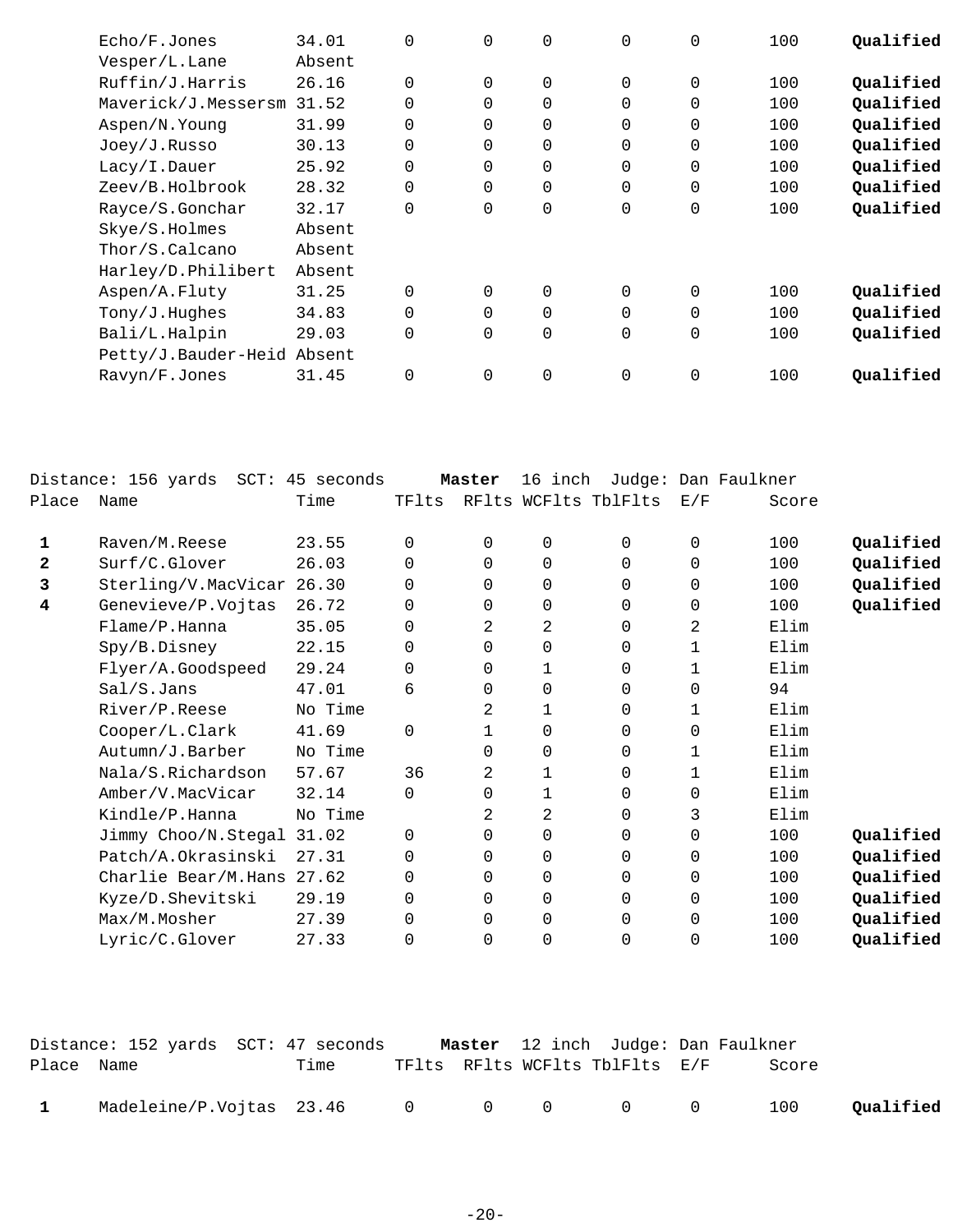| $\mathbf{2}$ | Dylan/M.Mosher            | 23.57   | 0 | 0        | 0        | 0        | 100  | Qualified |
|--------------|---------------------------|---------|---|----------|----------|----------|------|-----------|
| 3            | Kimber/N.Schanda          | 27.31   | 0 | 0        | 0        | 0        | 100  | Qualified |
| 4            | Spiffy/S.Price            | 28.32   | 0 | $\Omega$ | 0        | $\Omega$ | 100  | Qualified |
|              | Regan/C.Tarantino         | No Time | 2 |          | $\Omega$ | 2        | Elim |           |
|              | Captain Jack/J.Baud 31.98 |         | 0 | 0        | $\Omega$ |          | Elim |           |
|              | Beyda/J.Shelley           | 47.26   |   | $\Omega$ | $\Omega$ | $\Omega$ | Elim |           |
|              | Ernie/N.Pagan             | 45.29   | 3 | $\Omega$ | 0        | $\Omega$ | Elim |           |
|              | True/C.Tarantino          | 26.60   |   |          | $\Omega$ |          | Elim |           |
|              | Rikki/S.Jans              | 29.92   | 0 | $\Omega$ | $\Omega$ | $\Omega$ | 100  | Qualified |
|              | Jolie/R.Goudreau          | 47.74   | 0 | $\Omega$ | $\Omega$ | $\Omega$ | 100  | Qualified |
|              | Frankie/K.McClung         | 30.79   |   | $\Omega$ | 0        |          | 100  | Qualified |
|              |                           |         |   |          |          |          |      |           |

|              | Distance: 152 yards<br>SCT: | 50 seconds |          | Master   | 8 inch         |                      |          | Judge: Dan Faulkner |           |
|--------------|-----------------------------|------------|----------|----------|----------------|----------------------|----------|---------------------|-----------|
| Place        | Name                        | Time       | TFlts    |          |                | RFlts WCFlts TblFlts | E/F      | Score               |           |
|              | Buzz/B.Dumbaugh             | 26.49      | 0        | 0        | 0              | $\Omega$             | 0        | 100                 | Qualified |
| $\mathbf{2}$ | Lexi/C.Tolson               | 33.73      | $\Omega$ | 0        | 0              | $\Omega$             |          | 100                 | Qualified |
| 3            | Taysee/M.Backstrom          | 37.48      | $\Omega$ | 0        | 0              | $\Omega$             | 0        | 100                 | Qualified |
|              | Jeli/S.Jackson              | 44.44      | $\Omega$ |          | 0              | $\Omega$             | $\Omega$ | Elim                |           |
|              | Geni/J.Culhane              | 56.83      | 18       | $\Omega$ | $\Omega$       | $\Omega$             | $\Omega$ | 82                  |           |
|              | Finley/S.Palcic             | 58.91      | 24       | 2        |                | $\Omega$             | $\Omega$ | Elim                |           |
|              | Ember/C.Froman              | 42.39      | 0        |          | $\overline{0}$ | 0                    | 0        | Elim                |           |
|              | Diva/L.Saputo               | 41.18      | $\Omega$ | $\Omega$ | 2              | $\Omega$             |          | Elim                |           |
|              | Libby/L.Clark               | 46.64      | $\Omega$ |          |                | $\Omega$             |          | Elim                |           |
|              | $Chase/C.Schmidt-Owe 69.83$ |            | 57       | 2        | $\overline{0}$ | $\Omega$             |          | Elim                |           |
|              | Jiffy/J.Blum                | 45.20      |          | 2        | 3              | 0                    | 2        | Elim                |           |

 Total Number of Dogs Showing: 86 Total Number of Dogs Absent: 5 Total Number of Dogs Withdrawn: 0 Total Number of Dogs Not Scored: 0 Total Number of Qualifiers: 44 Percent Qualified: 51.2%

Distance: 160 yards SCT: 50 seconds **Excellent Pref** 20 inch Judge: Dan Faulkner Place Name Time TFlts RFlts WCFlts TblFlts E/F Score

Bond/L.Lane Absent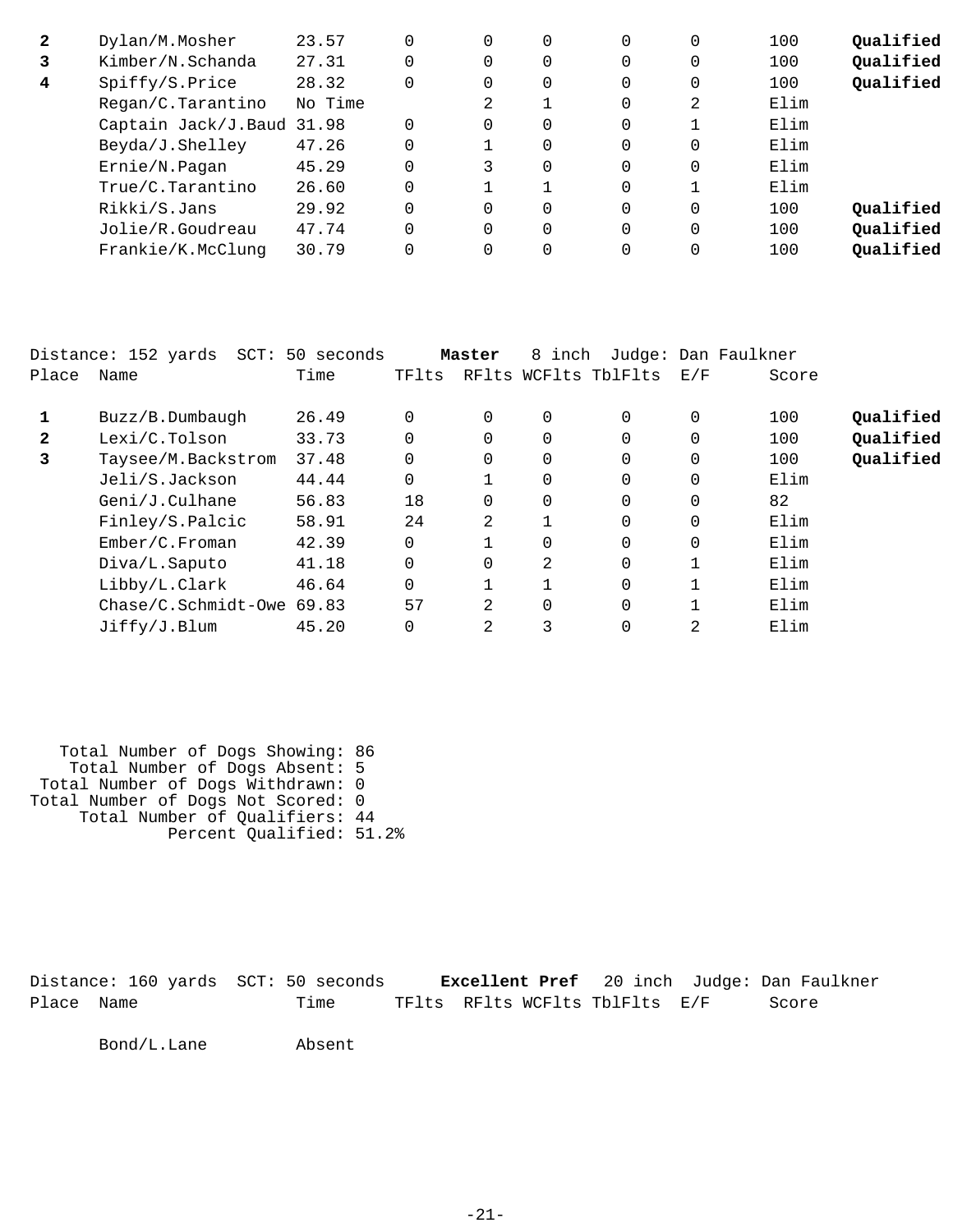| Place Name | Distance: 160 yards SCT: 48 seconds Excellent Pref 16 inch Judge: Dan Faulkner | Time                |                |                |                | TFlts RFlts WCFlts TblFlts E/F                                                      |             | Score |           |
|------------|--------------------------------------------------------------------------------|---------------------|----------------|----------------|----------------|-------------------------------------------------------------------------------------|-------------|-------|-----------|
| 1          | Brighton/M.Burton<br>Corie/D.Brisson                                           | $32.16$ 0<br>Absent |                | $\overline{0}$ | $\overline{0}$ | $\overline{0}$                                                                      | $\mathbf 0$ | 100   | Qualified |
| Place Name | Distance: 156 yards SCT: 50 seconds                                            | Time                |                |                |                | <b>Excellent Pref</b> 12 inch Judge: Dan Faulkner<br>TFlts RFlts WCFlts TblFlts E/F |             | Score |           |
| 1          | Breeze/J.Barber                                                                | 28.42               | $\overline{0}$ | $\overline{0}$ | 0              | $\overline{0}$                                                                      | 0           | 100   | Oualified |

|            | Distance: 152 yards SCT: 55 seconds |      |  |                                |          | <b>Excellent Pref</b> 4 inch Judge: Dan Faulkner |
|------------|-------------------------------------|------|--|--------------------------------|----------|--------------------------------------------------|
| Place Name |                                     | Time |  | TFlts RFlts WCFlts TblFlts E/F |          | Score                                            |
|            | Rhiannon/J.Culhane 60.29 15 1 0 0   |      |  |                                | $\sim$ 0 | Elim                                             |

 Total Number of Dogs Showing: 3 Total Number of Dogs Absent: 2 Total Number of Dogs Withdrawn: 0 Total Number of Dogs Not Scored: 0 Total Number of Qualifiers: 2 Percent Qualified: 66.7%

|       | Distance: 160 yards | SCT: 50 seconds |       | Master Pref |          |                          |   | 20 inch Judge: Dan Faulkner |           |
|-------|---------------------|-----------------|-------|-------------|----------|--------------------------|---|-----------------------------|-----------|
| Place | Name                | Time            | TFlts |             |          | RFlts WCFlts TblFlts E/F |   | Score                       |           |
|       | Zema/C.Schwick      | 37.44           |       |             | $\Omega$ |                          |   | 100                         | Qualified |
| 2     | Change/J.Bair       | 38.45           | 0     |             | 0        |                          | 0 | 100                         | Qualified |
|       | Electra/J.Marco     | No Time         |       |             | $\Omega$ |                          |   | Elim                        |           |
|       | Mojo/L.Wetherell    | 34.27           | 0     |             |          |                          | 0 | Elim                        |           |
|       | BOSS429/M.Timken    | 28.09           | 0     |             | 0        |                          |   | Elim                        |           |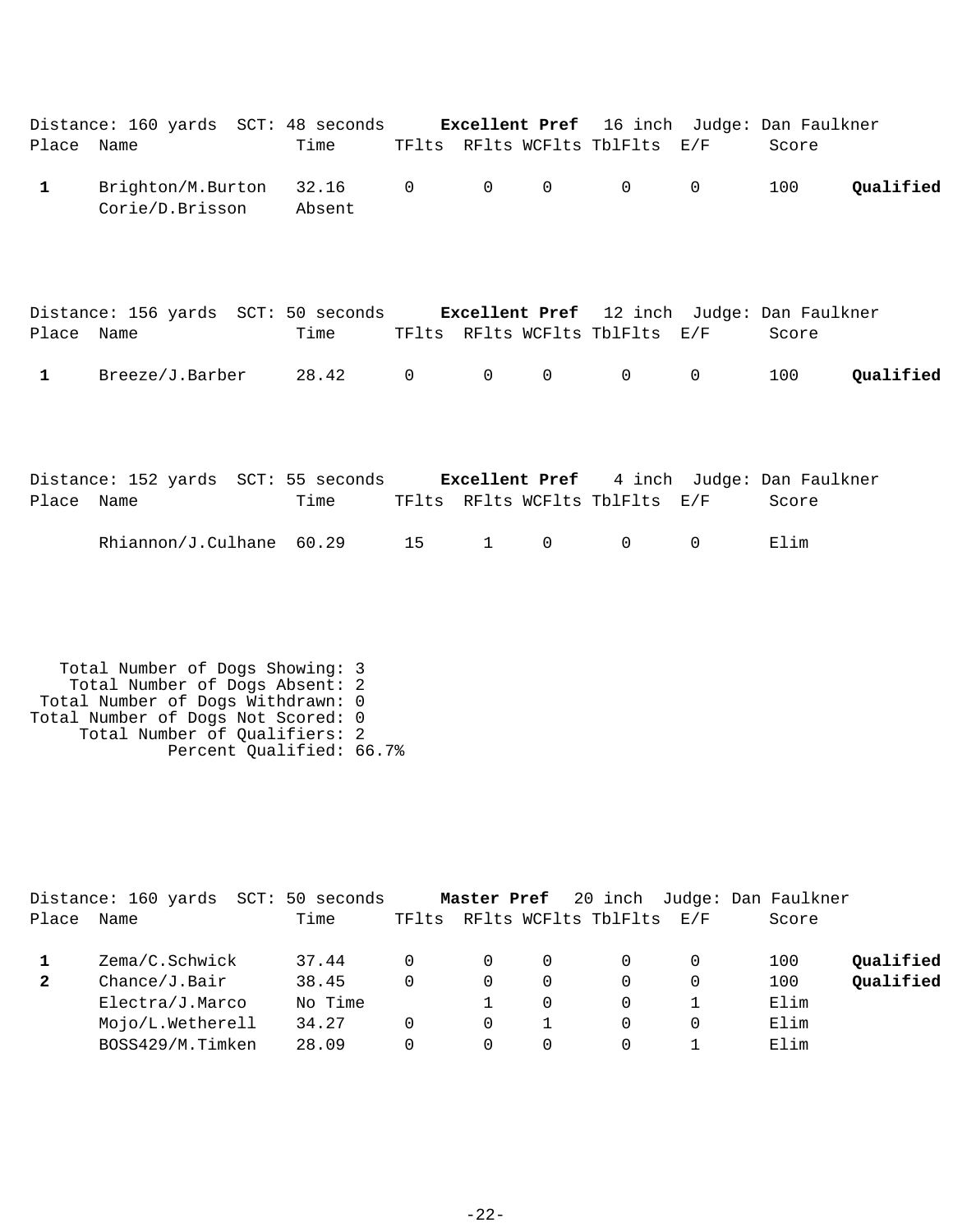|              | Distance: 160 yards  SCT: 48 seconds |        |       | Master Pref    |             | 16 inch              |             | Judge: Dan Faulkner |           |
|--------------|--------------------------------------|--------|-------|----------------|-------------|----------------------|-------------|---------------------|-----------|
| Place        | Name                                 | Time   | TFlts |                |             | RFlts WCFlts TblFlts | E/F         | Score               |           |
| 1            | Dazzle/J.Valloze                     | 26.74  |       | $\Omega$       | $\mathbf 0$ | $\Omega$             | $\Omega$    | 100                 | Qualified |
| $\mathbf{2}$ | Party/M.Burton                       | 29.85  |       | $\Omega$       | $\Omega$    | $\Omega$             | $\Omega$    | 100                 | Qualified |
| 3            | Journey/D.Calivas                    | 34.81  |       | 0              | 0           | 0                    | $\mathbf 0$ | 100                 | Qualified |
| 4            | Garnet/P.Miloglav-R 36.97            |        |       | $\Omega$       | $\Omega$    | $\Omega$             | $\Omega$    | 100                 | Qualified |
|              | Peaches/N.DePetris                   | 36.93  |       | $\Omega$       | $\Omega$    | $\Omega$             | 1           | Elim                |           |
|              | Ember/T.Hawks                        | 43.03  |       | 0              | 0           | 0                    |             | Elim                |           |
|              | Taze/N.Young                         | 41.50  |       | $\mathfrak{D}$ | $\Omega$    | $\Omega$             | $\Omega$    | Elim                |           |
|              | Reach/B.Disney                       | 23.52  |       | $\Omega$       | $\Omega$    | $\Omega$             | 3           | Elim                |           |
|              | Hope/S.Rosensteel                    | 40.59  |       | 0              | $\mathbf 0$ | 0                    | $\mathbf 0$ | 100                 | Oualified |
|              | Kick/J.Ednie                         | Absent |       |                |             |                      |             |                     |           |
|              | Max/S.Horwitz                        | Absent |       |                |             |                      |             |                     |           |

|              | Distance: 156 yards<br>SCT: | 50 seconds |          | Master Pref |   | 12 inch              |     | Judge: Dan Faulkner |           |
|--------------|-----------------------------|------------|----------|-------------|---|----------------------|-----|---------------------|-----------|
| Place        | Name                        | Time       | TFlts    |             |   | RFlts WCFlts TblFlts | E/F | Score               |           |
|              | Diamond/V.MacVicar          | 26.61      |          | $\Omega$    | 0 | $\Omega$             | 0   | 100                 | Qualified |
| $\mathbf{2}$ | Frankie/M.Hansen            | 31.37      |          | $\Omega$    |   | $\Omega$             | 0   | 100                 | Qualified |
| 3            | Stella/J.Salemi             | 33.75      |          | $\Omega$    | 0 | $\Omega$             | 0   | 100                 | Qualified |
| 4            | Dallas/J.Gorbas             | 41.48      | 0        | $\Omega$    |   | $\Omega$             | 0   | 100                 | Qualified |
|              | Bryden/S.Hyde               | 52.77      | 6        |             |   | $\Omega$             |     | Elim                |           |
|              | Victoria/M.Hissam           | 43.92      | $\Omega$ | 2           |   | $\Omega$             | 3   | Elim                |           |
|              | Jinx/B.Anderson             | 43.55      |          |             | 0 | $\Omega$             | 0   | 100                 | Oualified |
|              |                             |            |          |             |   |                      |     |                     |           |

|              | Distance: 152 yards<br>$SCT$ : | 52 seconds |       | Master Pref |          | 8 inch               |     | Judge: Dan Faulkner |           |
|--------------|--------------------------------|------------|-------|-------------|----------|----------------------|-----|---------------------|-----------|
| Place        | Name                           | Time       | TFlts |             |          | RFlts WCFlts TblFlts | E/F | Score               |           |
|              | Kermit/S.Murphy                | 28.80      |       |             | 0        |                      |     | 100                 | Oualified |
| $\mathbf{2}$ | Opie/L.Budnick                 | 29.91      | 0     | 0           | $\Omega$ |                      |     | 100                 | Qualified |
|              | Banner/D.Aheimer               | 35.98      | 0     | 0           | $\Omega$ |                      |     | 100                 | Qualified |
| 4            | Ditty/D.McFarlane              | 41.71      | 0     | 0           | $\Omega$ | 0                    |     | 100                 | Qualified |
|              | Gauge/L.Glick                  | 34.58      |       |             |          | 0                    |     | Elim                |           |

|              |                | Distance: 152 yards  SCT: 55 seconds |                                |  |  | <b>Master Pref</b> 4 inch Judge: Dan Faulkner |           |
|--------------|----------------|--------------------------------------|--------------------------------|--|--|-----------------------------------------------|-----------|
| Place Name   |                | Time                                 | TFlts RFlts WCFlts TblFlts E/F |  |  | Score                                         |           |
| $\mathbf{1}$ | Jaxx/S.Jackson | 39.71 0 0 0 0 0                      |                                |  |  | 100                                           | Oualified |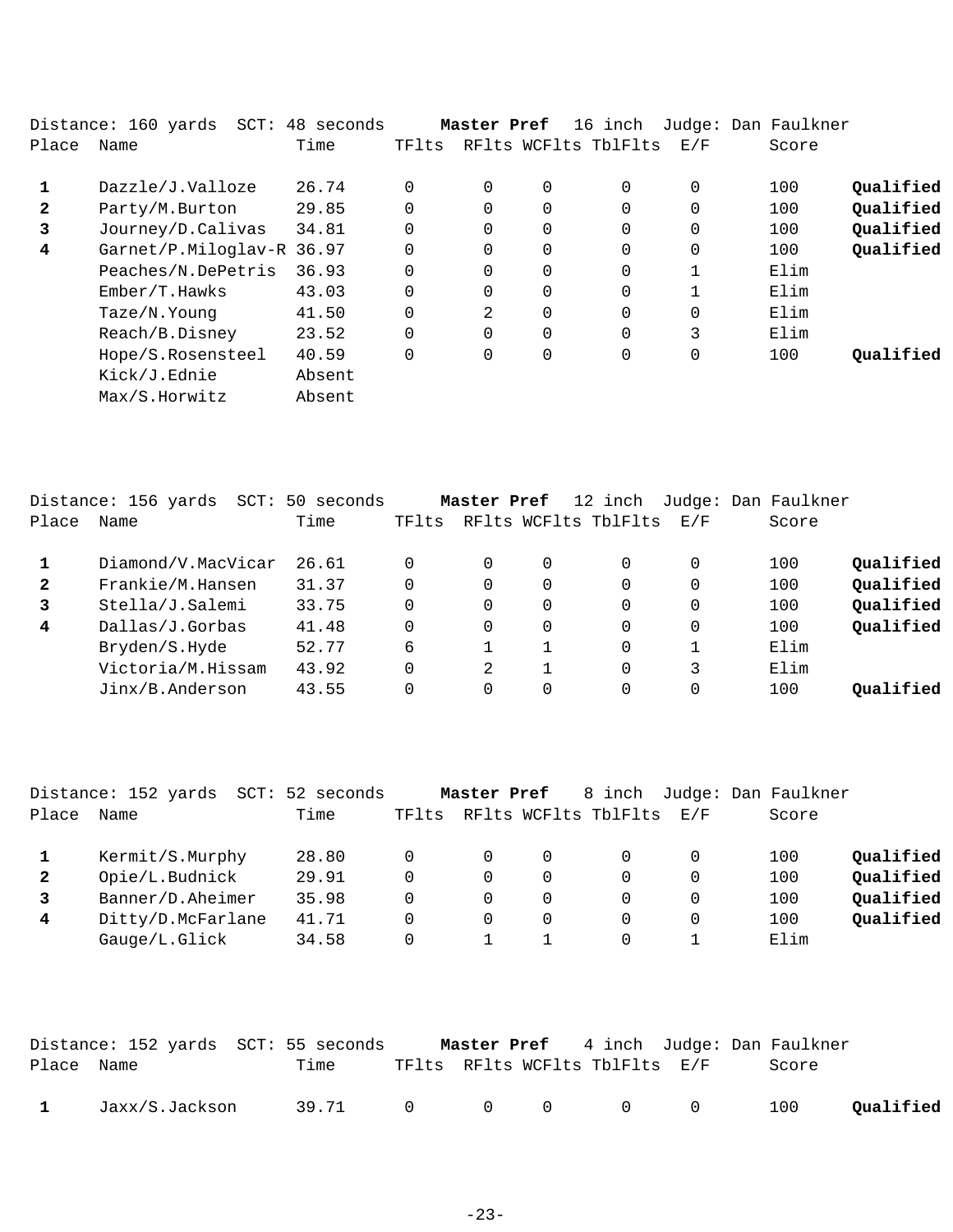Total Number of Dogs Showing: 27 Total Number of Dogs Absent: 3 Total Number of Dogs Withdrawn: 0 Total Number of Dogs Not Scored: 0 Total Number of Qualifiers: 17 Percent Qualified: 63.0%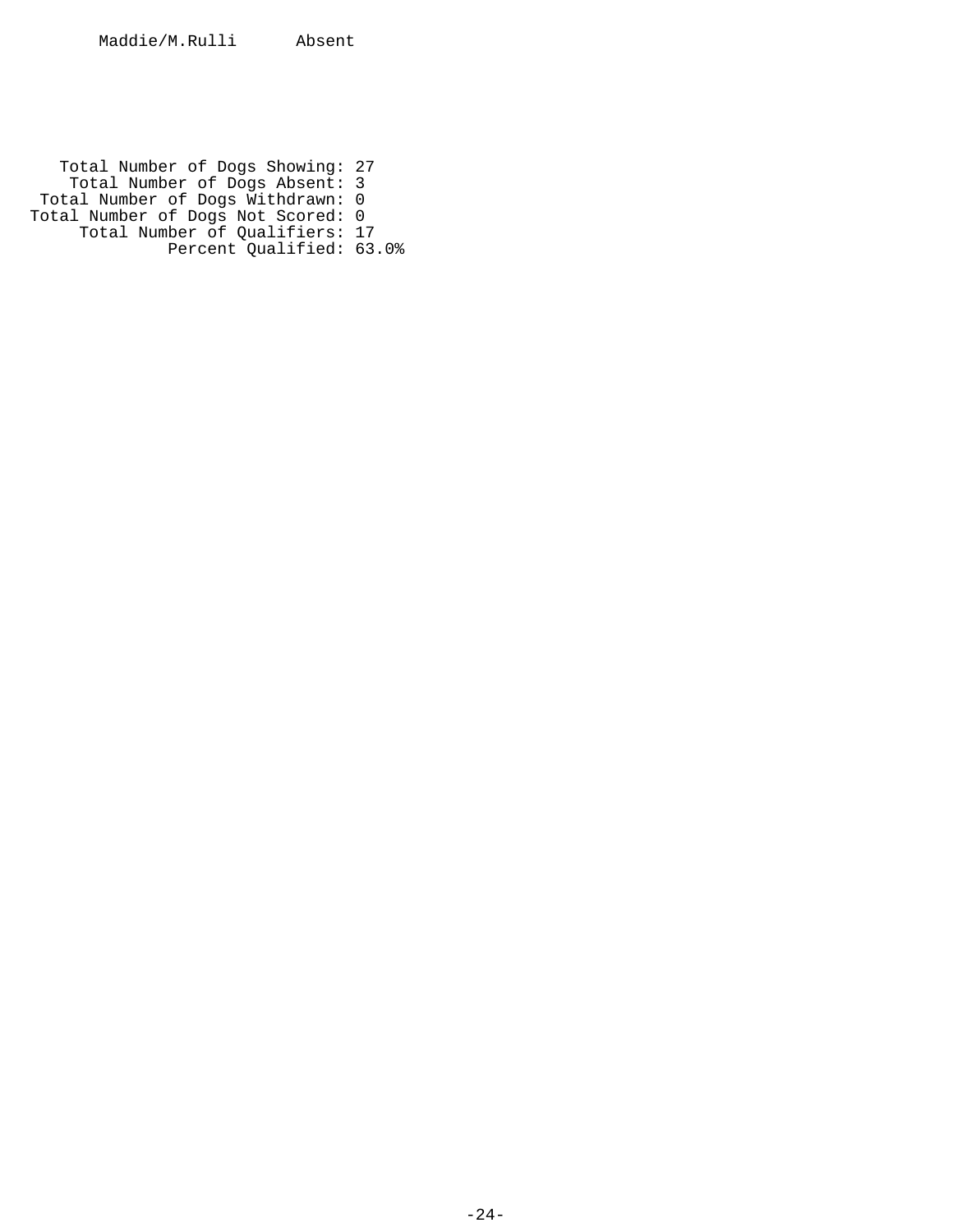#### **Sunday, March 20, 2022 Greater Ocala Dog Club, Inc Open JWW**

|            | Distance: 147 yards SCT: 45 seconds Open 24 inch Judge: Dan Faulkner |      |   |                |                                |       |
|------------|----------------------------------------------------------------------|------|---|----------------|--------------------------------|-------|
| Place Name |                                                                      | Time |   |                | TFlts RFlts WCFlts TblFlts E/F | Score |
|            | Belle/M.Briant No Time                                               |      |   | 2 1            | $0\qquad \qquad 2$             | Elim  |
|            | Kepler 79/B. Thomas No Time                                          |      | 2 | $\overline{0}$ | $0 \qquad \qquad 1$            | Elim  |
|            |                                                                      |      |   |                |                                |       |
|            |                                                                      |      |   |                |                                |       |
|            |                                                                      |      |   |                |                                |       |

|       | Distance: 147 yards | SCT: 42 seconds |       | Open     |          | 20 inch Judge: Dan Faulkner |     |       |
|-------|---------------------|-----------------|-------|----------|----------|-----------------------------|-----|-------|
| Place | Name                | Time            | TFlts |          |          | RFlts WCFlts TblFlts        | E/F | Score |
|       | Boom Boom/J.Hughes  | 36.02           |       | $\Omega$ |          | 0                           |     | Elim  |
|       | Tommy/E.Trueman     | 70.30           | 56    | 2        | 2        | 0                           |     | Elim  |
|       | Kira/E.Manubens     | 53.13           | 22    |          | 2        | 0                           |     | Elim  |
|       | DJ/A.Ziesmer        | 54.73           | 24    | 3        | $\Omega$ | 0                           |     | Elim  |
|       | Halo/B.McDonald     | No Time         |       | 4        |          | 0                           |     | Elim  |
|       |                     |                 |       |          |          |                             |     |       |

|       | Distance: 144 yards         | SCT: 44 seconds |          | Open |   | 16 inch Judge: Dan Faulkner |               |       |
|-------|-----------------------------|-----------------|----------|------|---|-----------------------------|---------------|-------|
| Place | Name                        | Time            |          |      |   | TFlts RFlts WCFlts TblFlts  | E/F           | Score |
|       | Abby/B.Bates                | 49.72           | 10       | 3    |   |                             |               | Elim  |
|       | Maddie IX/E.Mann            | 50.64           | 12       | 6    | 2 |                             | $\mathcal{L}$ | Elim  |
|       | Miku/M.Ouellette            | 28.91           | $\Omega$ |      | 0 | 0                           |               | Elim  |
|       | Whiskey/S.Richardso No Time |                 |          | 4    | 3 | 0                           |               | Elim  |
|       | Pete/C.Dostal               | No Time         |          | 6    |   |                             | $\mathcal{L}$ | Elim  |
|       | Jitter/K.Flitsch            | No Time         |          | 2    |   |                             |               | Elim  |

|       | Distance: 141 yards SCT: 47 seconds |         |    |               |           | Open 12 inch Judge: Dan Faulkner |       |
|-------|-------------------------------------|---------|----|---------------|-----------|----------------------------------|-------|
| Place | Name                                | Time    |    |               |           | TFlts RFlts WCFlts TblFlts E/F   | Score |
|       | Bella/D.Mason                       | No Time |    | $\mathcal{R}$ | $\cap$    | $0 \qquad \qquad 1$              | Elim  |
|       | Tia/K.Day                           | 55.58   | 16 | 2             | $\bigcap$ | $\Omega$                         | Elim  |
|       | Lucas/P.Miller                      | Absent  |    |               |           |                                  |       |

 Total Number of Dogs Showing: 15 Total Number of Dogs Absent: 1 Total Number of Dogs Withdrawn: 0 Total Number of Dogs Not Scored: 0 Total Number of Qualifiers: 0 Percent Qualified: 0.0%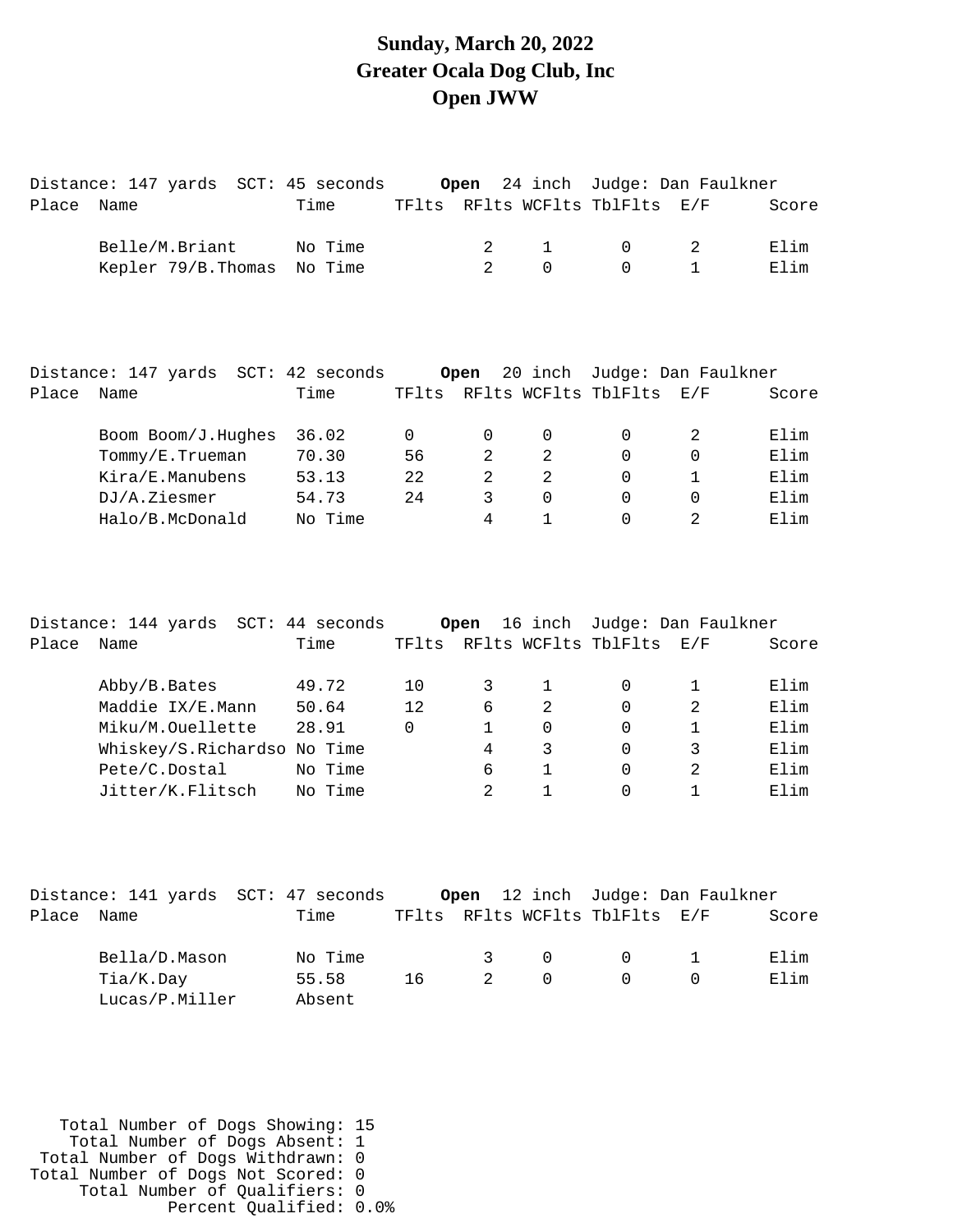Distance: 147 yards SCT: 50 seconds **Open Pref** 20 inch Judge: Dan Faulkner Place Name Time TFlts RFlts WCFlts TblFlts E/F Score Scorch/J.Jordan 44.48 0 2 0 0 0 Elim Rainbow/M.Timken 28.55 0 0 0 0 2 Elim Jolly/K.Ednie Absent

|            | Distance: 147 yards SCT: 47 seconds |         |                                |         |  | <b>Open Pref</b> 16 inch Judge: Dan Faulkner |
|------------|-------------------------------------|---------|--------------------------------|---------|--|----------------------------------------------|
| Place Name |                                     | Time    | TFlts RFlts WCFlts TblFlts E/F |         |  | Score                                        |
|            | Libby/T.Hawks                       | No Time |                                | 1 1 0 2 |  | Elim                                         |

|            | Distance: 144 yards SCT: 49 seconds |       |    |           |        |                                | <b>Open Pref</b> 12 inch Judge: Dan Faulkner |
|------------|-------------------------------------|-------|----|-----------|--------|--------------------------------|----------------------------------------------|
| Place Name |                                     | Time  |    |           |        | TFlts RFlts WCFlts TblFlts E/F | Score                                        |
|            | Beauty/J.Gryck                      | 74.50 | 50 | $\bigcap$ | $\cap$ | - 0                            | 50.                                          |

Distance: 141 yards SCT: 55 seconds **Open Pref** 4 inch Judge: Dan Faulkner Place Name Time TFlts RFlts WCFlts TblFlts E/F Score

Monroe/K.Seltzer, D Absent

 Total Number of Dogs Showing: 4 Total Number of Dogs Absent: 2 Total Number of Dogs Withdrawn: 0 Total Number of Dogs Not Scored: 0 Total Number of Qualifiers: 0 Percent Qualified: 0.0%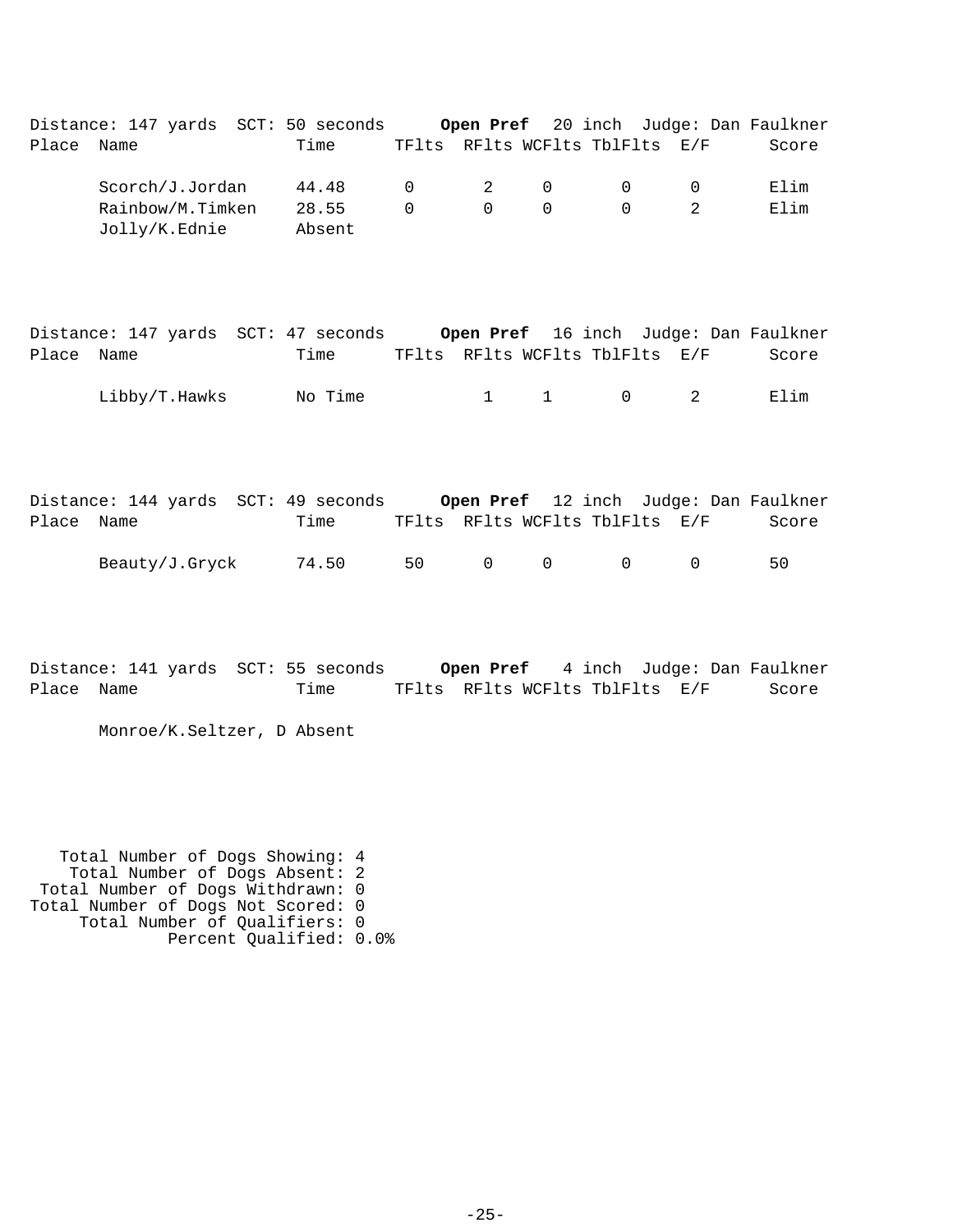#### **Sunday, March 20, 2022 Greater Ocala Dog Club, Inc Novice JWW**

| Place Name                | Distance: 110 yards SCT: 39 seconds Novice B 24 inch Judge: Dan Faulkner                                                  | Time            |                    |                              |                            | TFlts RFlts WCFlts TblFlts E/F                 |                   | Score         |           |
|---------------------------|---------------------------------------------------------------------------------------------------------------------------|-----------------|--------------------|------------------------------|----------------------------|------------------------------------------------|-------------------|---------------|-----------|
|                           | Kodiak/J.Marco<br>Koda/B.Sundeman                                                                                         | 61.20<br>40.18  | 22<br>$\mathbf{1}$ | $\mathbf{1}$<br>$\mathbf{1}$ | $\mathbf 0$<br>$\mathbf 0$ | $\mathsf{O}$<br>$\mathsf{O}$                   | 5<br>$\mathbf{1}$ | Elim<br>Elim  |           |
| Place Name                | Distance: 110 yards SCT: 37 seconds Novice B 20 inch Judge: Dan Faulkner                                                  | Time            |                    |                              |                            | TFlts RFlts WCFlts TblFlts E/F                 |                   | Score         |           |
|                           | Spur/D.Salerno No Time                                                                                                    |                 |                    | $\mathbf{1}$                 | $1 \quad \blacksquare$     | $\overline{0}$                                 | $\mathbf{1}$      | Elim          |           |
| Place Name<br>$\mathbf 1$ | Distance: 109 yards SCT: 40 seconds Novice B 16 inch Judge: Dan Faulkner<br>Betelgeuse/B. Thomas 16.65 0<br>Annie/M.Lewin | Time<br>Absent  |                    | $\overline{0}$               | $\mathsf{O}$               | TFlts RFlts WCFlts TblFlts E/F<br>$\mathsf{O}$ | $\mathsf 0$       | Score<br>100  | Qualified |
| Place Name                | Distance: 108 yards SCT: 43 seconds Novice B 12 inch Judge: Dan Faulkner<br>Tonka/C.Little                                | Time<br>No Time |                    | $\mathbf{1}$                 | $\mathbf{1}$               | TFlts RFlts WCFlts TblFlts E/F<br>$\mathsf{O}$ | $\overline{a}$    | Score<br>Elim |           |
| Place Name                | Distance: 108 yards SCT: 47 seconds Novice B 8 inch Judge: Dan Faulkner                                                   | Time            |                    |                              |                            | TFlts RFlts WCFlts TblFlts E/F                 |                   | Score         |           |
|                           | Piper/L.Budnick                                                                                                           | 27.83           | $\mathbf 0$        | $\overline{a}$               | $1 \quad \blacksquare$     | $\overline{0}$                                 | $\overline{a}$    | Elim          |           |
|                           | Total Number of Dogs Showing: 6                                                                                           |                 |                    |                              |                            |                                                |                   |               |           |

 Total Number of Dogs Absent: 1 Total Number of Dogs Withdrawn: 0

- Total Number of Dogs Not Scored: 0
- Total Number of Qualifiers: 1
	- Percent Qualified: 16.7%